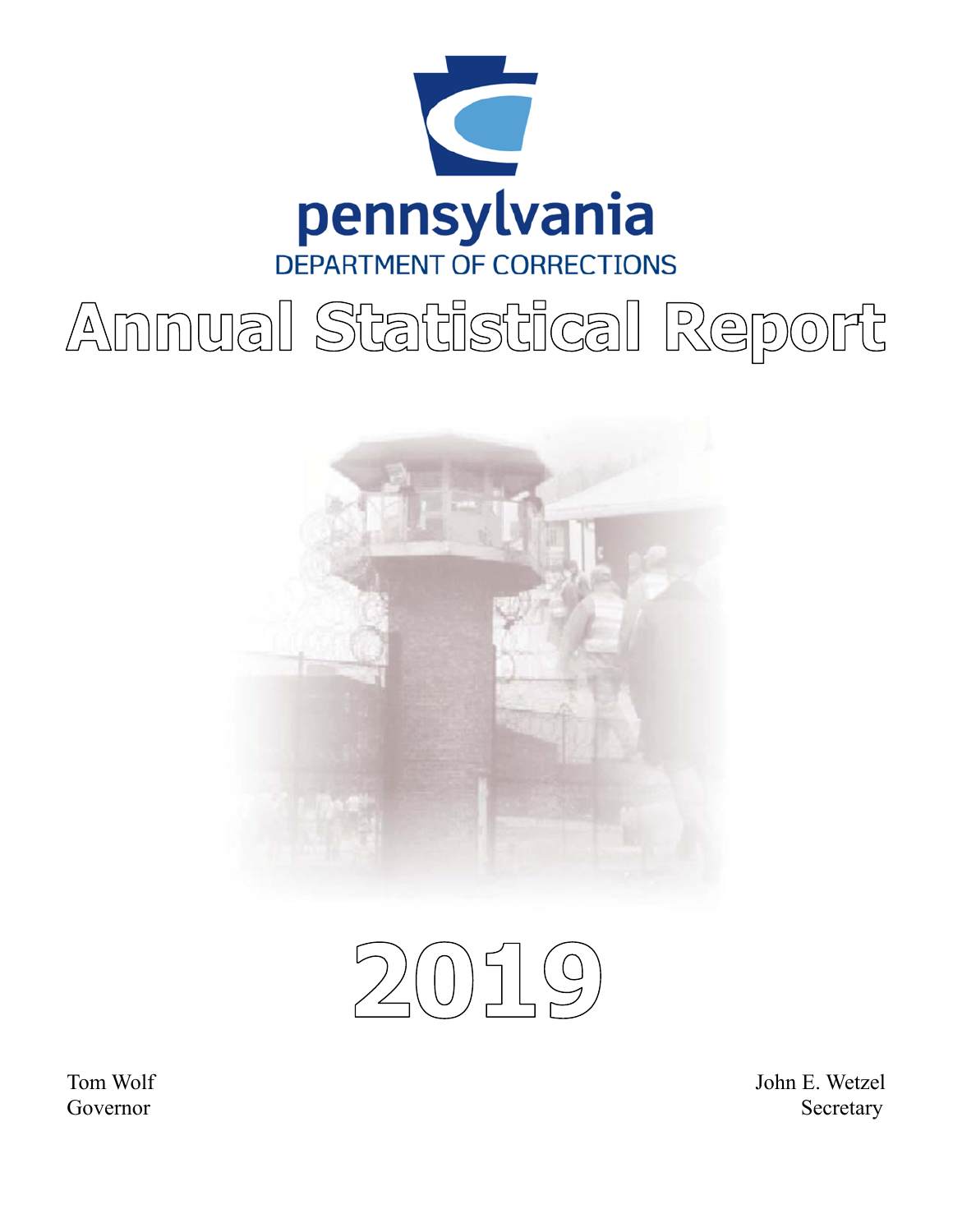### **PRS Overview**

The Bureau of Planning, Research and Statistics (PRS) directs the maintenance of historical data records for the Department and conducts ongoing planning, research, and evaluation activities designed to provide key decision-makers with quantitative data analysis for use in formulating and evaluating departmental policies and practices. Specific functions performed by the Bureau include planning, program evaluation, corrections research, data analysis, statistical repository, policy development and analysis.

> **Kristofer Bret Bucklen**  Director and CSO Bureau of Planning, Research and Statistics

#### **STAFF**

**Jessica Campbell**  Data Quality Analyst

**Robert Flaherty**  Chief of Data Analysis & Management Support

> **Michele Hiester**  Chief of Research & Evaluation

> > **Runglux Kuba**  Information Coordinator

**Dean Lategan**  Research & Data Analyst

**Stacey O'Neill**  Security Data Analyst

**Lorraine Russell**  Program Analyst

**Jesse Zortman**  Research & Evaluation Manager

# **Annual Statistical Report**



2 0 1 9

Report Preparation

Author..........................................................Runglux Kuba

Technical and Editorial Support.................Planning, Research and Statistics Staff

Note: Statistics in this report will not match statistics reported in the Bureau of Justice Statistics (BJS) "Prisoners in 2019" report. The BJS report is a national report based on a survey of all 50 states, containing different accounting rules from those used to generate this report. The primary difference is that this report counts all inmates under Pennsylvania Department of Corrections custody, whereas most of the tables/figures in the BJS report only include inmates who are sentenced and who have a maximum sentence of 1 year or more.

**For additional information contact The Bureau of Planning, Research and Statistics at (717) 728-4051 Fax (717) 728-4180**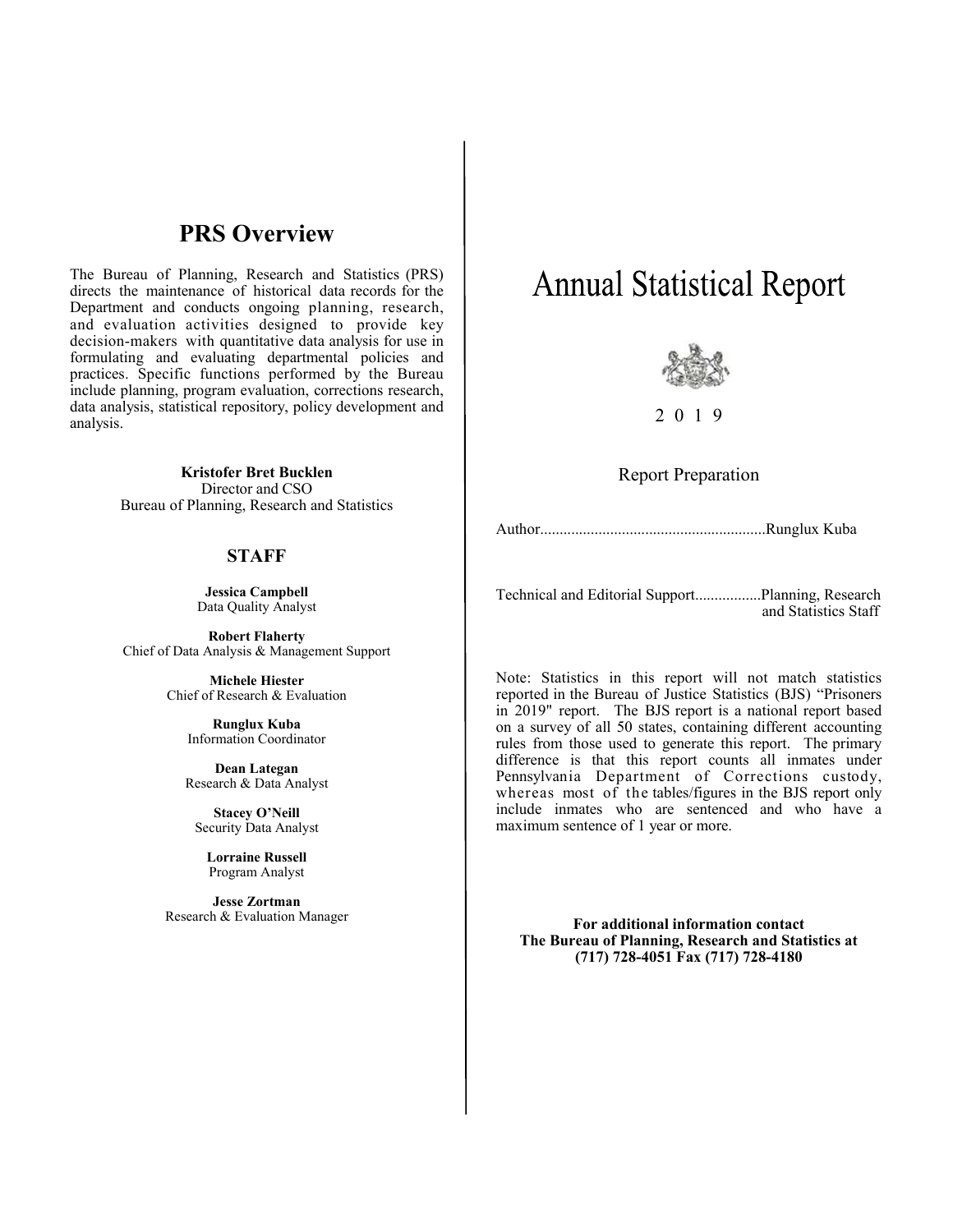# **2019 Annual Statistical Report\_\_\_\_\_\_\_\_\_\_\_\_\_\_\_\_\_\_\_\_\_\_\_\_Contents**

### **Section I: Receptions**

| Table 6: Profile of Court Commitments Received by Age, Race, and Gender in 20187        |
|-----------------------------------------------------------------------------------------|
| Table 7: Profile of Court Commitments Received by Age, Race, and Gender in 2019         |
|                                                                                         |
|                                                                                         |
| Table 10: Court Commitments by Maximum Sentence and Inmate Gender in 2019 10            |
| Table 11: Profile of Inmates Serving a Life Sentence Received from 2009 through 2019 11 |

#### **Section II: Population**

| Table 12: Rank Order of Ten Counties with Highest State Incarceration Rate for 2018 and 201913                    |
|-------------------------------------------------------------------------------------------------------------------|
| Calendar Years 2018 and 2019                                                                                      |
| Table 14: Rank-Ordered Comparison of Civilian Population and State Incarceration Rates15<br>for $2018$ and $2019$ |
| Table 15: Inmate Population Versus State Institutional Capacity from 2009 through 201916                          |
| Table 16: Month-End Population from January 2009 through December 2019 17                                         |
| Table 17: Inmate Population by Facility, Race, Gender, and Age on December 31, 2018 18                            |
| Table 18: Inmate Population by Facility, Race, Gender, and Age on December 31, 2019 18                            |
| Table 19: Uniform Crime Report (UCR) Offense Groupings by Inmate Race and Gender 19<br>as of December 31, 2019    |
|                                                                                                                   |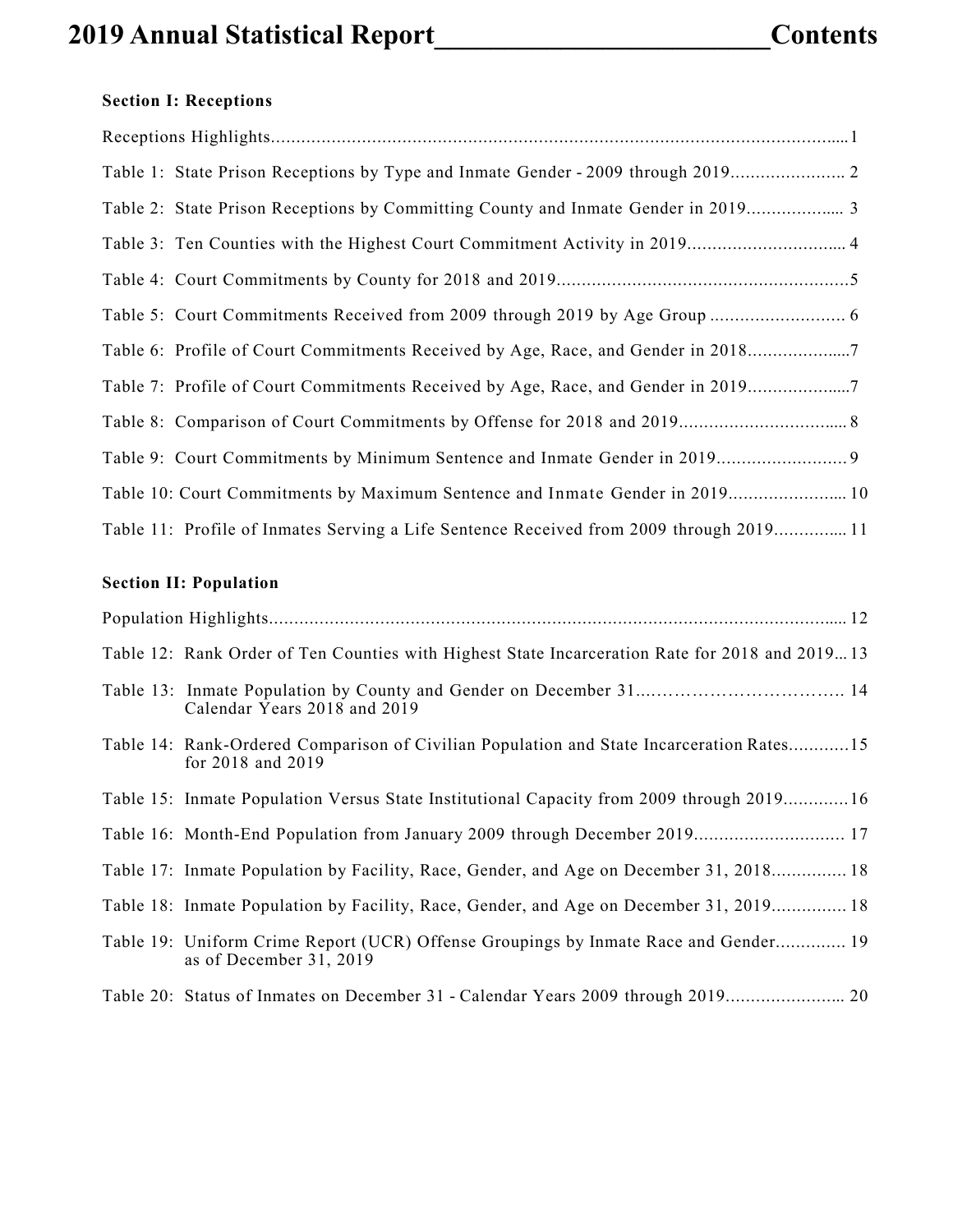### **Contents\_\_\_\_\_\_\_\_\_\_\_\_\_\_\_\_\_\_\_\_\_\_\_\_\_\_\_\_\_\_\_\_\_\_\_\_\_\_\_\_\_\_\_\_\_\_\_\_\_\_**

| With 2019 Average Sentence Length                                                                              |
|----------------------------------------------------------------------------------------------------------------|
| Table 22: Demographic Profile of Inmates on December 31 - Calendar Years 2018 and 201922                       |
|                                                                                                                |
| Table 24: Number of Inmates by Facility Serving a Life Sentence on December 31<br>Calendar Years 2018 and 2019 |
| Calendar Years 2018 and 2019                                                                                   |
| Calendar Years 2018 and 2019                                                                                   |
| Calendar Years 2018 and 2019                                                                                   |
| Calendar Years 2018 and 2019                                                                                   |

### **Section III: Releases**

| through $2019$ |  |
|----------------|--|
| through 2019   |  |

#### **Section IV: Miscellaneous**

#### **Section V: Glossary**

|--|--|--|--|--|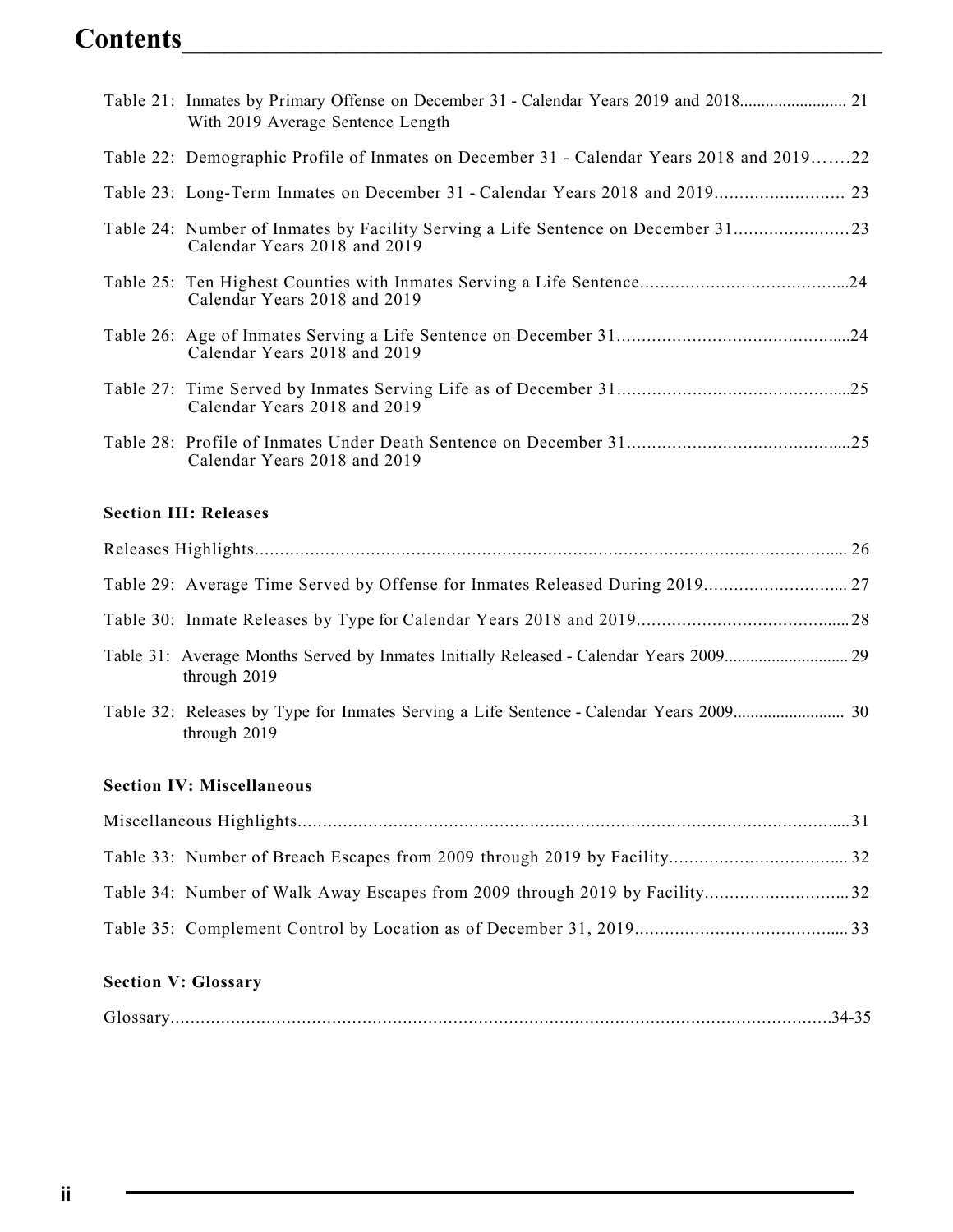### **2019 Annual Statistical Report\_\_\_\_\_\_\_\_\_\_\_\_\_\_\_\_\_\_\_\_\_\_\_\_Contents**

### **Graphs**

| Graph 3: Percentage of Court Commitments by Age Group - 2009 Compared to 2019           |  |
|-----------------------------------------------------------------------------------------|--|
| Graph 4: Court Commitments by Minimum Sentence Distribution - 2018 and 2019             |  |
| Graph 5: Court Commitments by Maximum Sentence Distribution - 2018 and 2019 10          |  |
|                                                                                         |  |
|                                                                                         |  |
|                                                                                         |  |
|                                                                                         |  |
|                                                                                         |  |
| Graph 11: Average Time Served by Inmates Released - Calendar Years 2009 through 2019 29 |  |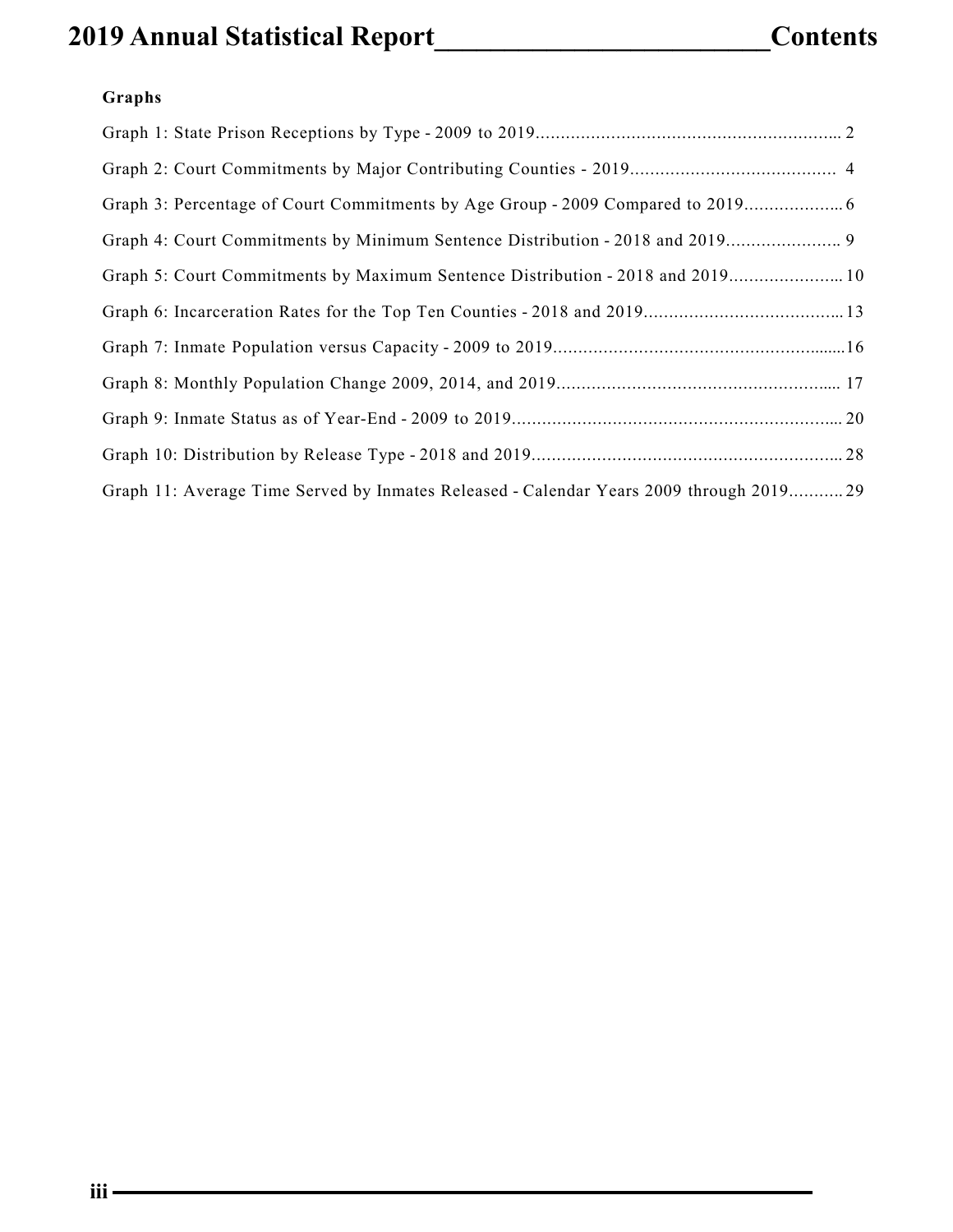

**Commonwealth of Pennsylvania Department of Corrections** 

> 2019 **Annual Statistical Report**

> > S T JOC

# **Receptions**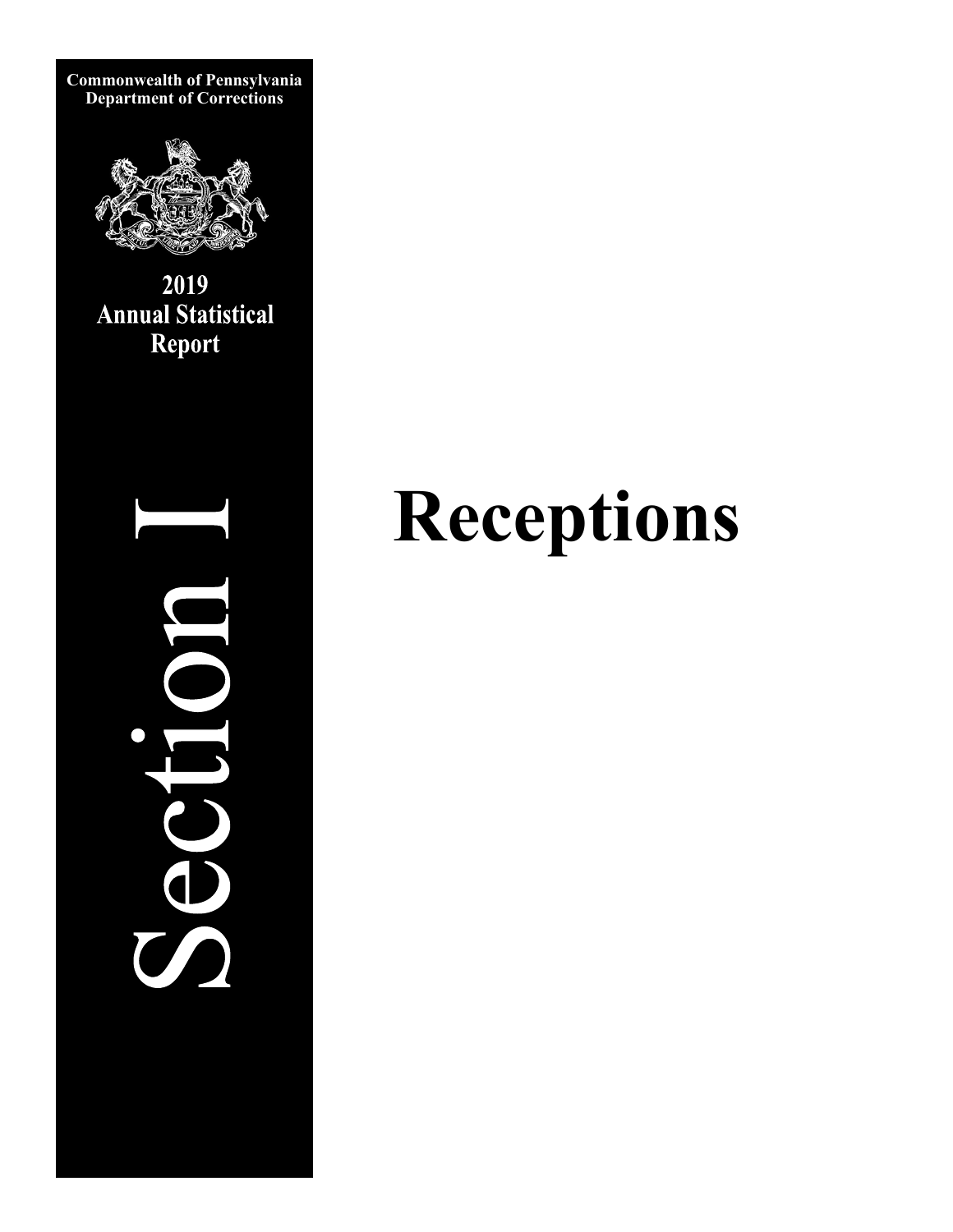#### **Commonwealth of Pennsylvania Department of Corrections**



2019 **Annual Statistical Report** 



# **Receptions**

Between 2009 and 2019, the number of inmates admitted into the Department decreased by 6.2%, from 17,052 in 2009 to 15,991 in 2019.\* Admissions peaked at 19,769 in 2013. Since that time, admissions have decreased by 19.1%.

> From 2009 through 2019, the number of parole violator admissions increased by 33.7%, from 6,167 in 2009 to 8,245 in 2019.

The number of court commitments decreased by 28%, from 10,798 in 2009 to 7,738 in 2019. Peak court commitments occurred in 2013 with 11,520 total. Since 2013, court commitments have decreased by 32.8%.

Philadelphia County accounted for 10.8% of all new court commitments in 2019.

In 2019, more than half (58.7%) of all new court commitments were sentenced to a minimum sentence of two years or less. These inmates may be eligible for some type of release by 2021.

Of the total new court commitments, 83.4% received a maximum sentence of ten years or less. These inmates will complete their sentence and be released back into to the community no later than 2029.

\*NOTE – data includes new court commitments, parole violators and county transfers.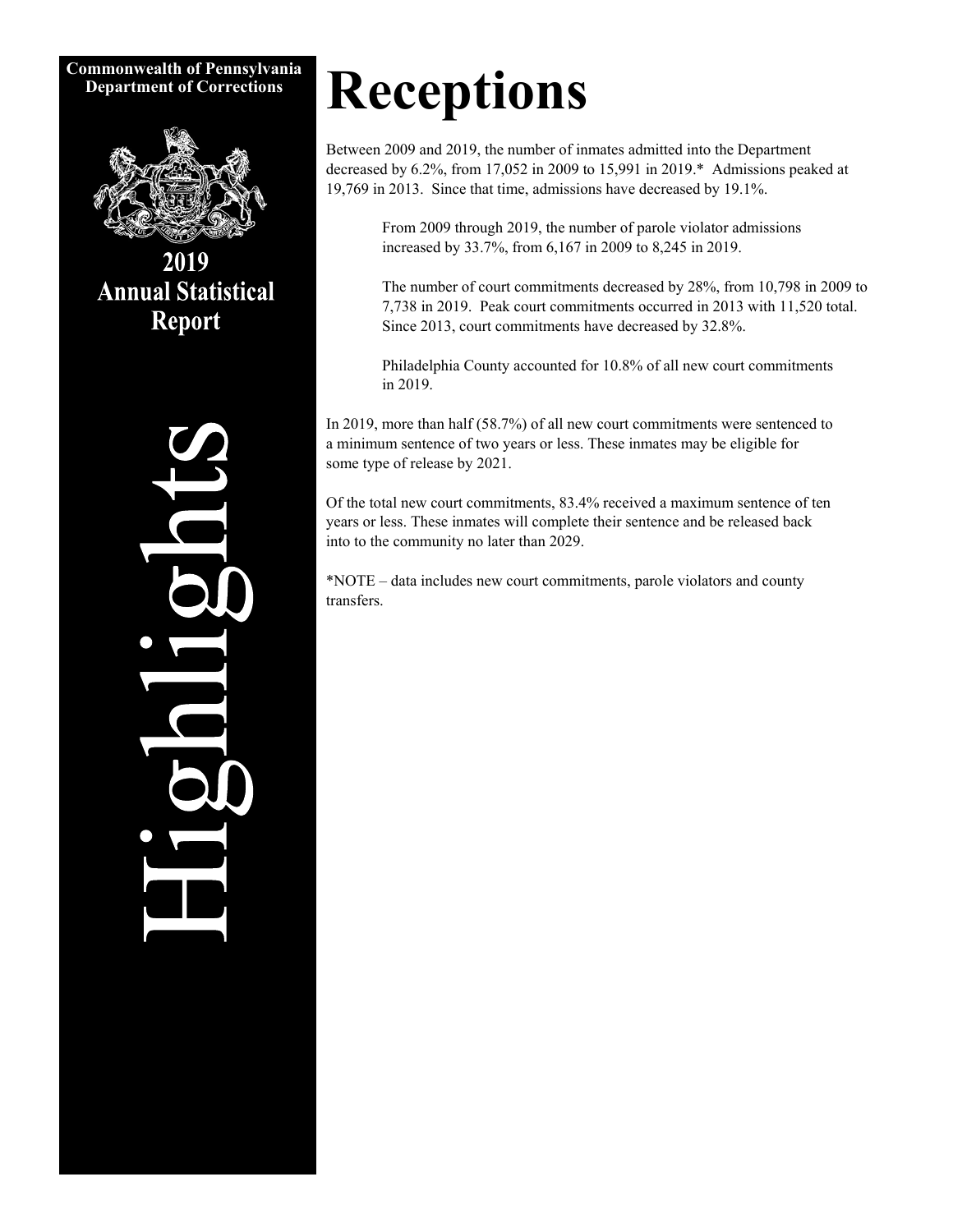|      | Table 1: State Prison Receptions by Type and Offender Gender, 2009 through 2019 |                                                                                |           |       |        |           |        |                |           |                     |  |
|------|---------------------------------------------------------------------------------|--------------------------------------------------------------------------------|-----------|-------|--------|-----------|--------|----------------|-----------|---------------------|--|
|      |                                                                                 | <b>County Transfers</b><br><b>Court Commitments</b><br><b>Parole Violators</b> |           |       |        |           |        |                |           |                     |  |
| Year | Male                                                                            | Female                                                                         | Sub-total | Male  | Female | Sub-total | Male   | Female         | Sub-total | <b>Annual Total</b> |  |
| 2009 | 9,878                                                                           | 920                                                                            | 10,798    | 5,782 | 385    | 6,167     | 75     | 12             | 87        | 17,052              |  |
| 2010 | 9,835                                                                           | 946                                                                            | 10,781    | 5,311 | 312    | 5,623     | 41     | 3              | 44        | 16,448              |  |
| 2011 | 10,005                                                                          | 964                                                                            | 10,969    | 6,460 | 440    | 6,900     | 6      | $\overline{0}$ | 6         | 17,875              |  |
| 2012 | 9,834                                                                           | 976                                                                            | 10,810    | 6,821 | 457    | 7,278     | $\tau$ | 4              | 11        | 18,099              |  |
| 2013 | 10,486                                                                          | 1,034                                                                          | 11,520    | 7,666 | 571    | 8,237     | 9      | 3              | 12        | 19,769              |  |
| 2014 | 9,372                                                                           | 949                                                                            | 10,321    | 8,469 | 661    | 9,130     | 8      | 6              | 14        | 19,465              |  |
| 2015 | 8,834                                                                           | 964                                                                            | 9,798     | 8,859 | 653    | 9,512     | 9      | 34             | 43        | 19,353              |  |
| 2016 | 8,233                                                                           | 950                                                                            | 9,183     | 9,420 | 779    | 10,199    | 4      | 10             | 14        | 19,396              |  |
| 2017 | 8,199                                                                           | 1,003                                                                          | 9,202     | 8,470 | 684    | 9,154     | 3      | 10             | 13        | 18,369              |  |
| 2018 | 7,507                                                                           | 1,056                                                                          | 8,563     | 7,876 | 683    | 8,559     | 5      | 11             | 16        | 17,138              |  |
| 2019 | 6,847                                                                           | 891                                                                            | 7,738     | 7,602 | 643    | 8,245     | 6      | $\overline{c}$ | 8         | 15,991              |  |

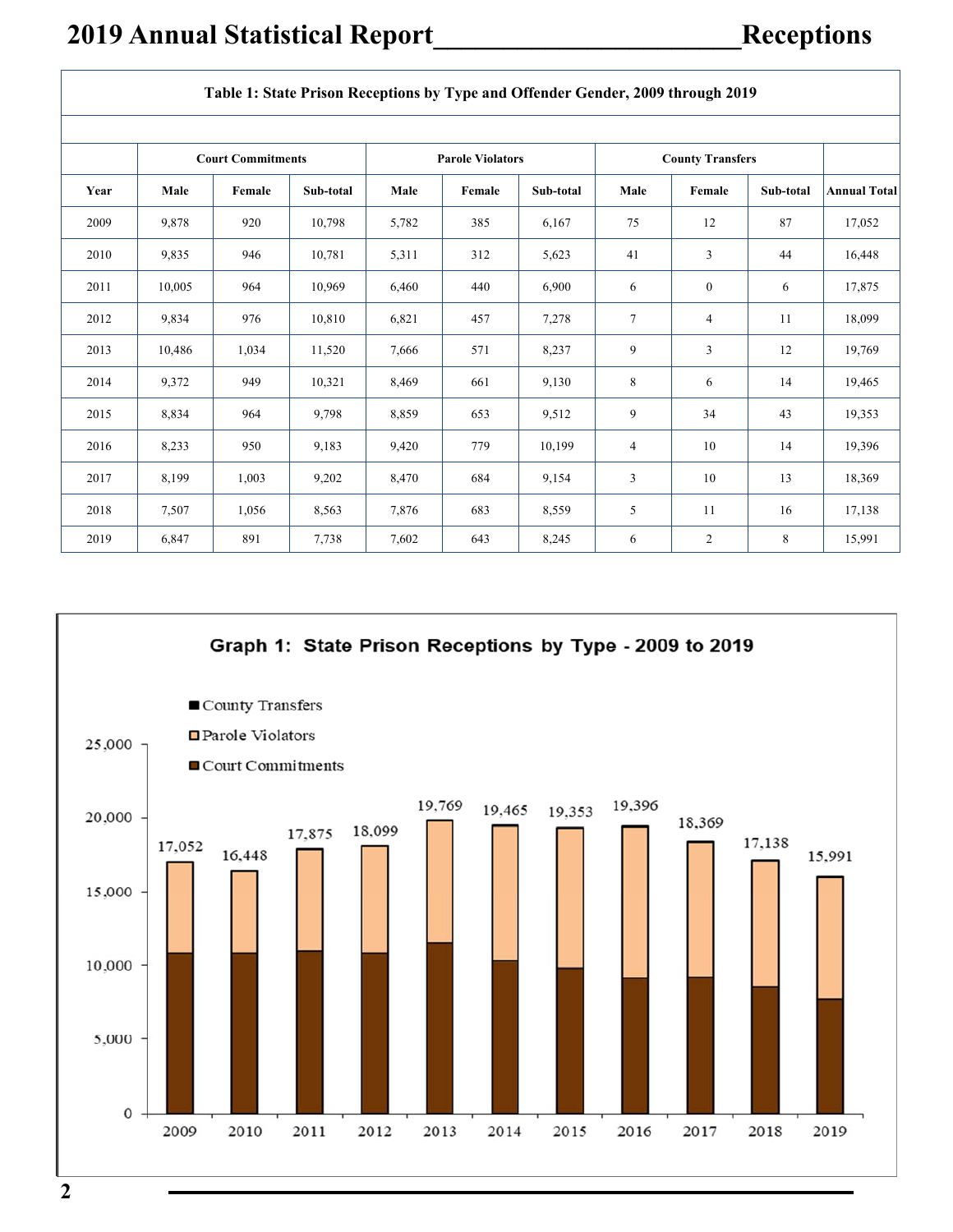# **Receptions\_\_\_\_\_\_\_\_\_\_\_\_\_\_\_\_\_\_\_\_\_\_\_\_\_\_\_\_\_\_\_\_\_\_\_\_\_\_\_\_\_\_\_\_\_\_\_**

| Table 2: State Prison Receptions by Committing County and Offender Gender in 2019 |                       |                          |            |              |                               |                |                                      |                                      |                                      |                |                         |                |                |
|-----------------------------------------------------------------------------------|-----------------------|--------------------------|------------|--------------|-------------------------------|----------------|--------------------------------------|--------------------------------------|--------------------------------------|----------------|-------------------------|----------------|----------------|
|                                                                                   |                       | <b>Court Commitments</b> |            |              | <b>Parole Violators</b>       |                |                                      | <b>County Receptions</b>             |                                      |                | <b>Total</b>            |                |                |
| County                                                                            | Male                  | Female                   | Sub-Total  | Male         | Female                        | Sub-Total      | Male                                 | Female                               | Sub-Total                            | Male           | Female                  | Total          | % of Total     |
| Adams                                                                             | 70                    | 15                       | 85         | 73           | 14                            | 87             | $\boldsymbol{0}$                     | $\mathbf{0}$                         | $\mathbf{0}$                         | 143            | 29                      | 172            | 1.1%           |
| Allegheny                                                                         | 394<br>32             | 23<br>$\,$ 8 $\,$        | 417<br>40  | 472<br>9     | 14<br>$\overline{\mathbf{3}}$ | 486<br>12      | $\boldsymbol{0}$<br>$\boldsymbol{0}$ | $\boldsymbol{0}$<br>$\mathbf{0}$     | $\boldsymbol{0}$<br>$\overline{0}$   | 866<br>41      | 37<br>11                | 903<br>52      | 5.6%<br>0.3%   |
| Armstrong<br>Beaver                                                               | 57                    | 6                        | 63         | 48           | 2                             | 50             | $\boldsymbol{0}$                     | $\boldsymbol{0}$                     | $\boldsymbol{0}$                     | 105            | 8                       | 113            | 0.7%           |
| Bedford                                                                           | 43                    | $\overline{7}$           | 50         | 44           | 5                             | 49             | $\mathbf{0}$                         | $\boldsymbol{0}$                     | $\mathbf{0}$                         | 87             | 12                      | 99             | 0.6%           |
| Berks                                                                             | 297                   | 26                       | 323        | 324          | 15                            | 339            | $\boldsymbol{0}$                     | $\boldsymbol{0}$                     | $\boldsymbol{0}$                     | 621            | 41                      | 662            | 4.1%           |
| Blair                                                                             | 80                    | 31                       | 111        | 80           | 13                            | 93             | $\mathbf{0}$                         | $\boldsymbol{0}$                     | $\mathbf{0}$                         | 160            | 44                      | 204            | 1.3%           |
| Bradford                                                                          | 60                    | 11                       | 71         | 59           | 8                             | 67             | $\boldsymbol{0}$                     | $\boldsymbol{0}$                     | $\boldsymbol{0}$                     | 119            | 19                      | 138            | 0.9%           |
| <b>Bucks</b>                                                                      | 225                   | 37                       | 262        | 202          | 18                            | 220            | $\mathbf{0}$                         | $\boldsymbol{0}$                     | $\mathbf{0}$                         | 427            | 55                      | 482            | 3.0%           |
| Butler                                                                            | 50                    | 8                        | 58         | 45           | $\tau$                        | 52             | $\boldsymbol{0}$                     | $\boldsymbol{0}$                     | $\boldsymbol{0}$                     | 95             | 15                      | 110            | 0.7%           |
| Cambria<br>Cameron                                                                | 53<br>9               | $\,$ 8 $\,$<br>1         | 61<br>10   | 63<br>3      | $\overline{3}$<br>1           | 66<br>4        | $\boldsymbol{0}$<br>$\boldsymbol{0}$ | $\boldsymbol{0}$<br>1                | $\mathbf{0}$<br>$\mathbf{1}$         | 116<br>12      | 11<br>3                 | 127<br>15      | 0.8%<br>0.1%   |
| Carbon                                                                            | 50                    | $\overline{2}$           | 52         | 36           | 6                             | 42             | $\mathbf{0}$                         | $\boldsymbol{0}$                     | $\mathbf{0}$                         | 86             | 8                       | 94             | 0.6%           |
| Centre                                                                            | 44                    | $\tau$                   | 51         | 40           | 5                             | 45             | $\boldsymbol{0}$                     | $\boldsymbol{0}$                     | $\boldsymbol{0}$                     | 84             | 12                      | 96             | 0.6%           |
| Chester                                                                           | 175                   | 13                       | 188        | 138          | 5                             | 143            | $\mathbf{0}$                         | $\boldsymbol{0}$                     | $\mathbf{0}$                         | 313            | 18                      | 331            | 2.1%           |
| Clarion                                                                           | 21                    | $\tau$                   | 28         | 16           | 1                             | 17             | $\boldsymbol{0}$                     | $\boldsymbol{0}$                     | $\boldsymbol{0}$                     | 37             | 8                       | 45             | 0.3%           |
| Clearfield                                                                        | 106                   | 22                       | 128        | 103          | 13                            | 116            | $\boldsymbol{0}$                     | $\boldsymbol{0}$                     | $\mathbf{0}$                         | 209            | 35                      | 244            | 1.5%           |
| Clinton                                                                           | 22                    | 5                        | 27         | 30           | 5                             | 35             | $\boldsymbol{0}$                     | $\boldsymbol{0}$                     | $\boldsymbol{0}$                     | 52             | 10                      | 62             | 0.4%           |
| Columbia<br>Crawford                                                              | 27<br>92              | $\overline{4}$<br>13     | 31<br>105  | 32<br>108    | 6<br>$\tau$                   | 38<br>115      | $\boldsymbol{0}$<br>$\boldsymbol{0}$ | $\mathbf{0}$<br>$\boldsymbol{0}$     | $\mathbf{0}$<br>$\boldsymbol{0}$     | 59<br>200      | 10<br>20                | 69<br>220      | 0.4%<br>1.4%   |
| Cumberland                                                                        | 51                    | $\boldsymbol{0}$         | 51         | 68           | 5                             | 73             | $\mathbf{0}$                         | $\boldsymbol{0}$                     | $\mathbf{0}$                         | 119            | 5                       | 124            | 0.8%           |
| Dauphin                                                                           | 270                   | 27                       | 297        | 343          | 10                            | 353            | $\boldsymbol{0}$                     | $\boldsymbol{0}$                     | $\mathbf{0}$                         | 613            | 37                      | 650            | 4.1%           |
| Delaware                                                                          | 441                   | 40                       | 481        | 323          | 27                            | 350            | $\mathbf{0}$                         | $\boldsymbol{0}$                     | $\mathbf{0}$                         | 764            | 67                      | 831            | 5.2%           |
| Elk                                                                               | 36                    | 5                        | 41         | 23           | $\overline{2}$                | 25             | $\boldsymbol{0}$                     | $\boldsymbol{0}$                     | $\boldsymbol{0}$                     | 59             | 7                       | 66             | 0.4%           |
| Erie                                                                              | 150                   | 20                       | 170        | 215          | 15                            | 230            | $\overline{0}$                       | $\boldsymbol{0}$                     | $\mathbf{0}$                         | 365            | 35                      | 400            | 2.5%           |
| Fayette                                                                           | 118                   | 47                       | 165        | 136          | 43                            | 179            | 1                                    | $\boldsymbol{0}$                     | $\mathbf{1}$                         | 255            | 90                      | 345            | 2.2%           |
| Forest                                                                            | $\overline{4}$        | $\mathbf{1}$             | 5          |              | $\mathbf{1}$                  | $\overline{2}$ | $\boldsymbol{0}$                     | $\boldsymbol{0}$                     | $\mathbf{0}$                         | $\sqrt{5}$     | $\overline{2}$          | $\overline{7}$ | 0.0%           |
| Franklin                                                                          | 177                   | 34                       | 211        | 109          | 21                            | 130            | $\boldsymbol{0}$                     | $\boldsymbol{0}$                     | $\boldsymbol{0}$                     | 286            | 55                      | 341            | 2.1%           |
| Fulton<br>Greene                                                                  | 16<br>13              | $\mathbf{1}$<br>$\tau$   | 17<br>20   | 19<br>29     | $\overline{3}$<br>4           | 22<br>33       | $\overline{0}$<br>$\boldsymbol{0}$   | $\boldsymbol{0}$<br>$\boldsymbol{0}$ | $\mathbf{0}$<br>$\boldsymbol{0}$     | 35<br>42       | $\overline{4}$<br>11    | 39<br>53       | 0.2%<br>0.3%   |
| Huntingdon                                                                        | 42                    | 16                       | 58         | 26           | $\overline{4}$                | 30             | $\mathbf{0}$                         | $\boldsymbol{0}$                     | $\mathbf{0}$                         | 68             | 20                      | 88             | 0.6%           |
| Indiana                                                                           | 28                    | 6                        | 34         | 33           | 3                             | 36             | $\boldsymbol{0}$                     | $\boldsymbol{0}$                     | $\boldsymbol{0}$                     | 61             | 9                       | 70             | 0.4%           |
| Jefferson                                                                         | 57                    | 28                       | 85         | 92           | 29                            | 121            | $\overline{0}$                       | $\boldsymbol{0}$                     | $\mathbf{0}$                         | 149            | 57                      | 206            | 1.3%           |
| Juniata                                                                           | 10                    | 1                        | 11         | $\tau$       | $\overline{c}$                | 9              | $\mathbf{0}$                         | $\boldsymbol{0}$                     | $\boldsymbol{0}$                     | 17             | 3                       | 20             | 0.1%           |
| Lackawanna                                                                        | 213                   | 18                       | 231        | 208          | 10                            | 218            | $\boldsymbol{0}$                     | $\boldsymbol{0}$                     | $\boldsymbol{0}$                     | 421            | 28                      | 449            | 2.8%           |
| Lancaster                                                                         | 284                   | 33                       | 317        | 314          | 31                            | 345            | $\boldsymbol{0}$                     | $\boldsymbol{0}$                     | $\mathbf{0}$                         | 598            | 64                      | 662            | 4.1%           |
| Lawrence                                                                          | 29                    | 9                        | 38         | 35           | $\,8\,$                       | 43             | $\mathbf{1}$                         | $\boldsymbol{0}$                     |                                      | 65             | 17                      | 82             | 0.5%           |
| Lebanon                                                                           | 94                    | 12                       | 106        | 126          | 8                             | 134            | $\boldsymbol{0}$                     | 1                                    | 1                                    | 220            | 21                      | 241            | 1.5%           |
| Lehigh<br>Luzerne                                                                 | 168<br>140            | 11<br>6                  | 179<br>146 | 300<br>136   | 12<br>12                      | 312<br>148     | $\boldsymbol{0}$<br>$\boldsymbol{0}$ | $\boldsymbol{0}$<br>$\boldsymbol{0}$ | $\mathbf{0}$<br>$\boldsymbol{0}$     | 468<br>276     | 23<br>18                | 491<br>294     | 3.1%<br>1.8%   |
| Lycoming                                                                          | 77                    | 19                       | 96         | 156          | 36                            | 192            | $\mathbf{0}$                         | $\boldsymbol{0}$                     | $\mathbf{0}$                         | 233            | 55                      | 288            | 1.8%           |
| Mckean                                                                            | 54                    | 15                       | 69         | 32           | 8                             | 40             | $\mathbf{0}$                         | $\boldsymbol{0}$                     | $\boldsymbol{0}$                     | 86             | 23                      | 109            | 0.7%           |
| Mercer                                                                            | 67                    | $\overline{\mathbf{3}}$  | 70         | 44           | $\overline{4}$                | 48             | $\overline{0}$                       | $\boldsymbol{0}$                     | $\overline{0}$                       | 111            | $7\phantom{.0}$         | 118            | 0.7%           |
| Mifflin                                                                           | 40                    | 6                        | 46         | 25           | 9                             | 34             | $\mathbf{0}$                         | $\mathbf{0}$                         | $\mathbf{0}$                         | 65             | 15                      | 80             | 0.5%           |
| Monroe                                                                            | 75                    | 5                        | 80         | 96           | $\Delta$                      | 100            | $\Omega$                             | $\Omega$                             | $\overline{0}$                       | 171            | $\mathbf Q$             | 180            | 1.1%           |
| Montgomery                                                                        | 334                   | 35                       | 369        | 248          | 23                            | 271            | $\boldsymbol{0}$                     | $\boldsymbol{0}$                     | $\boldsymbol{0}$                     | 582            | 58                      | 640            | 4.0%           |
| Montour                                                                           | $\,8\,$               | $\mathfrak{S}$           | 13         | 9            | $\mathbf{1}$                  | $10\,$         | $\overline{0}$                       | $\boldsymbol{0}$                     | $\boldsymbol{0}$                     | 17             | 6                       | 23             | 0.1%           |
| Northampton                                                                       | 171                   | $27\,$                   | 198        | 187          | 14                            | 201            | $\boldsymbol{0}$                     | $\boldsymbol{0}$                     | $\boldsymbol{0}$                     | 358            | 41                      | 399            | 2.5%           |
| Northumberland                                                                    | 31                    | $12\,$                   | 43         | 64           | $\bf 8$                       | 72             | $\overline{2}$                       | $\boldsymbol{0}$                     | $\sqrt{2}$                           | 97             | $20\,$                  | 117            | 0.7%           |
| Perry                                                                             | 37                    | $\mathfrak{Z}$           | 40         | $23\,$       | $\overline{2}$                | 25             | $\bf{0}$                             | $\boldsymbol{0}$                     | $\boldsymbol{0}$                     | 60             | 5                       | 65             | 0.4%           |
| Philadelphia                                                                      | 788                   | 47                       | 835        | 1,380        | 37                            | 1,417          | $\overline{0}$                       | $\boldsymbol{0}$                     | $\boldsymbol{0}$                     | 2,168          | 84                      | 2,252          | 14.1%          |
| Pike                                                                              | 32                    | $\mathfrak{2}$           | 34         | 26           | $\mathfrak{Z}$                | 29             | $\bf{0}$                             | $\boldsymbol{0}$                     | $\boldsymbol{0}$                     | 58             | 5                       | 63             | 0.4%           |
| Potter                                                                            | 14                    | $\overline{4}$           | $18\,$     | $10\,$       | $\mathbf{1}$                  | 11             | $\mathbf{1}$                         | $\boldsymbol{0}$                     | $\mathbf{1}$                         | 25             | 5                       | 30             | 0.2%           |
| Schuylkill<br>Snyder                                                              | 148<br>$34\,$         | 32<br>$11\,$             | 180<br>45  | 92<br>41     | 17<br>12                      | 109<br>53      | $\boldsymbol{0}$<br>$\boldsymbol{0}$ | $\boldsymbol{0}$<br>$\boldsymbol{0}$ | $\boldsymbol{0}$<br>$\boldsymbol{0}$ | 240<br>75      | 49<br>$23\,$            | 289<br>98      | 1.8%<br>0.6%   |
| Somerset                                                                          | 55                    | $\tau$                   | 62         | 39           | $\overline{4}$                | 43             | $\boldsymbol{0}$                     | $\boldsymbol{0}$                     | $\boldsymbol{0}$                     | 94             | 11                      | 105            | 0.7%           |
| Sullivan                                                                          | $\overline{4}$        | $\overline{2}$           | 6          | $\mathbf{1}$ | $\boldsymbol{0}$              | $\mathbf{1}$   | $\mathbf{0}$                         | $\boldsymbol{0}$                     | $\boldsymbol{0}$                     | $\mathfrak{S}$ | $\overline{c}$          | $\overline{7}$ | $0.0\%$        |
| Susquehanna                                                                       | 6                     | $\mathbf{1}$             | $\tau$     | 10           | $\mathbf{1}$                  | 11             | $\boldsymbol{0}$                     | $\boldsymbol{0}$                     | $\boldsymbol{0}$                     | 16             | $\overline{c}$          | 18             | 0.1%           |
| Tioga                                                                             | 24                    | $\mathfrak{S}$           | 29         | 21           | $\overline{c}$                | $23\,$         | $\overline{0}$                       | $\boldsymbol{0}$                     | $\boldsymbol{0}$                     | 45             | $\overline{7}$          | 52             | 0.3%           |
| Union                                                                             | 26                    | 6                        | 32         | $38\,$       | 13                            | 51             | $\boldsymbol{0}$                     | $\boldsymbol{0}$                     | $\boldsymbol{0}$                     | 64             | 19                      | 83             | 0.5%           |
| Venango                                                                           | 54                    | 9                        | 63         | 75           | 9                             | 84             | $\mathbf{1}$                         | $\boldsymbol{0}$                     | $\mathbf{1}$                         | 130            | 18                      | 148            | $0.9\%$        |
| Warren                                                                            | 56                    | 14                       | 70         | 51           | $\overline{4}$                | 55             | $\boldsymbol{0}$                     | $\boldsymbol{0}$                     | $\boldsymbol{0}$                     | 107            | 18                      | 125            | $0.8\%$        |
| Washington                                                                        | 95                    | $10\,$                   | 105        | 64           | 12                            | 76             | $\overline{0}$                       | $\boldsymbol{0}$                     | $\boldsymbol{0}$                     | 159            | 22                      | 181            | 1.1%           |
| Wayne                                                                             | $18\,$                | 3                        | 21         | 12           | $\mathbf{1}$                  | 13             | $\boldsymbol{0}$                     | $\boldsymbol{0}$                     | $\boldsymbol{0}$                     | 30             | $\overline{4}$          | 34             | $0.2\%$        |
| Westmoreland                                                                      | 116                   | $\overline{7}$           | 123        | 119          | $\overline{4}$                | 123            | $\overline{0}$                       | $\boldsymbol{0}$                     | $\boldsymbol{0}$                     | 235            | 11                      | 246            | 1.5%           |
| Wyoming                                                                           | 21                    | $\tau$                   | 28         | 36           | $\mathbf{1}$                  | 37             | $\boldsymbol{0}$                     | $\boldsymbol{0}$                     | $\boldsymbol{0}$                     | 57             | 8                       | 65             | 0.4%           |
| York                                                                              | 210<br>$\overline{4}$ | 17                       | 227<br>5   | 220          | 9                             | 229            | $\overline{0}$                       | $\boldsymbol{0}$                     | $\boldsymbol{0}$                     | 430            | $26\,$                  | 456            | 2.9%           |
| Out of State<br><b>Total</b>                                                      | 6,847                 | $\mathbf{1}$<br>891      | 7,738      | 15<br>7,602  | 3<br>643                      | 18<br>8,245    | $\boldsymbol{0}$<br>6                | $\boldsymbol{0}$<br>$\overline{2}$   | $\boldsymbol{0}$<br>$\bf 8$          | 19<br>14,455   | $\overline{4}$<br>1,536 | 23<br>15,991   | 0.1%<br>100.0% |
| Note: Total may not equal 100% due to rounding.                                   |                       |                          |            |              |                               |                |                                      |                                      |                                      |                |                         |                |                |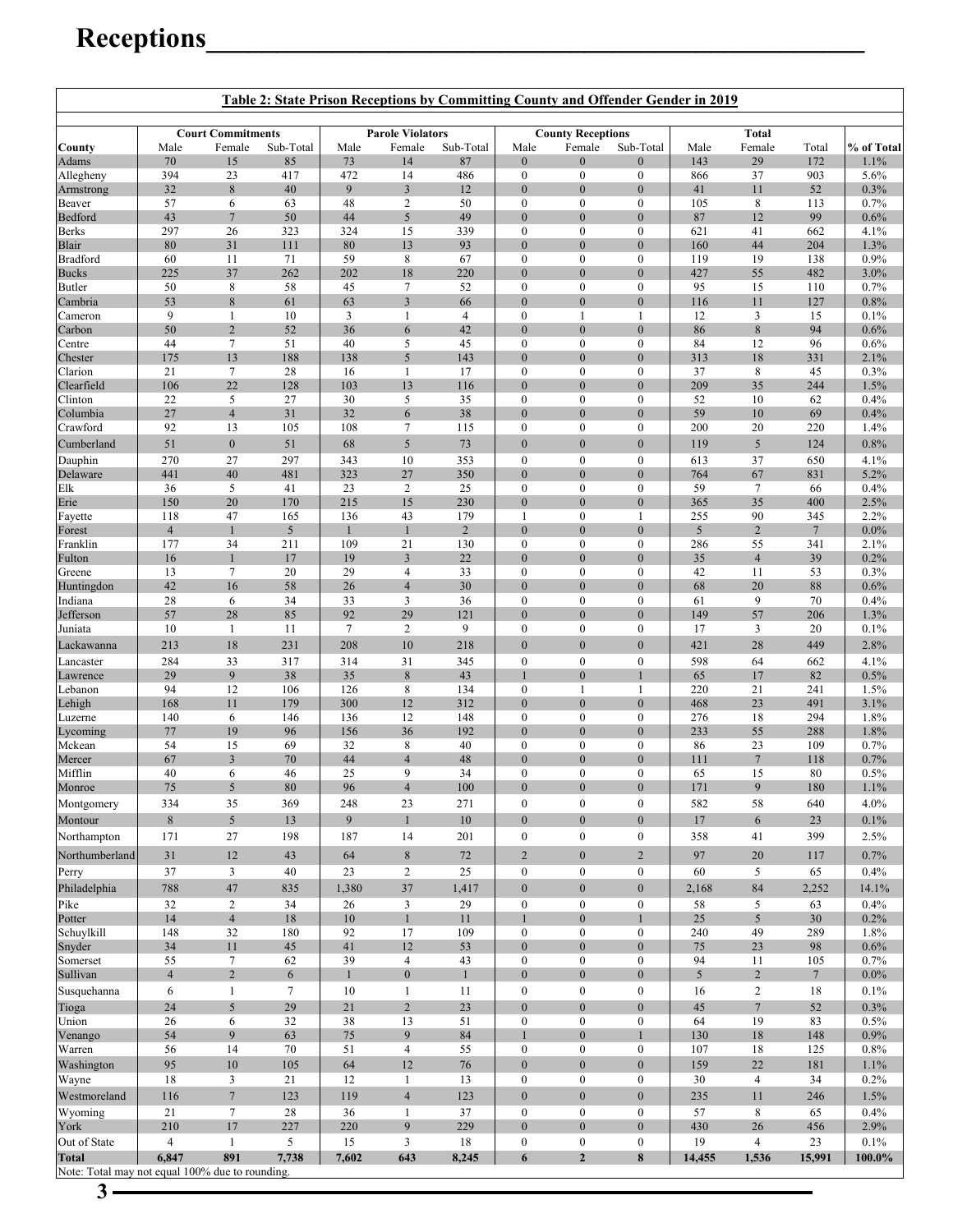| Table 3: Ten Counties with the Highest Court Commitment Activity in 2019 |                           |                          |                  |  |  |  |  |  |
|--------------------------------------------------------------------------|---------------------------|--------------------------|------------------|--|--|--|--|--|
| Rank                                                                     | County                    | <b>Court Commitments</b> | % of State Total |  |  |  |  |  |
| 1                                                                        | PHILADELPHIA              | 835                      | 10.8%            |  |  |  |  |  |
| $\sqrt{2}$                                                               | <b>DELAWARE</b>           | 481                      | 6.2%             |  |  |  |  |  |
| $\mathfrak{Z}$                                                           | <b>ALLEGHENY</b>          | 417                      | 5.4%             |  |  |  |  |  |
| $\overline{4}$                                                           | <b>MONTGOMERY</b>         | 369                      | 4.8%             |  |  |  |  |  |
| 5                                                                        | <b>BERKS</b>              | 323                      | 4.2%             |  |  |  |  |  |
| 6                                                                        | <b>LANCASTER</b>          | 317                      | 4.1%             |  |  |  |  |  |
| $\tau$                                                                   | <b>DAUPHIN</b>            | 297                      | 3.8%             |  |  |  |  |  |
| $8\,$                                                                    | <b>BUCKS</b>              | 262                      | 3.4%             |  |  |  |  |  |
| 9                                                                        | <b>LACKAWANNA</b>         | 231                      | 3.0%             |  |  |  |  |  |
| 10                                                                       | <b>YORK</b>               | 227                      | 2.9%             |  |  |  |  |  |
|                                                                          | Sub Total                 | 3,759                    | 48.6%            |  |  |  |  |  |
|                                                                          | <b>Remaining Counties</b> | 3,979                    | 51.4%            |  |  |  |  |  |
|                                                                          | State Total               | 7,738                    | $100.0\%$        |  |  |  |  |  |

### Graph 2: Court Commitments by Major Contributing Counties - 2019

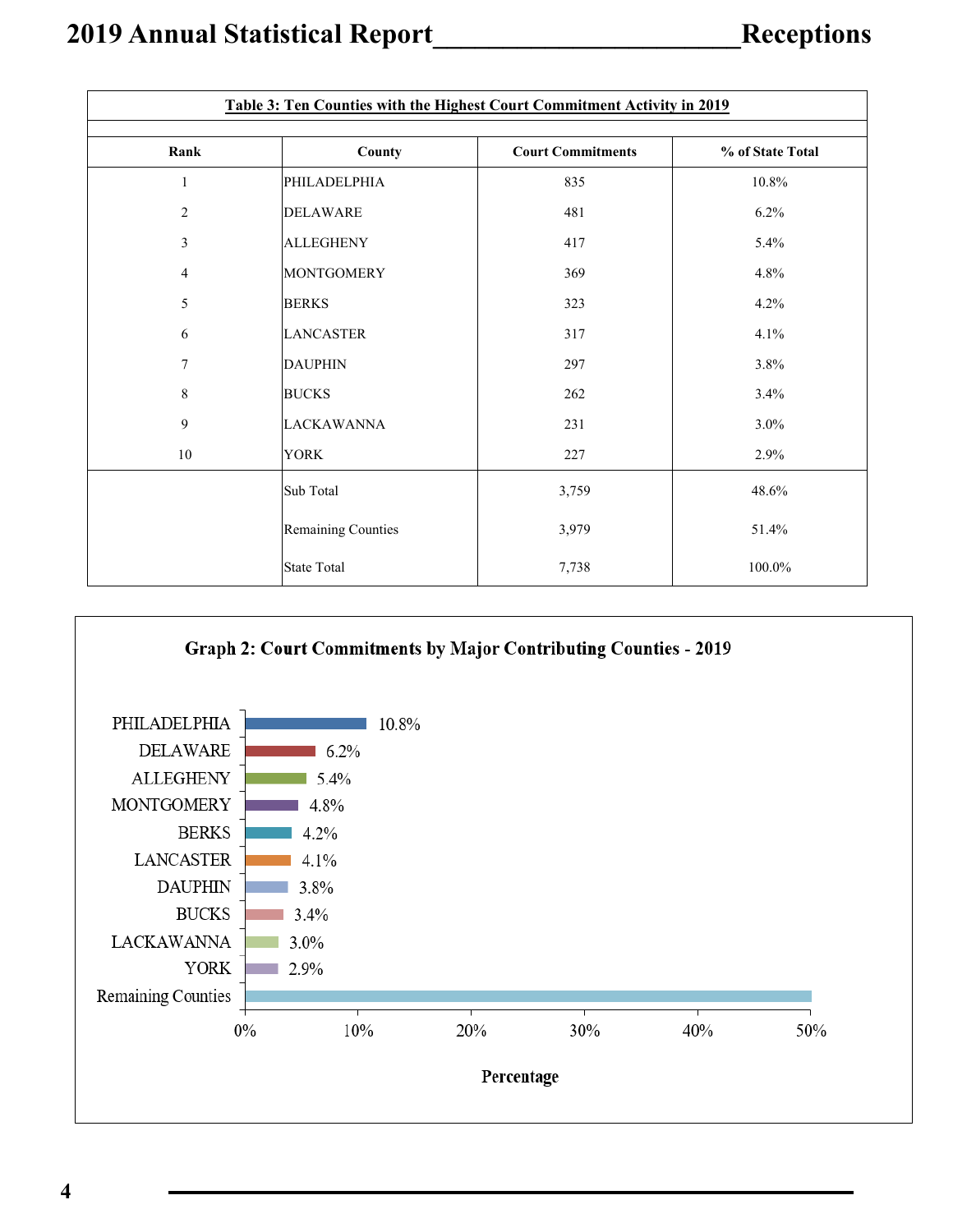# **Receptions\_\_\_\_\_\_\_\_\_\_\_\_\_\_\_\_\_\_\_\_\_\_\_\_\_\_\_\_\_\_\_\_\_\_\_\_\_\_\_\_\_\_\_\_\_\_\_\_**

|                          | Table 4: Court Commitments by County for 2018 and 2019 |                          |                    |
|--------------------------|--------------------------------------------------------|--------------------------|--------------------|
|                          |                                                        | <b>Court Commitments</b> |                    |
| County                   | 2018                                                   | 2019                     | Growth Factor %    |
| Adams<br>Allegheny       | 70<br>445                                              | 85<br>417                | 21.4<br>$-6.3$     |
| Armstrong                | 31                                                     | 40                       | 29.0               |
| Beaver                   | 74                                                     | 63                       | $-14.9$            |
| Bedford                  | 40                                                     | 50                       | 25.0               |
| <b>Berks</b>             | 313                                                    | 323                      | 3.2                |
| Blair                    | 106                                                    | 111                      | 4.7                |
| <b>Bradford</b>          | 76                                                     | 71                       | $-6.6$             |
| <b>Bucks</b>             | 295                                                    | 262                      | $-11.2$            |
| <b>Butler</b><br>Cambria | 58<br>96                                               | 58<br>61                 | 0.0<br>$-36.5$     |
| Cameron                  | $\overline{2}$                                         | 10                       | 400.0              |
| Carbon                   | 46                                                     | 52                       | 13.0               |
| Centre                   | 46                                                     | 51                       | 10.9               |
| Chester                  | 178                                                    | 188                      | 5.6                |
| Clarion                  | 34                                                     | 28                       | $-17.6$            |
| Clearfield               | 131                                                    | 128                      | $-2.3$             |
| Clinton                  | 34                                                     | 27                       | $-20.6$            |
| Columbia                 | 28                                                     | 31                       | 10.7               |
| Crawford<br>Cumberland   | 117<br>81                                              | 105<br>51                | $-10.3$<br>$-37.0$ |
| Dauphin                  | 299                                                    | 297                      | $-0.7$             |
| Delaware                 | 556                                                    | 481                      | $-13.5$            |
| Elk                      | 27                                                     | 41                       | 51.9               |
| Erie                     | 239                                                    | 170                      | $-28.9$            |
| Fayette                  | 223                                                    | 165                      | $-26.0$            |
| Forest                   | $\overline{4}$                                         | 5                        | 25.0               |
| Franklin                 | 177                                                    | 211                      | 19.2               |
| Fulton                   | 24                                                     | 17                       | $-29.2$            |
| Greene                   | 19                                                     | 20                       | 5.3                |
| Huntingdon<br>Indiana    | 44<br>41                                               | 58<br>34                 | 31.8<br>$-17.1$    |
| Jefferson                | 87                                                     | 85                       | $-2.3$             |
| Juniata                  | 18                                                     | 11                       | $-38.9$            |
| Lackawanna               | 238                                                    | 231                      | $-2.9$             |
| Lancaster                | 345                                                    | 317                      | $-8.1$             |
| Lawrence                 | 41                                                     | 38                       | $-7.3$             |
| Lebanon                  | 126                                                    | 106                      | $-15.9$            |
| Lehigh                   | 230                                                    | 179                      | $-22.2$            |
| Luzerne                  | 147<br>97                                              | 146                      | $-0.7$             |
| Lycoming<br>Mckean       | 52                                                     | 96<br>69                 | $-1.0$<br>32.7     |
| Mercer                   | 41                                                     | 70                       | 70.7               |
| Mifflin                  | 51                                                     | 46                       | $-9.8$             |
| Monroe                   | 103                                                    | 80                       | $-22.3$            |
| Montgomery               | 401                                                    | 369                      | $-8.0$             |
| Montour                  | $17\,$                                                 | 13                       | $-23.5$            |
| Northampton              | 234                                                    | 198                      | $-15.4$            |
| Northumberland           | 15                                                     | 43                       | 186.7              |
| Perry<br>Philadelphia    | 29<br>1,248                                            | 40<br>835                | 37.9<br>$-33.1$    |
| Pike                     | 42                                                     | 34                       | $-19.0$            |
| Potter                   | 11                                                     | 18                       | 63.6               |
| Schuylkill               | $187\,$                                                | 180                      | $-3.7$             |
| Snyder                   | 45                                                     | 45                       | 0.0                |
| Somerset                 | 54                                                     | 62                       | 14.8               |
| Sullivan                 | $\overline{4}$                                         | 6                        | 50.0               |
| Susquehanna              | $\mathfrak{S}$                                         | $\overline{7}$           | 40.0               |
| Tioga                    | 18                                                     | 29                       | 61.1               |
| Union                    | 36<br>79                                               | 32<br>63                 | $-11.1$<br>$-20.3$ |
| Venango<br>Warren        | 59                                                     | 70                       | $18.6\,$           |
| Washington               | 104                                                    | $105\,$                  | $1.0\,$            |
| Wayne                    | 26                                                     | 21                       | $-19.2$            |
| Westmoreland             | 126                                                    | 123                      | $-2.4$             |
| Wyoming                  | 43                                                     | 28                       | $-34.9$            |
| York                     | 248                                                    | 227                      | $-8.5$             |
| Out of State             | $\overline{2}$                                         | 5                        | 150.0              |
| <b>Total</b>             | 8,563                                                  | 7,738                    | $-9.6$             |

 $5 -$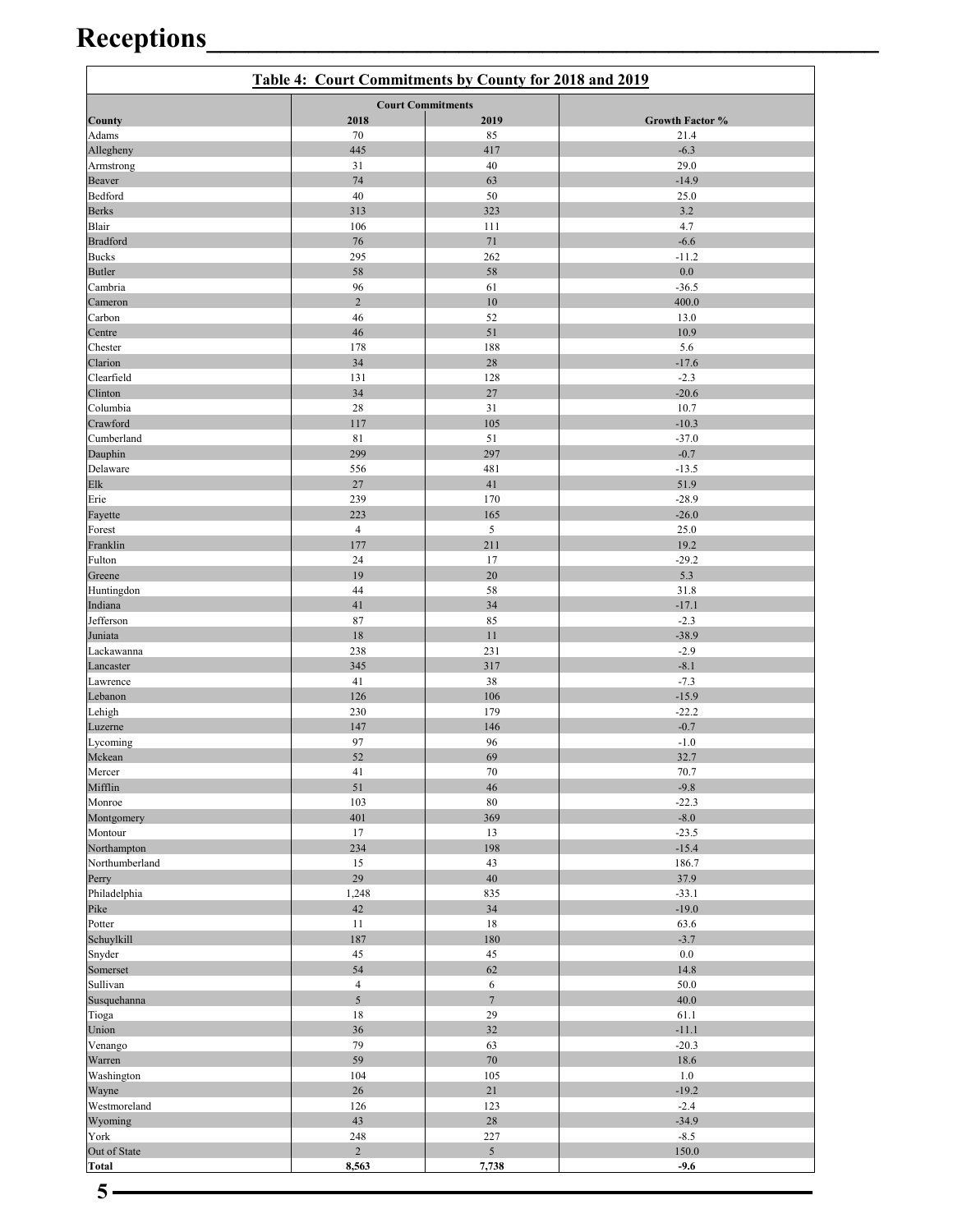|                           | Table 5: Court Commitments Received from 2009 through 2019 by Age Group |        |        |        |        |        |       |       |       |       |        |
|---------------------------|-------------------------------------------------------------------------|--------|--------|--------|--------|--------|-------|-------|-------|-------|--------|
|                           |                                                                         |        |        |        |        |        |       |       |       |       |        |
| Age                       | 2009                                                                    | 2010   | 2011   | 2012   | 2013   | 2014   | 2015  | 2016  | 2017  | 2018  | 2019   |
| Under 18                  | 86                                                                      | 38     | 32     | 17     | 9      | 21     | 12    | 30    | 22    | 12    | $\tau$ |
| 18-20                     | 962                                                                     | 791    | 702    | 600    | 285    | 529    | 441   | 395   | 406   | 306   | 301    |
| $21 - 24$                 | 1,953                                                                   | 2,017  | 2,048  | 2,021  | 1,917  | 1,769  | 1,620 | 1,373 | 1,335 | 1,139 | 931    |
| 25-29                     | 2,183                                                                   | 2,121  | 2,227  | 2,193  | 2,484  | 2,191  | 2,026 | 1,922 | 1,942 | 1,763 | 1,463  |
| 30-34                     | 1,546                                                                   | 1,695  | 1,729  | 1,800  | 1,961  | 1,729  | 1,634 | 1,608 | 1,697 | 1,628 | 1,440  |
| 35-39                     | 1,236                                                                   | 1,158  | 1,179  | 1,195  | 1,498  | 1,262  | 1,239 | 1,261 | 1,306 | 1,236 | 1,164  |
| 40-44                     | 1,070                                                                   | 1,082  | 1,078  | 1,057  | 1,108  | 918    | 874   | 810   | 753   | 847   | 820    |
| 45-49                     | 863                                                                     | 852    | 902    | 768    | 842    | 767    | 759   | 705   | 681   | 604   | 555    |
| 50-54                     | 508                                                                     | 567    | 621    | 635    | 713    | 590    | 612   | 490   | 485   | 467   | 472    |
| 55-59                     | 223                                                                     | 282    | 247    | 328    | 415    | 324    | 342   | 343   | 352   | 307   | 323    |
| 60-64                     | 107                                                                     | 117    | 104    | 121    | 164    | 109    | 149   | 148   | 141   | 150   | 160    |
| 65 and Over               | 61                                                                      | 61     | 100    | 75     | 124    | 112    | 90    | 98    | 82    | 104   | 102    |
| <b>Total</b>              | 10,798                                                                  | 10,781 | 10,969 | 10,810 | 11,520 | 10,321 | 9,798 | 9,183 | 9,202 | 8,563 | 7,738  |
| % Under 25<br>$% 25 - 39$ | 27.8                                                                    | 26.4   | 25.4   | 24.4   | 19.2   | 22.5   | 21.2  | 19.6  | 19.2  | 17.0  | 16.0   |
| Years<br>$%40$ and        | 46.0                                                                    | 46.1   | 46.8   | 48.0   | 51.6   | 50.2   | 50.0  | 52.2  | 53.7  | 54.0  | 52.6   |
| Over                      | 26.2                                                                    | 27.5   | 27.8   | 27.6   | 29.2   | 27.3   | 28.8  | 28.2  | 27.1  | 29.0  | 31.4   |

Graph 3: Percentage of Court Commitments by Age Group<br>2009 Compared to 2019

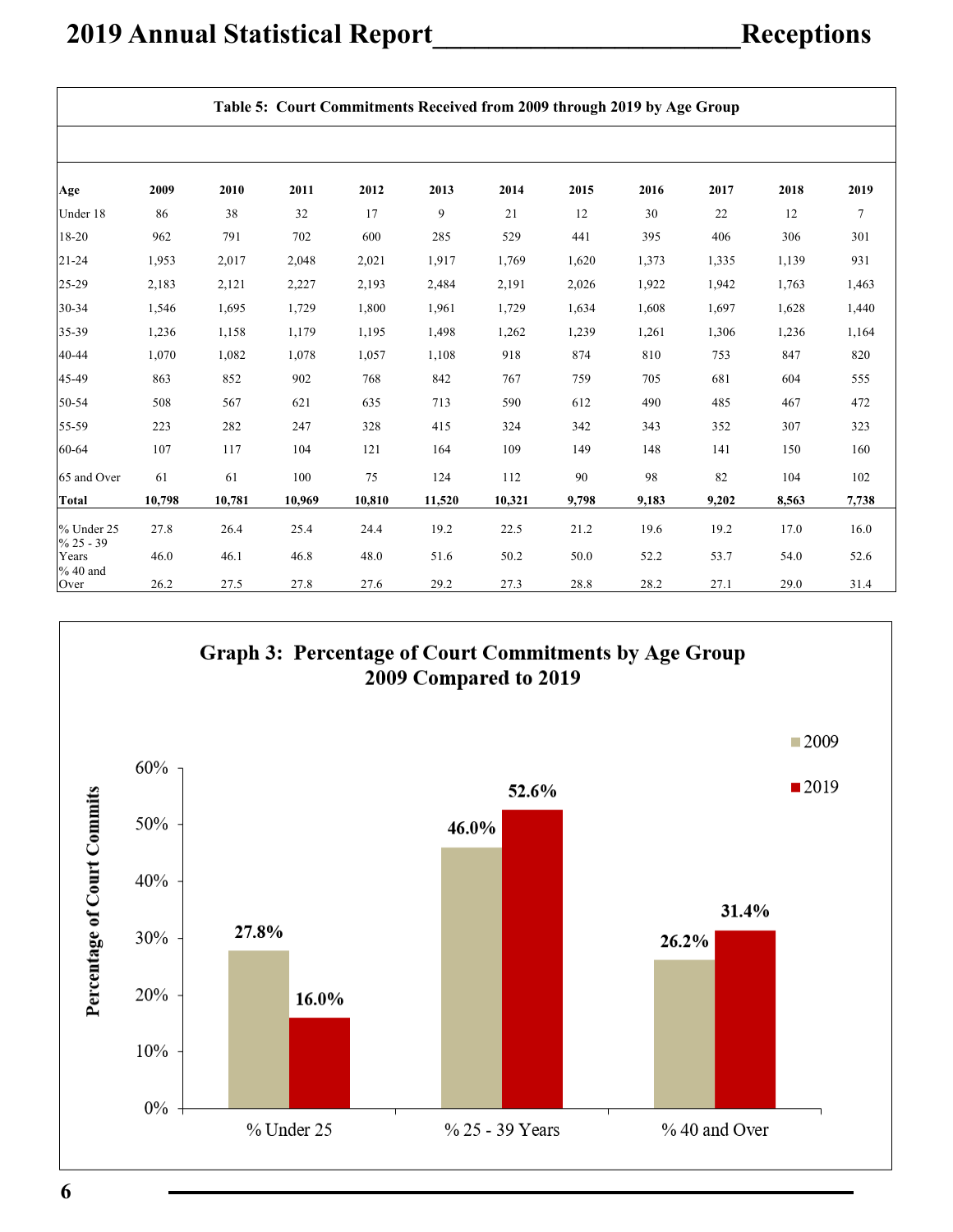### **Receptions\_\_\_\_\_\_\_\_\_\_\_\_\_\_\_\_\_\_\_\_\_\_\_\_\_\_\_\_\_\_\_\_\_\_\_\_\_\_\_\_\_\_\_\_\_\_\_\_**

|              |                              |               |                          |               | Race                     |               |                          |               |                          |               | Gender                   |               |              |
|--------------|------------------------------|---------------|--------------------------|---------------|--------------------------|---------------|--------------------------|---------------|--------------------------|---------------|--------------------------|---------------|--------------|
|              | White                        |               | Black                    |               | Hispanic                 |               |                          | Other         | Male                     |               |                          | Female        |              |
| Age          | Number                       | $\frac{0}{0}$ | Number                   | $\frac{0}{0}$ | Number                   | $\frac{0}{0}$ | Number                   | $\frac{0}{0}$ | Number                   | $\frac{0}{0}$ | Number                   | $\frac{0}{0}$ | <b>Total</b> |
| Under 18     | 1                            | $0.0\%$       | 11                       | 0.1%          | $\boldsymbol{0}$         | $0.0\%$       | $\overline{0}$           | $0.0\%$       | 12                       | 0.1%          | $\boldsymbol{0}$         | $0.0\%$       | 12           |
| 18-20        | 87                           | 1.0%          | 184                      | 2.1%          | 31                       | 0.4%          | 4                        | $0.0\%$       | 295                      | 3.4%          | 11                       | $0.1\%$       | 306          |
| $21 - 24$    | 450                          | 5.3%          | 566                      | 6.6%          | 111                      | 1.3%          | 12                       | 0.1%          | 1,045                    | 12.2%         | 94                       | 1.1%          | 1,139        |
| 25-29        | 865                          | 10.1%         | 712                      | 8.3%          | 163                      | 1.9%          | 23                       | $0.3\%$       | 1,535                    | 17.9%         | 228                      | 2.7%          | 1,763        |
| 30-34        | 928                          | 10.8%         | 553                      | 6.5%          | 139                      | 1.6%          | $8\,$                    | 0.1%          | 1,406                    | 16.4%         | 222                      | 2.6%          | 1,628        |
| 35-39        | 725                          | 8.5%          | 371                      | 4.3%          | 124                      | 1.4%          | 16                       | $0.2\%$       | 1,061                    | 12.4%         | 175                      | 2.0%          | 1,236        |
| 40-44        | 499                          | 5.8%          | 258                      | 3.0%          | 79                       | $0.9\%$       | 11                       | 0.1%          | 722                      | 8.4%          | 125                      | 1.5%          | 847          |
| 45-49        | 360                          | 4.2%          | 192                      | 2.2%          | 47                       | 0.5%          | 5                        | 0.1%          | 521                      | 6.1%          | 83                       | 1.0%          | 604          |
| 50-54        | 286                          | 3.3%          | 149                      | 1.7%          | 30                       | 0.4%          | 2                        | $0.0\%$       | 404                      | 4.7%          | 63                       | 0.7%          | 467          |
| 55-59        | 173                          | 2.0%          | 110                      | 1.3%          | 22                       | 0.3%          | 2                        | $0.0\%$       | 272                      | 3.2%          | 35                       | 0.4%          | 307          |
| 60-64        | 88                           | 1.0%          | 50                       | 0.6%          | 10                       | 0.1%          | 2                        | $0.0\%$       | 137                      | 1.6%          | 13                       | 0.2%          | 150          |
| 65 and Over  | 76                           | 0.9%          | 19                       | 0.2%          | 5                        | 0.1%          | $\overline{4}$           | $0.0\%$       | 97                       | 1.1%          | 7                        | $0.1\%$       | 104          |
| <b>Total</b> | 4,538                        | 53.0%         | 3,175                    | 37.1%         | 761                      | 8.9%          | 89                       | 1.0%          | 7,507                    | 87.7%         | 1,056                    | 12.3%         | 8,563        |
| % Under 25   | $\overline{\phantom{a}}$     | 11.9%         | $\overline{\phantom{a}}$ | 24.0%         | $\overline{\phantom{a}}$ | 18.7%         | $\overline{\phantom{a}}$ | 18.0%         | $\overline{\phantom{0}}$ | 18.0%         |                          | 9.9%          | 17.0%        |
| % 25 to 39   | $\qquad \qquad \blacksquare$ | 55.5%         | $\overline{\phantom{a}}$ | 51.5%         | $\overline{\phantom{a}}$ | 56.0%         | $\overline{\phantom{a}}$ | 52.8%         | $\overline{a}$           | 53.3%         | $\overline{\phantom{a}}$ | 59.2%         | 54.0%        |
| % 40 & Over  | $\overline{a}$               | 32.7%         | $\overline{\phantom{a}}$ | 24.5%         | $\overline{\phantom{a}}$ | 25.4%         |                          | 29.2%         | $\overline{\phantom{a}}$ | 28.7%         |                          | 30.9%         | 29.0%        |

**Table 7: Profile of Court Commitments Received by Age, Race, and Gender in 2019** 

|              |                          |               |                          |               | Race                     |               |                          |               |                          |               | Gender                   |               |                |
|--------------|--------------------------|---------------|--------------------------|---------------|--------------------------|---------------|--------------------------|---------------|--------------------------|---------------|--------------------------|---------------|----------------|
|              |                          | White         |                          | Black         | Hispanic                 |               |                          | Other         |                          | Male          | Female                   |               |                |
| Age          | Number                   | $\frac{0}{0}$ | Number                   | $\frac{0}{0}$ | Number                   | $\frac{0}{0}$ | Number                   | $\frac{0}{0}$ | Number                   | $\frac{0}{0}$ | Number                   | $\frac{0}{0}$ | <b>Total</b>   |
| Under 18     | $\mathbf{2}$             | $0.0\%$       | $\overline{4}$           | 0.1%          | 1                        | $0.0\%$       | $\boldsymbol{0}$         | $0.0\%$       | $\overline{7}$           | 0.1%          | $\boldsymbol{0}$         | $0.0\%$       | $\overline{7}$ |
| 18-20        | 85                       | 1.1%          | 185                      | 2.4%          | 28                       | 0.4%          | 3                        | $0.0\%$       | 289                      | 3.7%          | 12                       | 0.2%          | 301            |
| $21 - 24$    | 390                      | 5.0%          | 416                      | 5.4%          | 114                      | 1.5%          | 11                       | 0.1%          | 848                      | 11.0%         | 83                       | 1.1%          | 931            |
| 25-29        | 764                      | 9.9%          | 544                      | 7.0%          | 141                      | 1.8%          | 14                       | 0.2%          | 1,300                    | 16.8%         | 163                      | 2.1%          | 1,463          |
| 30-34        | 846                      | 10.9%         | 447                      | 5.8%          | 136                      | 1.8%          | 11                       | 0.1%          | 1,238                    | 16.0%         | 202                      | 2.6%          | 1,440          |
| 35-39        | 695                      | $9.0\%$       | 342                      | 4.4%          | 111                      | 1.4%          | 16                       | 0.2%          | 1,008                    | 13.0%         | 156                      | 2.0%          | 1,164          |
| 40-44        | 500                      | 6.5%          | 243                      | 3.1%          | 71                       | 0.9%          | 6                        | 0.1%          | 711                      | 9.2%          | 109                      | 1.4%          | 820            |
| 45-49        | 340                      | 4.4%          | 159                      | 2.1%          | 51                       | 0.7%          | 5                        | 0.1%          | 480                      | 6.2%          | 75                       | 1.0%          | 555            |
| 50-54        | 274                      | 3.5%          | 158                      | 2.0%          | 34                       | 0.4%          | 6                        | 0.1%          | 423                      | 5.5%          | 49                       | 0.6%          | 472            |
| 55-59        | 195                      | 2.5%          | 103                      | 1.3%          | 24                       | 0.3%          | $\mathbf{1}$             | $0.0\%$       | 295                      | 3.8%          | 28                       | 0.4%          | 323            |
| 60-64        | 103                      | 1.3%          | 43                       | 0.6%          | 12                       | 0.2%          | $\overline{c}$           | $0.0\%$       | 149                      | 1.9%          | 11                       | 0.1%          | 160            |
| 65 and Over  | 78                       | 1.0%          | 20                       | 0.3%          | $\overline{2}$           | $0.0\%$       | $\overline{c}$           | $0.0\%$       | 99                       | 1.3%          | 3                        | $0.0\%$       | 102            |
| <b>Total</b> | 4,272                    | 55.2%         | 2,664                    | 34.4%         | 725                      | 9.4%          | 77                       | 1.0%          | 6,847                    | 88.5%         | 891                      | 11.5%         | 7,738          |
| % Under 25   | $\overline{\phantom{a}}$ | 11.2%         | $\overline{\phantom{a}}$ | 22.7%         | $\overline{\phantom{a}}$ | 19.7%         | $\overline{\phantom{a}}$ | 18.2%         | $\overline{\phantom{a}}$ | 16.7%         | $\overline{\phantom{a}}$ | 10.7%         | 16.0%          |
| % 25 to 39   | $\overline{\phantom{a}}$ | 54.0%         | $\overline{\phantom{0}}$ | 50.0%         | $\overline{\phantom{a}}$ | 53.5%         | $\overline{\phantom{a}}$ | 53.2%         |                          | 51.8%         | $\overline{\phantom{a}}$ | 58.5%         | 52.6%          |
| % 40 & Over  | $\overline{\phantom{a}}$ | 34.9%         | $\overline{\phantom{0}}$ | 27.3%         | $\overline{\phantom{a}}$ | 26.8%         | $\overline{\phantom{a}}$ | 28.6%         | $\overline{\phantom{0}}$ | 31.5%         | $\overline{\phantom{a}}$ | 30.9%         | 31.4%          |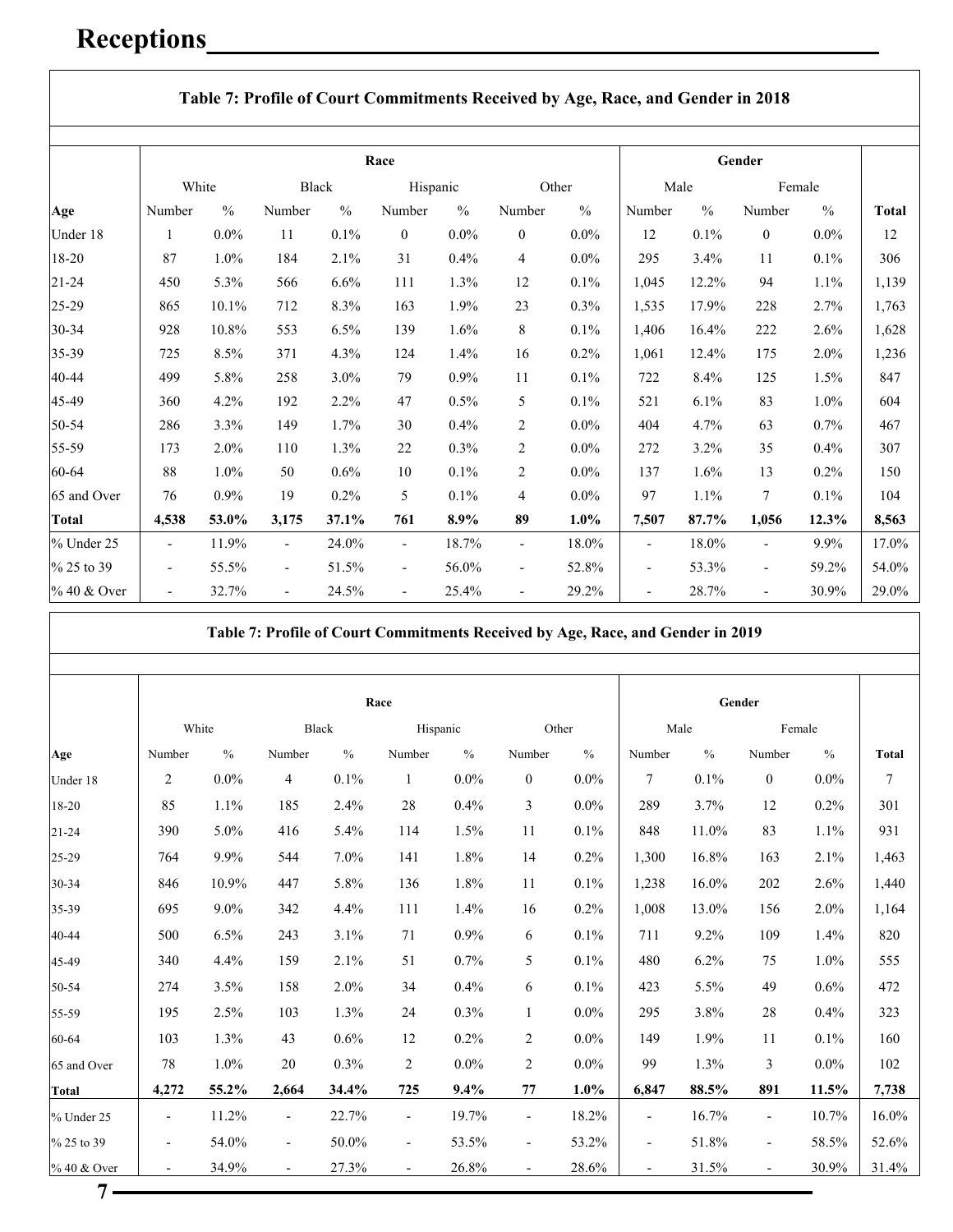|                               | 2018          |               | 2019           |               |                | <b>Change 2018-2019</b> |  |
|-------------------------------|---------------|---------------|----------------|---------------|----------------|-------------------------|--|
| <b>Part I Offenses</b>        | <b>Number</b> | $\frac{0}{0}$ | <b>Number</b>  | $\frac{0}{0}$ | <b>Number</b>  | $\frac{0}{0}$           |  |
| Murder                        |               |               |                |               |                |                         |  |
| First Degree                  | 134           | 1.6%          | 148            | 1.9%          | 14             | 10.4%                   |  |
| Second Degree                 | 17            | 0.2%          | 9              | 0.1%          | $\textsf{-}8$  | $-47.1%$                |  |
| Third Degree                  | 184           | 2.1%          | 165            | 2.1%          | $-19$          | $-10.3%$                |  |
| Unspecified                   | 9             | $0.1\%$       | $\overline{4}$ | $0.1\%$       | $-5$           | $-55.6%$                |  |
| Manslaughter                  |               |               |                |               |                |                         |  |
| Voluntary                     | 35            | 0.4%          | 17             | 0.2%          | $-18$          | $-51.4%$                |  |
| Involuntary                   | 22            | 0.3%          | 31             | 0.4%          | 9              | 40.9%                   |  |
| <b>Aggravated Assault</b>     | 713           | 8.3%          | 643            | 8.3%          | $-70$          | $-9.8%$                 |  |
| Arson                         | 53            | 0.6%          | 52             | 0.7%          | $-1$           | $-1.9%$                 |  |
| <b>Burglary</b>               | 488           | 5.7%          | 355            | 4.6%          | $-133$         | $-27.3%$                |  |
| Forcible Rape                 | 118           | 1.4%          | 103            | 1.3%          | $-15$          | $-12.7%$                |  |
| Homicide by Vehicle           | 60            | 0.7%          | 56             | 0.7%          | $-4$           | $-6.7%$                 |  |
| Robbery                       | 639           | 7.5%          | 435            | 5.6%          | $-204$         | $-31.9%$                |  |
| Theft/Larceny                 | 836           | 9.8%          | 723            | 9.3%          | $-113$         | $-13.5%$                |  |
| <b>Total Part I Offenses</b>  | 3,308         | 38.6%         | 2,741          | 35.4%         | $-567$         | $-17.1%$                |  |
|                               |               |               |                |               |                |                         |  |
|                               | 2018          |               | 2019           |               |                | <b>Change 2018-2019</b> |  |
| <b>Part II Offenses</b>       | <b>Number</b> | $\frac{0}{0}$ | <b>Number</b>  | $\frac{0}{0}$ | <b>Number</b>  | $\frac{0}{0}$           |  |
| <b>DUI</b>                    | 503           | 5.9%          | 505            | 6.5%          | $\sqrt{2}$     | 0.4%                    |  |
| Forgery                       | 79            | $0.9\%$       | 71             | $0.9\%$       | $\mbox{-}8$    | $-10.1\%$               |  |
| Fraud                         | 65            | $0.8\%$       | 46             | $0.6\%$       | $-19$          | $-29.2%$                |  |
| Kidnapping                    | 23            | $0.3\%$       | 15             | $0.2\%$       | $-8$           | $-34.8%$                |  |
| Narcotic Drug Laws            | 1,833         | 21.4%         | 1,630          | 21.1%         | $-203$         | $-11.1%$                |  |
| Other Assaults                | 209           | 2.4%          | 239            | 3.1%          | $30\,$         | 14.4%                   |  |
| Other Sex Offenses            | 462           | 5.4%          | 542            | 7.0%          | $80\,$         | 17.3%                   |  |
| Prison Breach                 | 55            | $0.6\%$       | 59             | $0.8\%$       | $\overline{4}$ | 7.3%                    |  |
| Receiving Stolen Property     | 154           | 1.8%          | 121            | 1.6%          | $-33$          | $-21.4%$                |  |
| <b>Statutory Rape</b>         | 219           | 2.6%          | 208            | 2.7%          | $-11$          | $-5.0\%$                |  |
| Weapons                       | 781           | 9.1%          | 746            | 9.6%          | $-35$          | $-4.5%$                 |  |
| Other Part II Offenses        | 855           | $10.0\%$      | 788            | $10.2\%$      | $-67$          | $-7.8%$                 |  |
| <b>Total Part II Offenses</b> | 5,238         | $61.2\%$      | 4,970          | 64.2%         | $-268$         | $-5.1\%$                |  |

Other 17 0.2% 27 0.3% 10 0.1% **Total Offenses 8,563 100.0% 7,738 100.0% -825 -9.6%**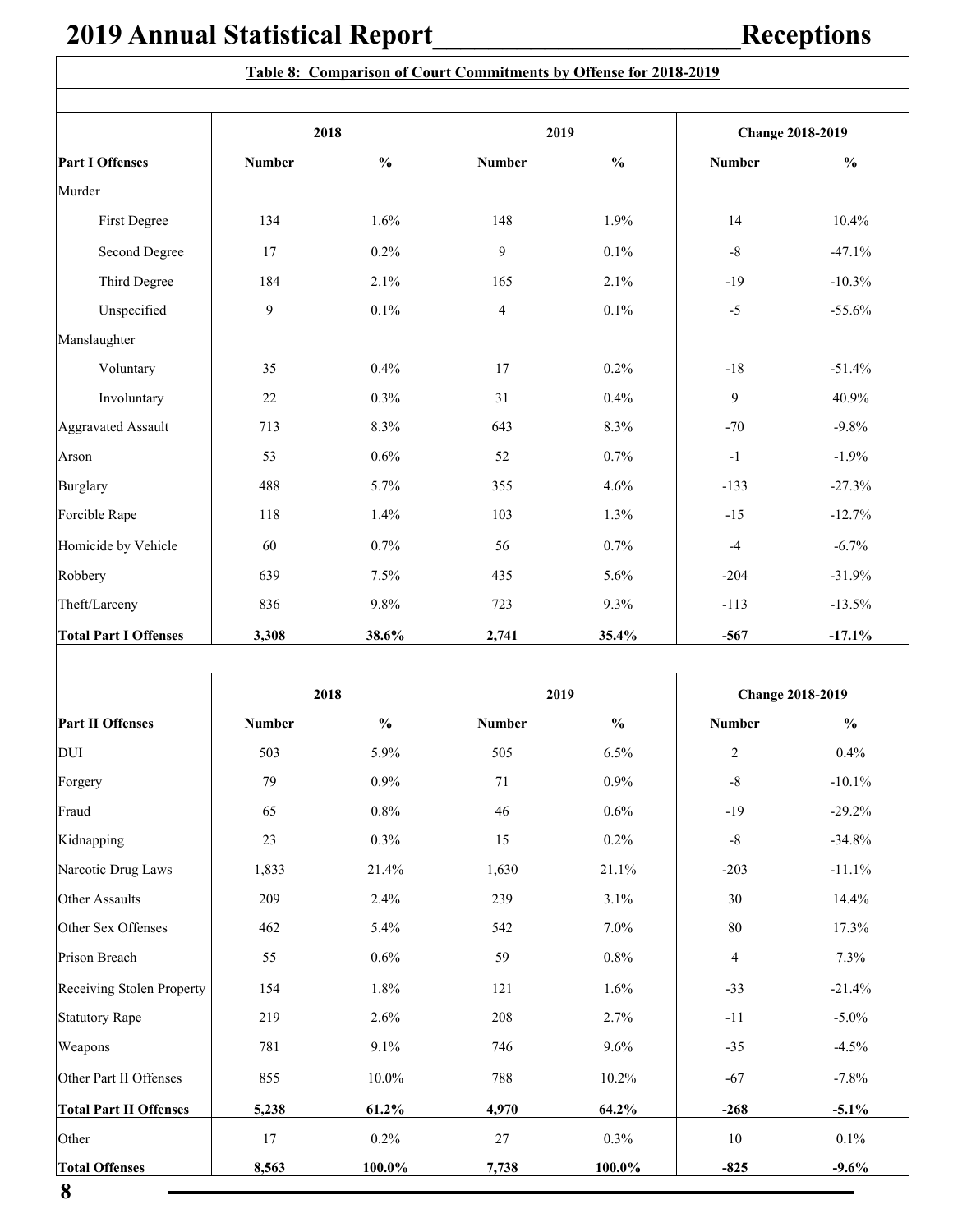### **Receptions\_\_\_\_\_\_\_\_\_\_\_\_\_\_\_\_\_\_\_\_\_\_\_\_\_\_\_\_\_\_\_\_\_\_\_\_\_\_\_\_\_\_\_\_\_\_\_\_**

|                                |               |               | Table 9: Court Commitments by Minimum Sentence and Offender Gender in 2019 |               |                |               |
|--------------------------------|---------------|---------------|----------------------------------------------------------------------------|---------------|----------------|---------------|
| <b>Minimum Sen-</b>            | Male          |               |                                                                            | Female        | <b>Total</b>   |               |
| tence                          | <b>Number</b> | $\frac{0}{0}$ | <b>Number</b>                                                              | $\frac{0}{0}$ | <b>Number</b>  | $\frac{0}{0}$ |
| 1 Year And Under               | 1,799         | 26.3%         | 429                                                                        | 48.1%         | 2,228          | 28.8%         |
| Over 1 To 2 Years              | 2,064         | 30.1%         | 251                                                                        | 28.2%         | 2,315          | 29.9%         |
| Over 2 To 3 Years              | 1,021         | 14.9%         | 84                                                                         | 9.4%          | 1,105          | 14.3%         |
| Over 3 To 5 Years              | 942           | 13.8%         | 64                                                                         | 7.2%          | 1,006          | 13.0%         |
| Over 5 To 10 Years             | 583           | 8.5%          | 36                                                                         | 4.0%          | 619            | 8.0%          |
| Over 10 To 20<br>Years         | 224           | 3.3%          | 17                                                                         | 1.9%          | 241            | 3.1%          |
| Over 20 Years                  | 133           | 1.9%          | $\overline{4}$                                                             | 0.4%          | 137            | 1.8%          |
| Life                           | 73            | 1.1%          | 6                                                                          | 0.7%          | 79             | 1.0%          |
| Death Sentence                 | 1             | $0.0\%$       | $\theta$                                                                   | $0.0\%$       | 1              | $0.0\%$       |
| Not Reported As Of<br>Year End | 7             | 0.1%          | $\boldsymbol{0}$                                                           | $0.0\%$       | $\overline{7}$ | 0.1%          |
| <b>Total</b>                   | 6,847         | 100.0%        | 891                                                                        | 100.0%        | 7,738          | 100.0%        |

Note: Totals may not equal 100% due to rounding.



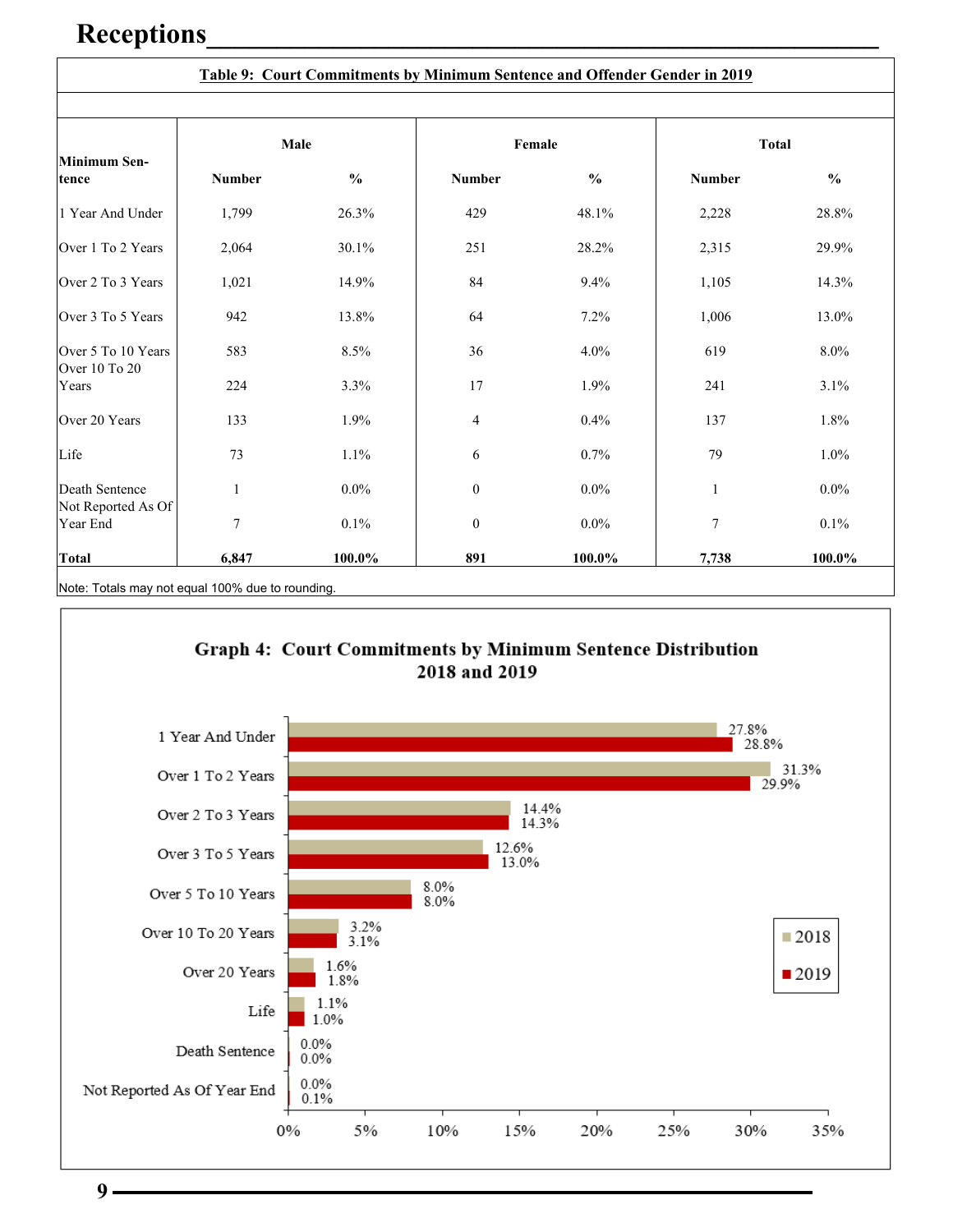$\overline{\phantom{a}}$ 

|                                                  |               |               | Table 10: Court Commitments by Maximum Sentence and Offender Gender in 2019 |               |               |               |
|--------------------------------------------------|---------------|---------------|-----------------------------------------------------------------------------|---------------|---------------|---------------|
|                                                  |               | Male          |                                                                             | Female        | <b>Total</b>  |               |
| <b>Maximum Sentence</b>                          | <b>Number</b> | $\frac{0}{0}$ | <b>Number</b>                                                               | $\frac{0}{0}$ | <b>Number</b> | $\frac{0}{0}$ |
| Under 2 Years                                    | 33            | 0.5%          | 21                                                                          | 2.4%          | 54            | 0.7%          |
| 2 Years Only                                     | 745           | 10.9%         | 188                                                                         | 21.1%         | 933           | 12.1%         |
| Over 2 to 5 Years                                | 3,000         | 43.8%         | 413                                                                         | 46.4%         | 3,413         | 44.1%         |
| Over 5 to 10 Years                               | 1,872         | 27.3%         | 180                                                                         | 20.2%         | 2,052         | 26.5%         |
| Over 10 to 20 Years                              | 705           | 10.3%         | 58                                                                          | 6.5%          | 763           | 9.9%          |
| Over 20 to 30 Years                              | 151           | 2.2%          | 6                                                                           | 0.7%          | 157           | 2.0%          |
| Over 30 to 40 Years                              | 111           | 1.6%          | 14                                                                          | 1.6%          | 125           | 1.6%          |
| Over 40 to 50 Years                              | 67            | 1.0%          | 3                                                                           | 0.3%          | 70            | $0.9\%$       |
| Over 50 Years                                    | 81            | 1.2%          | $\overline{2}$                                                              | 0.2%          | 83            | 1.1%          |
| Life                                             | 74            | 1.1%          | 6                                                                           | 0.7%          | 80            | $1.0\%$       |
| Death Sentence                                   | 1             | $0.0\%$       |                                                                             | $0.0\%$       | $\mathbf{1}$  | $0.0\%$       |
| Not Reported as of Year End                      | 7             | 0.1%          |                                                                             | $0.0\%$       | 7             | 0.1%          |
| <b>Total</b>                                     | 6,847         | 100.0%        | 891                                                                         | 100.0%        | 7,738         | 100.0%        |
| Note: Totals may not equal 100% due to rounding. |               |               |                                                                             |               |               |               |

#### Graph 5: Court Commitments By Maximum Sentence Distribution 2018 and 2019

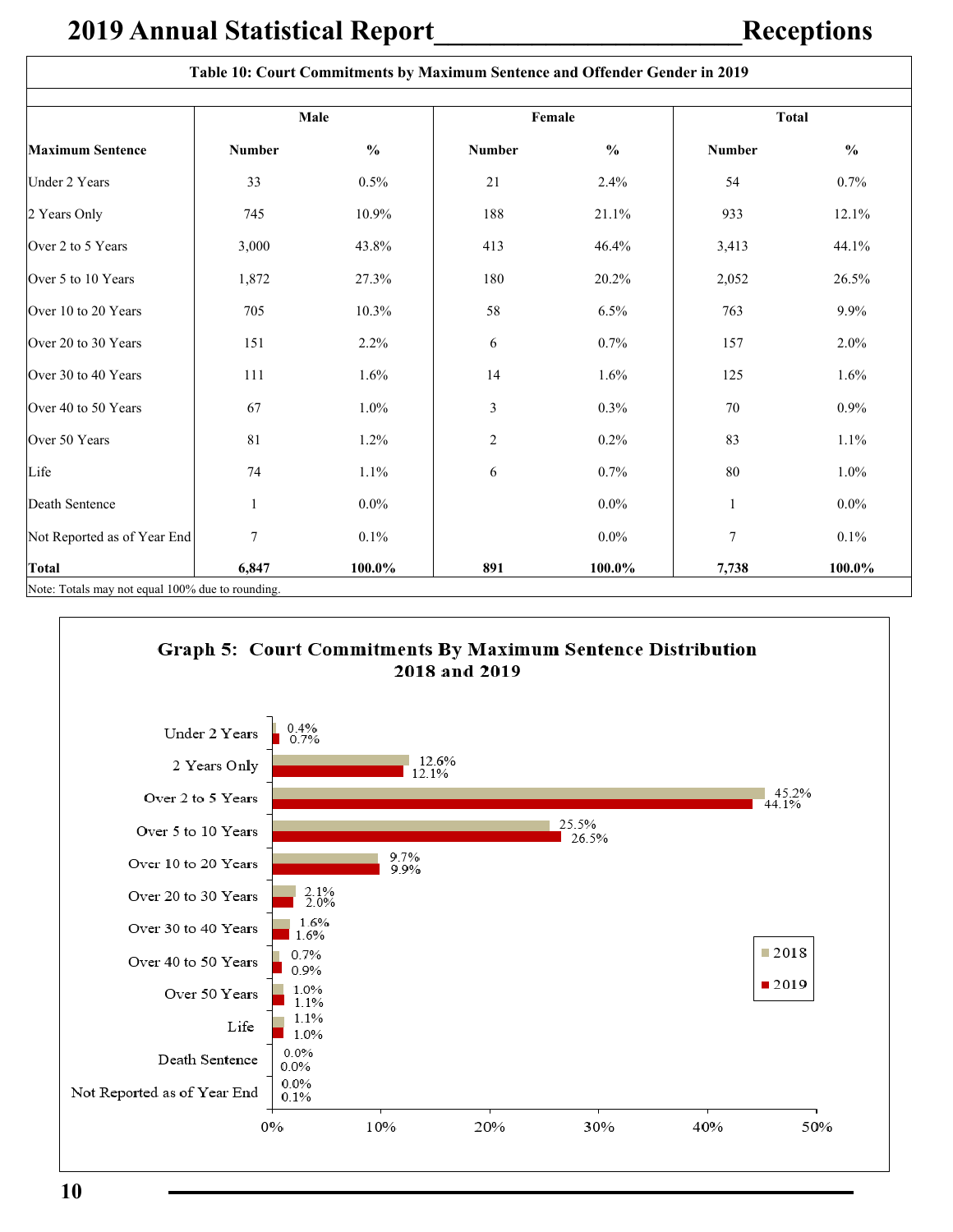# **Receptions\_\_\_\_\_\_\_\_\_\_\_\_\_\_\_\_\_\_\_\_\_\_\_\_\_\_\_\_\_\_\_\_\_\_\_\_\_\_\_\_\_\_\_\_\_\_\_\_**

|                    | Table 11: Profile of Inmates Serving a Life Sentence Received from 2009 through 2019 |                  |                         |                |                |            |                             |                  |                  |                |                |  |
|--------------------|--------------------------------------------------------------------------------------|------------------|-------------------------|----------------|----------------|------------|-----------------------------|------------------|------------------|----------------|----------------|--|
| Commmitting County | 2009                                                                                 | ${\bf 2010}$     | 2011                    | 2012           | 2013           | 2014       | 2015                        | 2016             | ${\bf 2017}$     | 2018           | 2019           |  |
| Philadelphia       | 52                                                                                   | 62               | 61                      | $73\,$         | 68             | 56         | $58\,$                      | $23\,$           | 39               | 39             | $27\,$         |  |
| Allegheny          | $21\,$                                                                               | $16\,$           | $22\,$                  | 14             | $\overline{9}$ | $14\,$     | $\sqrt{5}$                  | $\boldsymbol{7}$ | $11\,$           | $12\,$         | 5              |  |
| Other Counties     | 53                                                                                   | $52\,$           | 65                      | 62             | 65             | 54         | 56                          | 54               | 60               | 58             | 66             |  |
| Total              | 126                                                                                  | 130              | 148                     | 149            | 142            | $124\,$    | 119                         | 84               | 110              | 109            | $\bf{98}$      |  |
| Age                | 2009                                                                                 | 2010             | 2011                    | 2012           | 2013           | 2014       | 2015                        | 2016             | 2017             | 2018           | 2019           |  |
| Under 20           | 22                                                                                   | $\tau$           | $10\,$                  | $\overline{4}$ | $\mathbf{1}$   | $\sqrt{2}$ | $\ensuremath{\mathfrak{Z}}$ | $\sqrt{6}$       | $\sqrt{5}$       | $\mathbf{1}$   | $\overline{c}$ |  |
| 20 To 24           | 31                                                                                   | 46               | 49                      | 56             | $50\,$         | 43         | $28\,$                      | $17\,$           | $24\,$           | 21             | $20\,$         |  |
| 25 To 29           | 29                                                                                   | $28\,$           | $30\,$                  | $26\,$         | $41\,$         | 29         | $27\,$                      | 14               | $25\,$           | $18\,$         | $20\,$         |  |
| 30 To 34           | 18                                                                                   | $21\,$           | $20\,$                  | $15\,$         | 15             | $16\,$     | 19                          | $10\,$           | $15$             | 19             | 13             |  |
| 35 To 39           | $\,8\,$                                                                              | $10\,$           | $12\,$                  | $13\,$         | 12             | 13         | $\boldsymbol{9}$            | $\,$ $\,$        | $\boldsymbol{9}$ | $10\,$         | $13\,$         |  |
| 40 To 44           | 8                                                                                    | $\boldsymbol{7}$ | $10\,$                  | $12\,$         | 6              | $\sqrt{6}$ | $11\,$                      | $\,$ 8 $\,$      | $\sqrt{5}$       | $10\,$         | $\tau$         |  |
| 45 and Over        | $10\,$                                                                               | 11               | 17                      | $23\,$         | $17\,$         | 15         | $22\,$                      | $21\,$           | $27\,$           | $30\,$         | 23             |  |
| Race               | 2009                                                                                 | 2010             | 2011                    | 2012           | 2013           | 2014       | 2015                        | 2016             | 2017             | 2018           | 2019           |  |
| White              | 29                                                                                   | $19\,$           | $30\,$                  | $42\,$         | 23             | $26\,$     | $33\,$                      | $28\,$           | $17\,$           | $30\,$         | 33             |  |
| Non-White          | 97                                                                                   | $111$            | $118\,$                 | 107            | 119            | $\bf{98}$  | 86                          | 56               | 93               | 79             | 65             |  |
| Gender             | 2009                                                                                 | 2010             | 2011                    | 2012           | 2013           | 2014       | 2015                        | 2016             | 2017             | 2018           | 2019           |  |
| Male               | 122                                                                                  | 124              | 145                     | 142            | 132            | 116        | 116                         | $77\,$           | $108\,$          | 106            | 92             |  |
| Female             | $\overline{4}$                                                                       | 6                | $\overline{\mathbf{3}}$ | $\tau$         | 10             | $\,8\,$    | $\mathfrak{Z}$              | $\tau$           | $\overline{2}$   | $\mathfrak{Z}$ | 6              |  |
| Total              | 126                                                                                  | 130              | 148                     | 149            | 142            | 124        | 119                         | 84               | $110$            | 109            | 98             |  |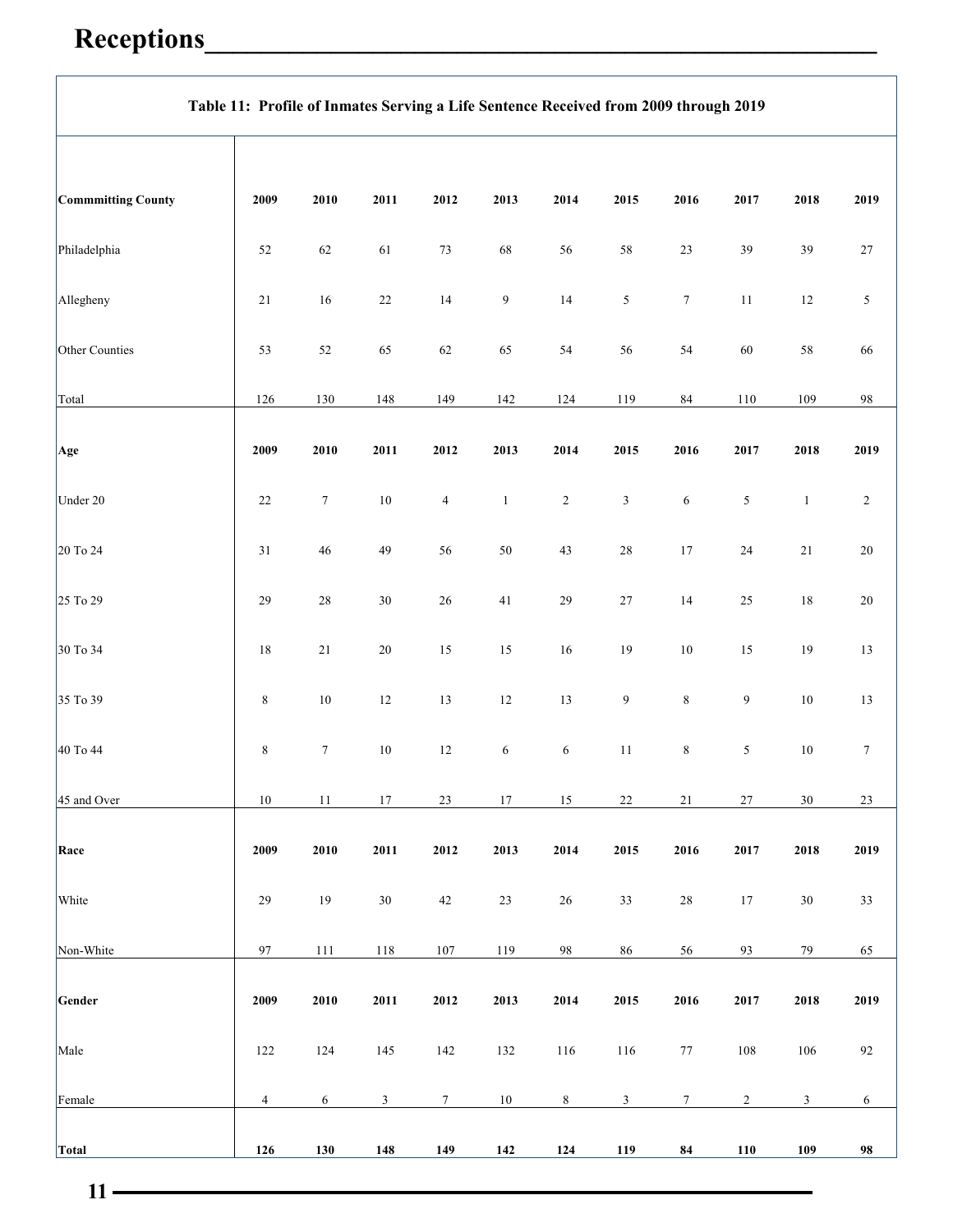

# **Population**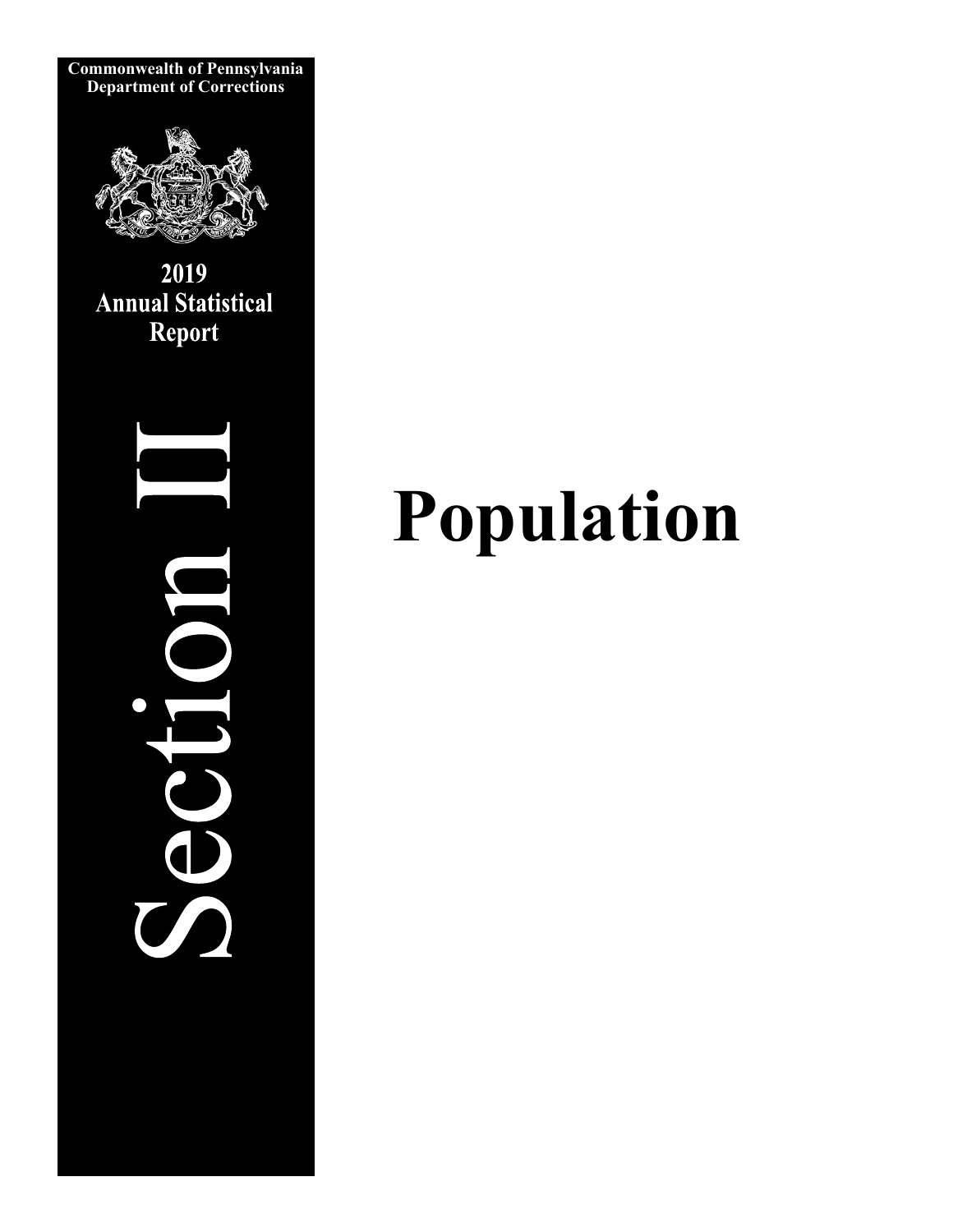## **Commonwealth of Pennsylvania**



2019 **Annual Statistical Report** 



# **Department of Corrections** Population

The overall incarceration rate in Pennsylvania was 358.3 per 100,000 state residents in 2019. Nationally, the incarceration rate of state prisoners only (not including federal prisons) was 371 per 100,000 U.S. residents for year end 2019 (U.S. Bureau of Justice Statistics).

From 2018 to 2019, the number of inmates incarcerated has decreased by 3.2% from 47,370 to 45,875.

 At the end of 2019, the population was comprised of 83.5% sentenced offenders and 15.7% parole violators.

A demographic breakdown of the Department's inmates indicates that offender age, race, and gender have remained relatively constant between 2018 and 2019.

 In 2019, the majority of DOC offenders were African Americans (46%), followed by Caucasians (44%), Hispanic (9%), and other races  $(1\%)$ .

 As of calendar year-end 2019, the DOC population consisted of 43,028 males and 2,847 females.

In 2019, the average minimum sentence length for Part One Offenders was 11.1 years and the average maximum sentence length was 24.1 years. For Part Two Offenders, the average minimum sentence length was 6.8 years and the average maximum sentence length was 14.3 years.

The number of inmates serving a minimum sentence of more than 20 years (excluding inmates serving life sentences and capital cases) increased by 2.9% from 3,134 in 2018 to 3,226 in 2019.

The following are characteristics of offenders serving life sentences in the Department:

> The number of offenders serving a life sentence decreased by 0.2%, from 5,458 in 2018 to 5,447 in 2019.

 The average age of inmates serving life sentences in 2019 was 49.5 years. The average age of 49.5 years for inmates serving life sentences remains higher than the average age of 40.1 years for the total population.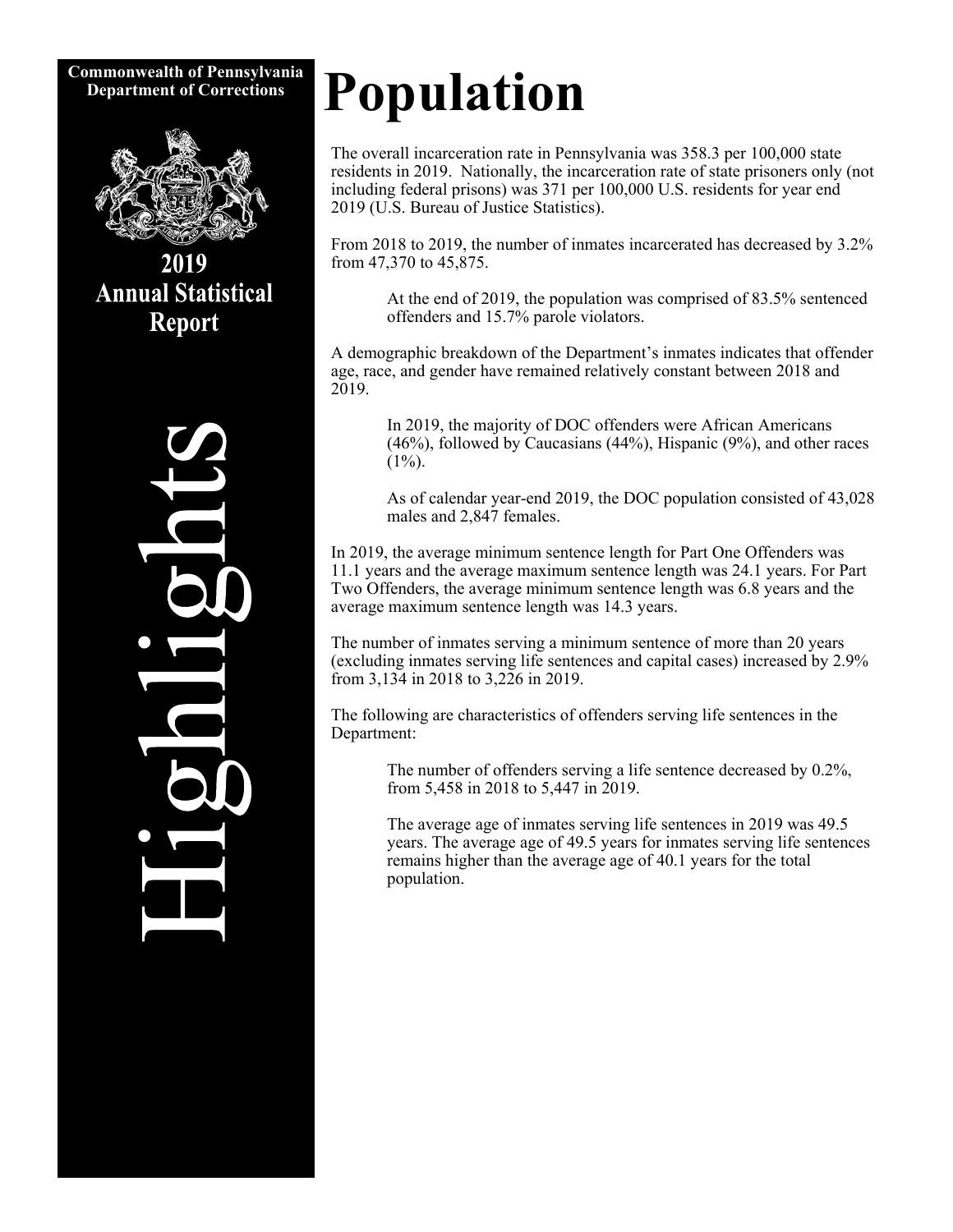| Table 12: Rank Order of Ten Counties with Highest State Incarceration Rate for 2018 and 2019* |              |                  |                  |                       |  |  |  |  |  |
|-----------------------------------------------------------------------------------------------|--------------|------------------|------------------|-----------------------|--|--|--|--|--|
| Ranking                                                                                       | County       | <b>Rate 2018</b> | <b>Rate 2019</b> | <b>Percent Change</b> |  |  |  |  |  |
|                                                                                               | Jefferson    | 1008.2           | 969.5            | $-3.8\%$              |  |  |  |  |  |
| 2                                                                                             | Philadelphia | 779.0            | 716.7            | $-8.0\%$              |  |  |  |  |  |
| 3                                                                                             | Venango      | 655.4            | 698.7            | $6.6\%$               |  |  |  |  |  |
| $\overline{4}$                                                                                | Dauphin      | 632.3            | 643.6            | 1.8%                  |  |  |  |  |  |
| 5                                                                                             | Fulton       | 640.4            | 598.8            | $-6.5\%$              |  |  |  |  |  |
| 6                                                                                             | Warren       | 516.5            | 586.9            | 13.6%                 |  |  |  |  |  |
| 7                                                                                             | Fayette      | 593.4            | 550.8            | $-7.2\%$              |  |  |  |  |  |
| 8                                                                                             | Lycoming     | 552.5            | 530.5            | $-4.0\%$              |  |  |  |  |  |
| 9                                                                                             | Clearfield   | 433.3            | 513.5            | 18.5%                 |  |  |  |  |  |
| 10                                                                                            | Potter       | 457.2            | 472.0            | $3.2\%$               |  |  |  |  |  |

\* Ranking by incarceration rate per 100,000 residents. Note: incarceration rate calculations are based on the number of offenders incarcerated in the state prison system for each committing county. This rate does not include county or federal inmates.

\* Data based on estimated population and Census data provided by the Pennsylvania State Data Center.

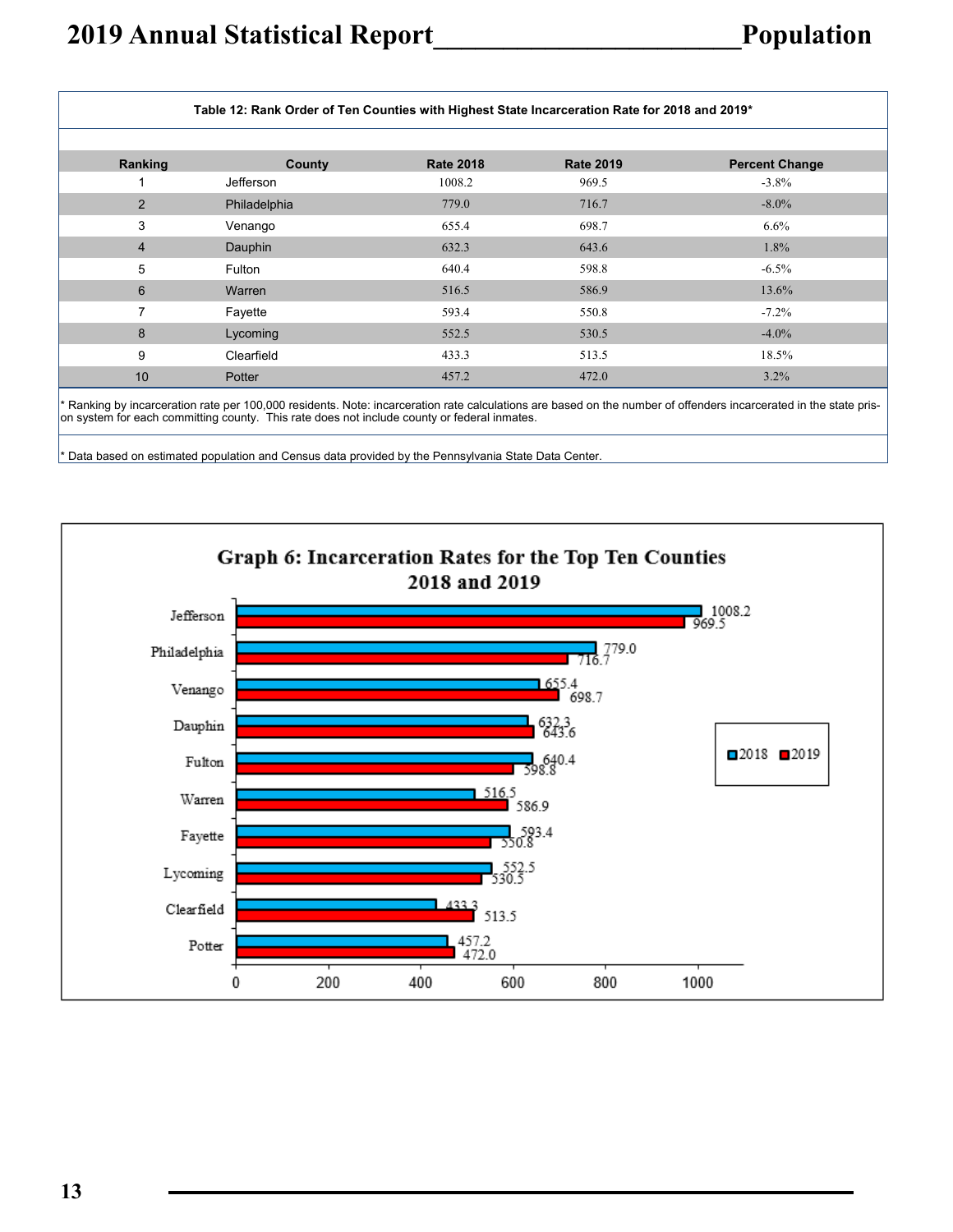## **Population\_\_\_\_\_\_\_\_\_\_\_\_\_\_\_\_\_\_\_\_\_\_\_\_\_\_\_\_\_\_\_\_\_\_\_\_\_\_\_\_\_\_\_\_\_\_\_\_**

#### **Table 13: Inmate Population by County and Gender on December 31; Calendar Years 2018 and 2019**

|                                                  |              |                       | December 31, 2018 |                 |               |                        | December 31, 2019 |                 |
|--------------------------------------------------|--------------|-----------------------|-------------------|-----------------|---------------|------------------------|-------------------|-----------------|
| County                                           | Male         | Female                | Total             | % of Total      | Male          | Female                 | Total             | % of Total      |
| Adams                                            | 302          | 27                    | 329               | 0.7%            | 303           | 30                     | 333               | 0.7%            |
| Allegheny                                        | 3,128<br>95  | 127<br>$\overline{7}$ | 3,255<br>102      | 6.9%<br>0.2%    | 3,040<br>96   | 113<br>12              | 3,153<br>108      | 6.9%<br>0.2%    |
| Armstrong<br>Beaver                              | 334          | 18                    | 352               | 0.7%            | 327           | 12                     | 339               | 0.7%            |
| Bedford                                          | 185          | 28                    | 213               | 0.4%            | 188           | 21                     | 209               | 0.5%            |
| <b>Berks</b>                                     | 1,463        | 59                    | 1,522             | 3.2%            | 1,441         | 64                     | 1,505             | 3.3%            |
| Blair                                            | 464          | 59                    | 523               | 1.1%            | 453           | 72                     | 525               | 1.1%            |
| <b>Bradford</b>                                  | 248          | 25                    | 273               | 0.6%            | 250           | 25                     | 275               | 0.6%            |
| <b>Bucks</b>                                     | 1,184        | 99                    | 1,283             | 2.7%            | 1,142         | 93                     | 1,235             | 2.7%            |
| Butler                                           | 239          | 23                    | 262               | 0.6%            | 246           | 27                     | 273               | 0.6%            |
| Cambria                                          | 345          | 41                    | 386               | 0.8%            | 320           | 24                     | 344               | 0.7%            |
| Cameron<br>Carbon                                | 12<br>148    | $\mathbf{1}$<br>15    | 13<br>163         | $0.0\%$<br>0.3% | 17<br>163     | $\mathbf{2}$<br>$10\,$ | 19<br>173         | $0.0\%$<br>0.4% |
| Centre                                           | 214          | 19                    | 233               | 0.5%            | 229           | 18                     | 247               | 0.5%            |
| Chester                                          | 993          | 62                    | 1,055             | 2.2%            | 987           | 61                     | 1,048             | 2.3%            |
| Clarion                                          | 129          | 10                    | 139               | 0.3%            | 130           | 11                     | 141               | 0.3%            |
| Clearfield                                       | 308          | 36                    | 344               | 0.7%            | 361           | 46                     | 407               | 0.9%            |
| Clinton                                          | 102          | 12                    | 114               | 0.2%            | 98            | 11                     | 109               | 0.2%            |
| Columbia                                         | 136          | 25                    | 161               | 0.3%            | 151           | 21                     | 172               | 0.4%            |
| Crawford                                         | 337          | 34                    | 371               | 0.8%            | 362           | 35                     | 397               | 0.9%            |
| Cumberland                                       | 433          | 35                    | 468               | 1.0%            | 392           | 26                     | 418               | 0.9%            |
| Dauphin                                          | 1,640        | 112                   | 1,752             | 3.7%            | 1,692         | 99                     | 1,791             | 3.9%            |
| Delaware                                         | 2,112        | 176                   | 2,288             | 4.8%            | 2,036         | 147                    | 2,183             | 4.8%            |
| Elk                                              | 84           | 10                    | 94                | 0.2%            | 101           | 13                     | 114               | 0.2%            |
| Erie<br>Fayette                                  | 1,099<br>683 | 60<br>91              | 1,159<br>774      | 2.4%<br>1.6%    | 1,064<br>619  | 60<br>93               | 1,124<br>712      | 2.5%<br>1.6%    |
| Forest                                           | 20           | $\overline{2}$        | 22                | 0.0%            | 19            | $\overline{3}$         | 22                | 0.0%            |
| Franklin                                         | 542          | 67                    | 609               | 1.3%            | 569           | 65                     | 634               | 1.4%            |
| Fulton                                           | 82           | 11                    | 93                | 0.2%            | 77            | 10                     | $\bf 87$          | 0.2%            |
| Greene                                           | 86           | 11                    | 97                | 0.2%            | 82            | 13                     | 95                | 0.2%            |
| Huntingdon                                       | 157          | 27                    | 184               | 0.4%            | 167           | 28                     | 195               | 0.4%            |
| Indiana                                          | 125          | 10                    | 135               | 0.3%            | 129           | 9                      | 138               | 0.3%            |
| Jefferson                                        | 352          | 88                    | 440               | 0.9%            | 340           | 81                     | 421               | 0.9%            |
| Juniata                                          | 62           | 6                     | 68                | 0.1%            | 57            | 6                      | 63                | 0.1%            |
| Lackawanna                                       | 899          | 64                    | 963               | 2.0%            | 888           | 54                     | 942               | 2.1%            |
| Lancaster                                        | 1,726        | 130                   | 1,856             | 3.9%            | 1,692         | 121                    | 1,813             | 4.0%            |
| Lawrence                                         | 211          | 19                    | 230               | 0.5%            | 197           | 19                     | 216               | 0.5%            |
| Lebanon                                          | 608          | 29                    | 637               | 1.3%            | 614           | 34                     | 648               | 1.4%            |
| Lehigh                                           | 1,287        | 73                    | 1,360             | 2.9%            | 1,230         | 62                     | 1,292             | 2.8%            |
| Luzerne                                          | 850          | 62<br>57              | 912               | 1.9%<br>1.3%    | 874<br>529    | 63<br>72               | 937               | 2.0%<br>1.3%    |
| Lycoming<br>Mckean                               | 571<br>156   | 19                    | 628<br>175        | 0.4%            | 151           | 24                     | 601<br>175        | 0.4%            |
| Mercer                                           | 315          | 23                    | 338               | 0.7%            | 343           | 29                     | 372               | 0.8%            |
| Mifflin                                          | 121          | 13                    | 134               | 0.3%            | 126           | 15                     | 141               | 0.3%            |
| Monroe                                           | 516          | 67                    | 583               | 1.2%            | 517           | 63                     | 580               | 1.3%            |
| Montgomery                                       | 1,553        | 92                    | 1,645             | 3.5%            | 1,511         | 93                     | 1,604             | 3.5%            |
| Montour                                          | 38           | 5                     | 43                | $0.1\%$         | 36            | 11                     | 47                | $0.1\%$         |
| Northampton                                      | 803          | 53                    | 856               | 1.8%            | 737           | 50                     | 787               | 1.7%            |
| Northumberland                                   | 248          | 25                    | 273               | $0.6\%$         | 222           | 23                     | 245               | $0.5\%$         |
| Perry                                            | 136          | 14                    | 150               | 0.3%            | 151           | 8                      | 159               | 0.3%            |
| Philadelphia                                     | 11,987       | 354                   | 12,341            | 26.1%           |               |                        | 11,353            | 24.7%           |
| Pike                                             | 138          | 11                    | 149               | 0.3%            | 11,021<br>128 | 332<br>5               | 133               | 0.3%            |
| Potter                                           | 69           | $\overline{7}$        | 76                | 0.2%            | 64            | $14$                   | $78\,$            | 0.2%            |
| Schuylkill                                       | 452          | 65                    | 517               | 1.1%            | 477           | 60                     | 537               | 1.2%            |
| Snyder                                           | 121          | $25\,$                | 146               | 0.3%            | 125           | $21\,$                 | 146               | 0.3%            |
| Somerset                                         | 181          | 17                    | 198               | 0.4%            | 176           | 19                     | 195               | 0.4%            |
| Sullivan                                         | 9            | $\mathbf{1}$          | $10\,$            | $0.0\%$         | $10\,$        | $\overline{2}$         | $12\,$            | $0.0\%$         |
| Susquehanna                                      | 63           | 6                     | 69                | 0.1%            | $58\,$        | $\mathfrak s$          | 63                | 0.1%            |
| Tioga                                            | 66           | 5                     | $71\,$            | 0.1%            | $72\,$        | $\,8\,$                | $80\,$            | 0.2%            |
| Union                                            | 130          | $18\,$                | 148               | 0.3%            | 129           | 16                     | 145               | 0.3%            |
| Venango                                          | 290          | $\sqrt{46}$           | 336               | 0.7%            | 310           | $\bf 44$               | 354               | 0.8%            |
| Warren                                           | 182          | $22\,$                | 204               | 0.4%            | $205\,$       | $25\,$                 | 230               | 0.5%            |
| Washington                                       | 437          | $46\,$                | 483               | 1.0%            | 435           | $46\,$                 | 481               | 1.0%            |
| Wayne                                            | 134          | 8                     | 142               | 0.3%            | 125           | 9                      | 134               | 0.3%            |
| Westmoreland                                     | 613          | 47                    | 660               | 1.4%            | 601           | $47\,$                 | 648               | 1.4%            |
| Wyoming                                          | 127          | 16                    | 143               | 0.3%            | 110           | 12                     | 122               | 0.3%            |
| York                                             | 1,406        | 60                    | 1,466             | 3.1%            | 1,393         | 69                     | 1,462             | 3.2%            |
| Unknown/Other                                    | 140          | 12                    | 152               | 0.3%            | 123           | 11                     | 134               | 0.3%            |
| Total                                            | 44,426       | 2.944                 | 47,370            | $100.0\%$       | 43,028        | 2,847                  | 45,875            | 100.0%          |
| Note: Totals may not equal 100% due to rounding. |              |                       |                   |                 |               |                        |                   |                 |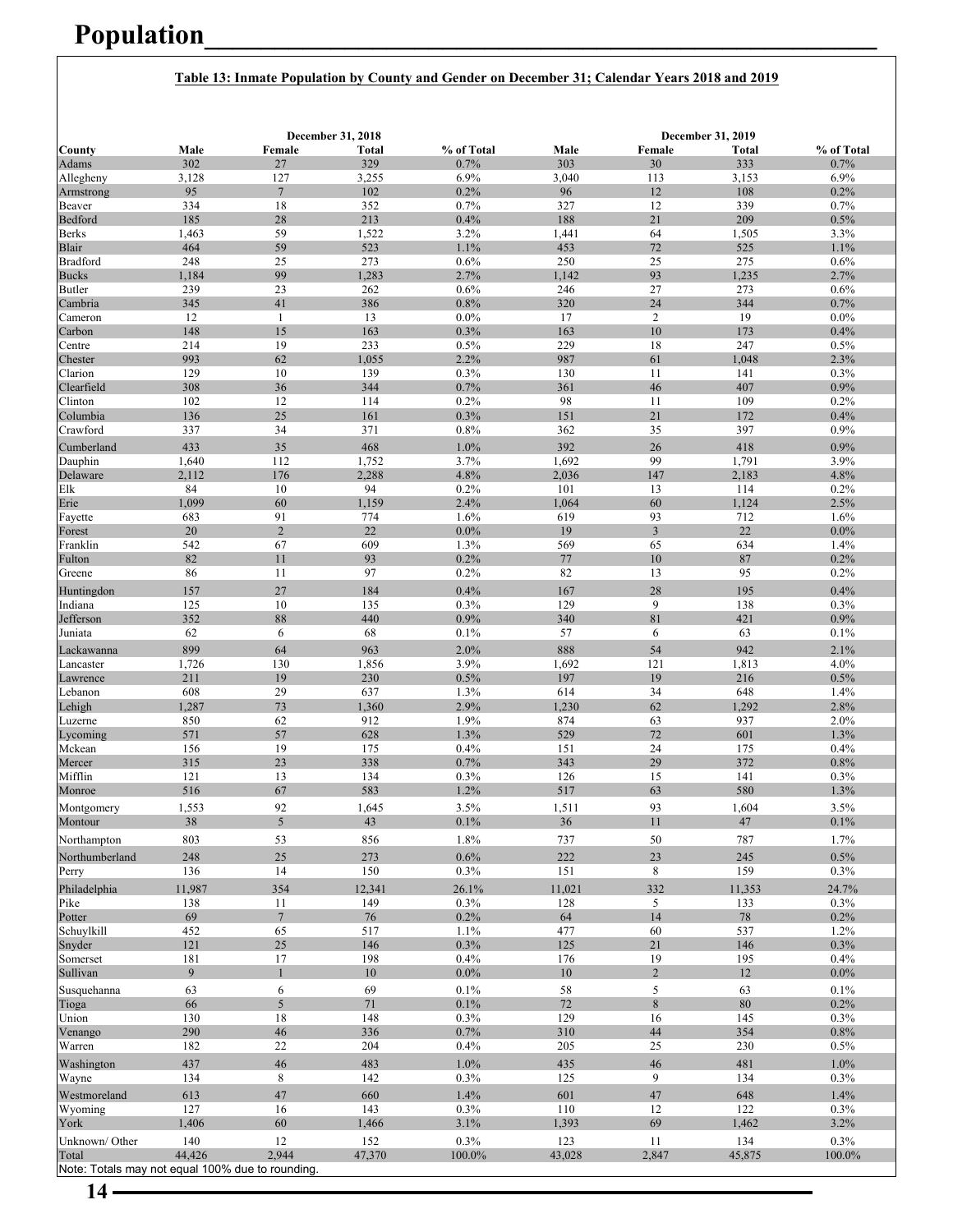#### **Table 14: Rank-Ordered Comparison of Civilian Population and State Incarceration Rates for 2018 and 2019**

|                     |                             | 2018                    |                |                             | 2019                    |                 |  |  |
|---------------------|-----------------------------|-------------------------|----------------|-----------------------------|-------------------------|-----------------|--|--|
| County              | <b>Civilian Population*</b> | <b>Rate per 100,000</b> | Rank           | <b>Civilian Population*</b> | <b>Rate per 100,000</b> | Rank            |  |  |
| Jefferson           | 43,641                      | 1008.2                  | $\mathbf{1}$   | 43,425                      | 969.5                   | -1              |  |  |
| Philadelphia        | 1,584,138                   | 779.0                   | $\overline{2}$ | 1,584,064                   | 716.7                   | $\overline{2}$  |  |  |
| Venango             | 51,266                      | 655.4                   | 3              | 50,668                      | 698.7                   | $\mathfrak{Z}$  |  |  |
| Dauphin             | 277,097                     | 632.3                   | 5              | 278,299                     | 643.6                   | $\overline{4}$  |  |  |
| Fulton              | 14,523                      | 640.4                   | $\overline{4}$ | 14,530                      | 598.8                   | 5               |  |  |
| Warren              | 39,498                      | 516.5                   | 9              | 39,191                      | 586.9                   | 6               |  |  |
| Fayette             | 130,441                     | 593.4                   | 6              | 129,274                     | 550.8                   | $7\phantom{.0}$ |  |  |
| Lycoming            | 113,664                     | 552.5                   | $\overline{7}$ | 113,299                     | 530.5                   | $\,$ 8 $\,$     |  |  |
| Clearfield          | 79,388                      | 433.3                   | 16             | 79,255                      | 513.5                   | 9               |  |  |
| Potter              | 16,622                      | 457.2                   | 10             | 16,526                      | 472.0                   | 10              |  |  |
| Crawford<br>Lebanon | 85,063<br>141,314           | 436.1<br>450.8          | 15<br>12       | 84,629                      | 469.1<br>457.0          | 11<br>12        |  |  |
| <b>Bradford</b>     | 60,833                      | 448.8                   | 13             | 141,793<br>60,323           | 455.9                   | 13              |  |  |
| Wyoming             | 27,046                      | 528.7                   | $8\phantom{1}$ | 26,794                      | 455.3                   | 14              |  |  |
| Lackawanna          | 210,793                     | 456.8                   | 11             | 209,674                     | 449.3                   | 15              |  |  |
| Bedford             | 48,176                      | 442.1                   | 14             | 47,888                      | 436.4                   | 16              |  |  |
| Huntingdon          | 45,168                      | 407.4                   | 20             | 45,144                      | 432.0                   | 17              |  |  |
| Blair               | 122,492                     | 427.0                   | 18             | 121,829                     | 430.9                   | 18              |  |  |
| Mckean              | 40,968                      | 427.2                   | 17             | 40.625                      | 430.8                   | 19              |  |  |
| Cameron             | 4,492                       | 289.4                   | 41             | 4,447                       | 427.3                   | 20              |  |  |
| Erie                | 272,061                     | 426.0                   | 19             | 269,728                     | 416.7                   | 21              |  |  |
| Franklin            | 154,835                     | 393.3                   | 22             | 155,027                     | 409.0                   | 22              |  |  |
| Delaware            | 564,751                     | 405.1                   | 21             | 566,747                     | 385.2                   | 23              |  |  |
| Elk                 | 30,169                      | 311.6                   | 34             | 29,910                      | 381.1                   | 24              |  |  |
| Schuylkill          | 142,067                     | 363.9                   | 24             | 141.359                     | 379.9                   | 25              |  |  |
| Clarion             | 38,779                      | 358.4                   | 27             | 38,438                      | 366.8                   | 26              |  |  |
| Snyder              | 40,540                      | 360.1                   | 26             | 40,372                      | 361.6                   | 27              |  |  |
| <b>Berks</b>        | 420,152                     | 362.2                   | 25             | 421,164                     | 357.3                   | 28              |  |  |
| Lehigh              | 368,100                     | 369.5                   | 23             | 369,318                     | 349.8                   | 29              |  |  |
| Perry               | 46,139                      | 325.1                   | 32             | 46,272                      | 343.6                   | 30              |  |  |
| Monroe<br>Mercer    | 169,507<br>110,683          | 343.9<br>305.4          | 28<br>35       | 170,271<br>109,424          | 340.6<br>340.0          | 31<br>32        |  |  |
| Lancaster           | 543,557                     | 341.5                   | 29             | 545,724                     | 332.2                   | 33              |  |  |
| York                | 448,273                     | 327.0                   | 31             | 449,058                     | 325.6                   | 34              |  |  |
| Adams               | 102,811                     | 320.0                   | 33             | 103,009                     | 323.3                   | 35              |  |  |
| Union               | 44,785                      | 330.5                   | 30             | 44,923                      | 322.8                   | 36              |  |  |
| Mifflin             | 46,222                      | 289.9                   | 40             | 46.138                      | 305.6                   | 37              |  |  |
| Forest              | 7,279                       | 302.2                   | 36             | 7,247                       | 303.6                   | 38              |  |  |
| Luzerne             | 317,646                     | 287.1                   | 42             | 317,417                     | 295.2                   | 39              |  |  |
| Clinton             | 38,684                      | 294.7                   | 38             | 38,632                      | 282.1                   | 40              |  |  |
| Northumberland      | 91,083                      | 299.7                   | 37             | 90,843                      | 269.7                   | 41              |  |  |
| Carbon              | 64,227                      | 253.8                   | 51             | 64,182                      | 269.5                   | 42              |  |  |
| Somerset            | 73,952                      | 267.7                   | 46             | 73,447                      | 265.5                   | 43              |  |  |
| Columbia            | 65,456                      | 246.0                   | 52             | 64,964                      | 264.8                   | 44              |  |  |
| Cambria             | 131,730                     | 293.0                   | 39             | 130,192                     | 264.2                   | 45              |  |  |
| Greene              | 36,506                      | 265.7                   | 50             | 36,233<br>51,361            | 262.2                   | 46              |  |  |
| Wayne<br>Allegheny  | 51,276<br>1,218,452         | 276.9<br>267.1          | 44<br>47       | 1,216,045                   | 260.9<br>259.3          | 47<br>48        |  |  |
| Montour             | 18,240                      | 235.7                   | 53             | 18,230                      | 257.8                   | 49              |  |  |
| Northampton         | 304,807                     | 280.8                   | 43             | 305,285                     | 257.8                   | 50              |  |  |
| Juniata             | 24,704                      | 275.3                   | 45             | 24,763                      | 254.4                   | 51              |  |  |
| Lawrence            | 86,184                      | 266.9                   | 48             | 85,512                      | 252.6                   | 52              |  |  |
| Pike                | 55,933                      | 266.4                   | 49             | 55,809                      | 238.3                   | 53              |  |  |
| Washington          | 207,346                     | 232.9                   | 54             | 206,865                     | 232.5                   | 54              |  |  |
| Beaver              | 164,742                     | 213.7                   | 55             | 163,929                     | 206.8                   | 55              |  |  |
| Chester             | 522,046                     | 202.1                   | 57             | 524,989                     | 199.6                   | 56              |  |  |
| Sullivan            | 6,071                       | 164.7                   | 63             | 6,066                       | 197.8                   | 57              |  |  |
| Tioga               | 40,763                      | 174.2                   | 61             | 40,591                      | 197.1                   | 58              |  |  |
| <b>Bucks</b>        | 628,195                     | 204.2                   | 56             | 628,270                     | 196.6                   | 59              |  |  |
| Montgomery          | 828,604                     | 198.5                   | 58             | 830,915                     | 193.0                   | 60              |  |  |
| Westmoreland        | 350,611                     | 188.2                   | 59             | 348,899                     | 185.7                   | 61              |  |  |
| Armstrong           | 65,263                      | 156.3                   | 65             | 64,735                      | 166.8                   | 62              |  |  |
| Cumberland          | 251,423                     | 186.1                   | 60             | 253,370                     | 165.0                   | 63              |  |  |
| Indiana             | 84,501                      | 159.8                   | 64             | 84,073                      | 164.1                   | 64              |  |  |
| Susquehanna         | 40,589                      | 170.0                   | 62             | 40,328                      | 156.2                   | 65              |  |  |
| Centre              | 162,805                     | 143.1                   | 66             | 162,385                     | 152.1                   | 66              |  |  |
| <b>Butler</b>       | 187,888                     | 139.4                   | 67             | 187,853                     | 145.3                   | 67              |  |  |
| Total               | 12,807,060                  | 369.9                   |                | 12,801,989                  | 358.3                   |                 |  |  |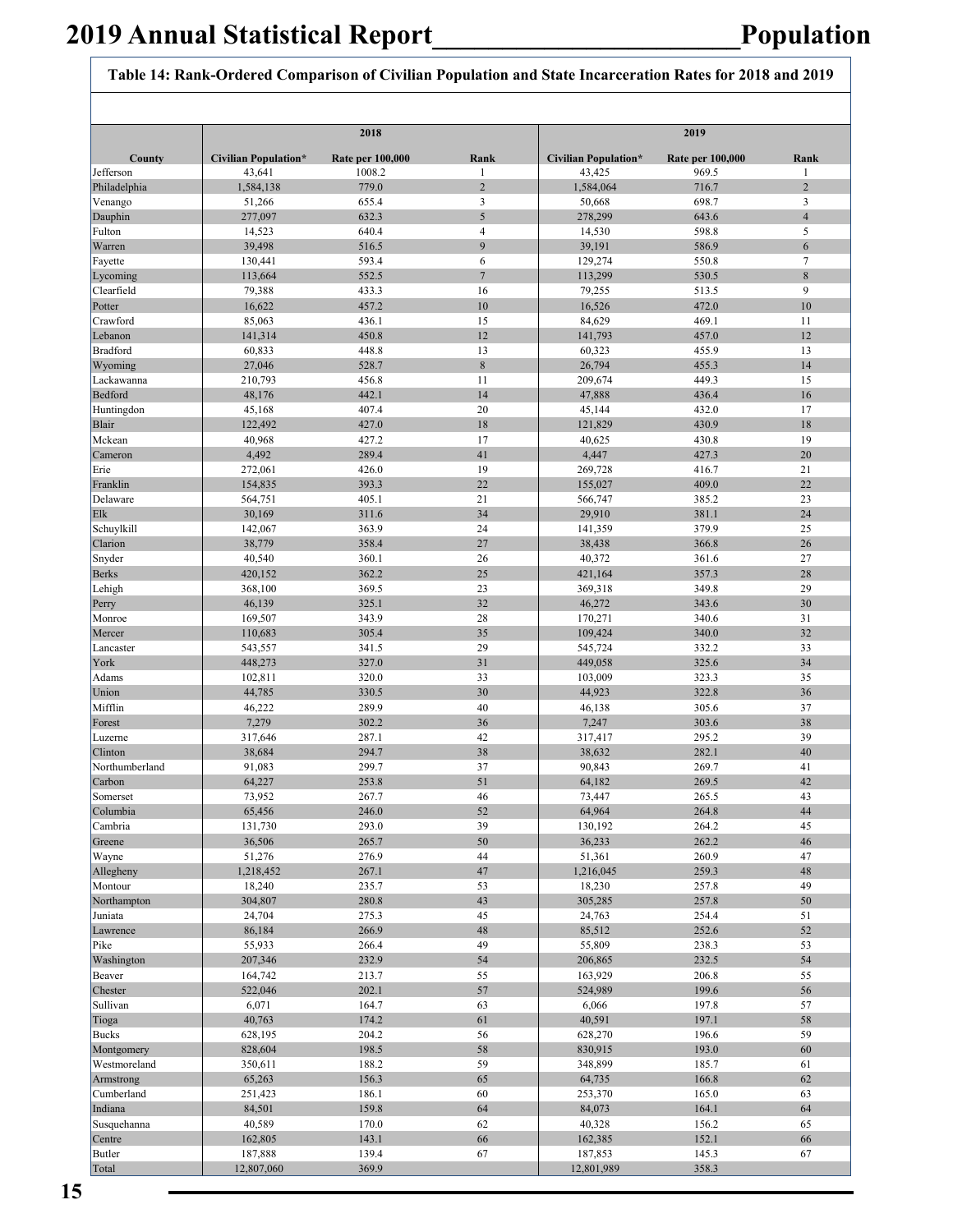### **Population\_\_\_\_\_\_\_\_\_\_\_\_\_\_\_\_\_\_\_\_\_\_\_\_\_\_\_\_\_\_\_\_\_\_\_\_\_\_\_\_\_\_\_\_\_\_\_\_**

|      | Table 15: Inmate Population Versus State Institutional Capacity From 2009 through 2019 |                                    |                            |  |  |  |  |  |  |  |  |
|------|----------------------------------------------------------------------------------------|------------------------------------|----------------------------|--|--|--|--|--|--|--|--|
|      |                                                                                        |                                    |                            |  |  |  |  |  |  |  |  |
| Year | <b>Number of Inmates</b>                                                               | <b>Multiple Occupancy Capacity</b> | <b>Percent of Capacity</b> |  |  |  |  |  |  |  |  |
| 2009 | 51,487                                                                                 | 43,584                             | 117.9%                     |  |  |  |  |  |  |  |  |
| 2010 | 51,321                                                                                 | 43,837                             | 117.1%                     |  |  |  |  |  |  |  |  |
| 2011 | 51,638                                                                                 | 48,376                             | 106.7%                     |  |  |  |  |  |  |  |  |
| 2012 | 51,184                                                                                 | 48,579                             | 105.4%                     |  |  |  |  |  |  |  |  |
| 2013 | 51,512                                                                                 | 46,939                             | 109.7%                     |  |  |  |  |  |  |  |  |
| 2014 | 50,756                                                                                 | 47,051                             | 107.9%                     |  |  |  |  |  |  |  |  |
| 2015 | 49,914                                                                                 | 47,041                             | 106.1%                     |  |  |  |  |  |  |  |  |
| 2016 | 49,301                                                                                 | 47,098                             | 104.7%                     |  |  |  |  |  |  |  |  |
| 2017 | 48,438                                                                                 | 48,262                             | 100.4%                     |  |  |  |  |  |  |  |  |
| 2018 | 47,370                                                                                 | 47,520                             | 99.7%                      |  |  |  |  |  |  |  |  |
| 2019 | 45,875                                                                                 | 47,267                             | 97.1%                      |  |  |  |  |  |  |  |  |

Note: As of December 31, 2017, the department began using the official operational capacity published by the Department's Office of Population Management. The operational capacity is ninety percent of the overall emergency capacity.



 $16 -$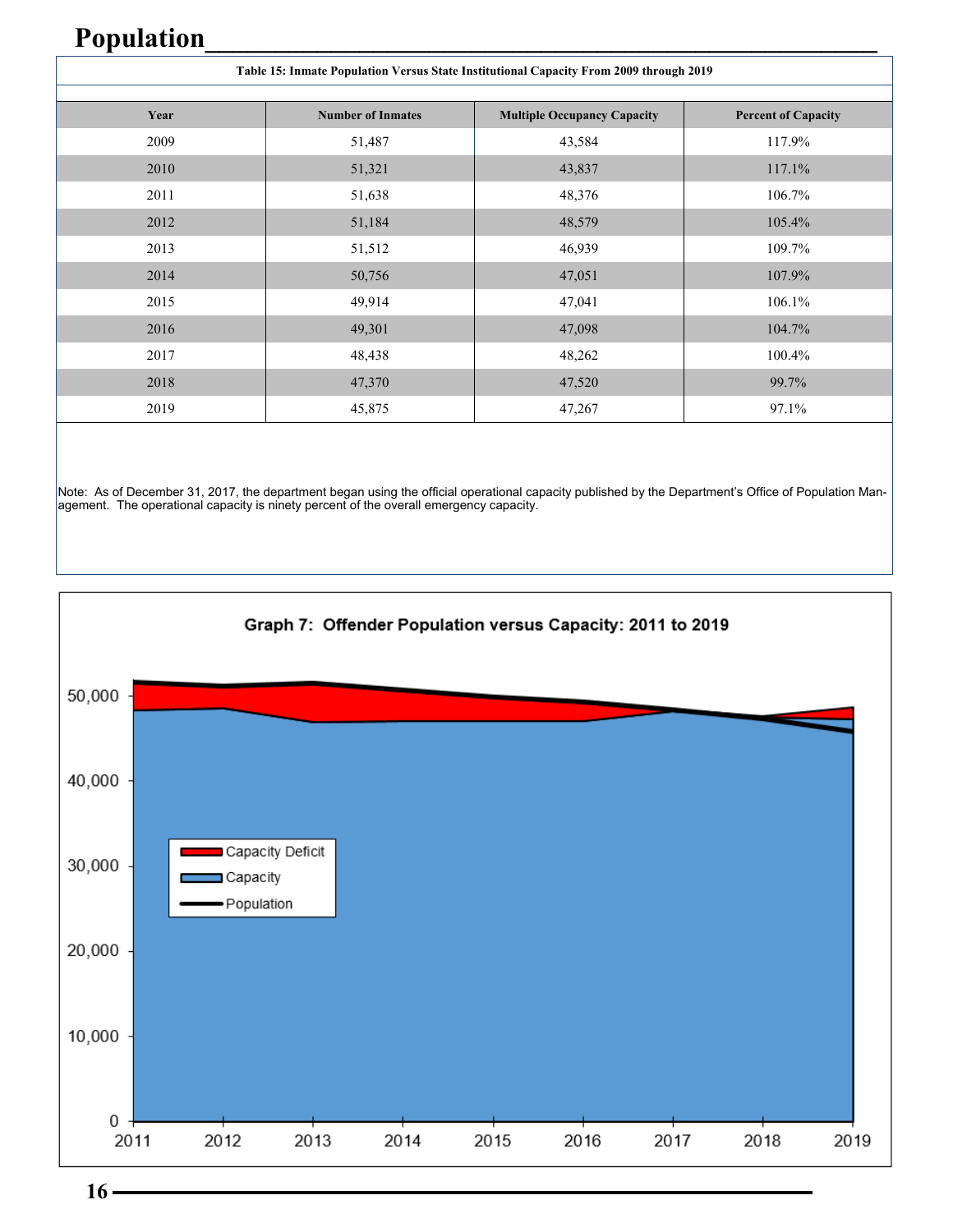### **2019 Annual Statistical Report\_\_\_\_\_\_\_\_\_\_\_\_\_\_\_\_\_\_\_\_\_\_Population**

 $\overline{1}$ 

|           |        |        |        |        |        | Table 16: Month-End Population 2009 through December 2019 |        |        |        |        |        |
|-----------|--------|--------|--------|--------|--------|-----------------------------------------------------------|--------|--------|--------|--------|--------|
| Month     | 2009   | 2010   | 2011   | 2012   | 2013   | 2014                                                      | 2015   | 2016   | 2017   | 2018   | 2019   |
| January   | 49,215 | 51,390 | 51,273 | 51,577 | 51,343 | 51,479                                                    | 50,904 | 50,021 | 49,129 | 48,397 | 47,406 |
| February  | 49,345 | 51,349 | 51,315 | 51,653 | 51,292 | 51,400                                                    | 50,914 | 50,110 | 48,956 | 48,387 | 47,220 |
| March     | 49,666 | 51,457 | 51,200 | 51,697 | 51,326 | 51,099                                                    | 50,500 | 50,032 | 48,830 | 48,340 | 47,053 |
| April     | 50,161 | 51,361 | 51,286 | 51,583 | 51,256 | 51,097                                                    | 50,613 | 50,009 | 48,651 | 48,211 | 46,928 |
| May       | 50,310 | 51,317 | 51,312 | 51,558 | 51,367 | 51,087                                                    | 50,651 | 49,732 | 48,584 | 48,341 | 46,731 |
| June      | 50,622 | 51,281 | 51,290 | 51,757 | 51,382 | 51,118                                                    | 50,366 | 49,913 | 48,510 | 48,353 | 46,482 |
| July      | 50,945 | 51,240 | 51,356 | 51,593 | 51,363 | 51,080                                                    | 50,562 | 49,911 | 48,361 | 48,016 | 46,112 |
| August    | 50,957 | 51,257 | 51,393 | 51,508 | 51,438 | 51,001                                                    | 50,360 | 49,848 | 48,445 | 47,973 | 46,131 |
| September | 51,022 | 51,236 | 51,394 | 51,372 | 51,416 | 51,041                                                    | 50,349 | 49,744 | 48,630 | 47,896 | 46,097 |
| October   | 51,334 | 51,322 | 51,323 | 51,382 | 51,707 | 51,115                                                    | 50,218 | 49,561 | 48,588 | 47,485 | 45,999 |
| November  | 51,403 | 51,193 | 51,467 | 51,260 | 51,700 | 50,848                                                    | 49,912 | 49,366 | 48,583 | 47,338 | 45,832 |
| December  | 51,487 | 51,321 | 51,638 | 51,184 | 51,512 | 50,756                                                    | 49,914 | 49,301 | 48,438 | 47,370 | 45,875 |

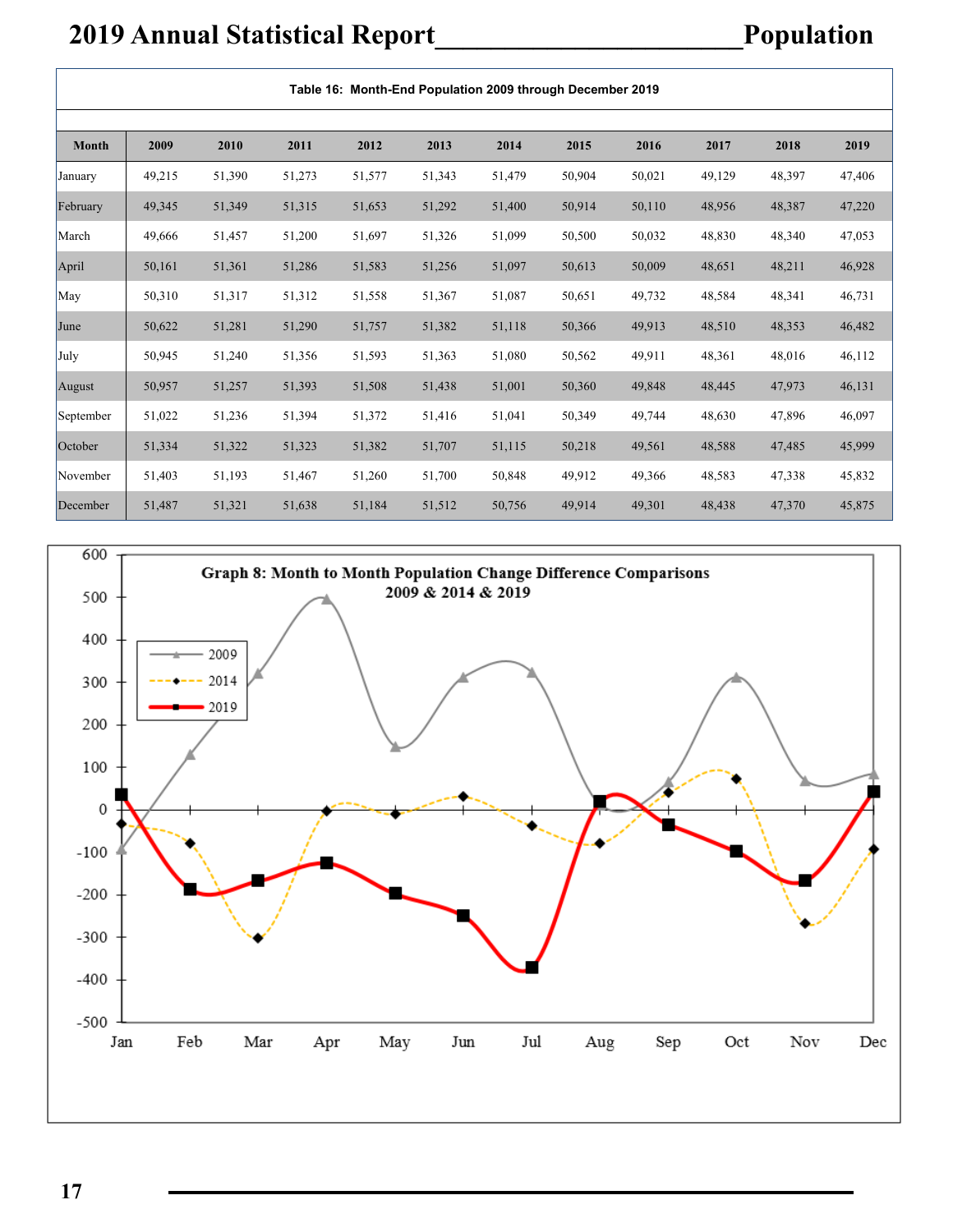### **Population\_\_\_\_\_\_\_\_\_\_\_\_\_\_\_\_\_\_\_\_\_\_\_\_\_\_\_\_\_\_\_\_\_\_\_\_\_\_\_\_\_\_\_\_\_\_\_\_**

|                                 | Table 17: Inmate Population by Facility, Race, Gender, and Age on December 31, 2018 |                |                  |                  |                 |                  |              |                  |                |                 |
|---------------------------------|-------------------------------------------------------------------------------------|----------------|------------------|------------------|-----------------|------------------|--------------|------------------|----------------|-----------------|
|                                 |                                                                                     |                | Race             |                  |                 | Gender           |              |                  |                |                 |
| Facility                        | White                                                                               | <b>Black</b>   | Hispanic         | Other            | Male            | Female           | Under 25     | Age<br>$25 - 39$ | 40 and Over    | <b>Total</b>    |
| Albion                          | 1,039                                                                               | 1.071          | 158              | 12               | 2,280           | $\mathbf{0}$     | 128          | 992              | 1,160          | 2,280           |
| Benner                          | 886                                                                                 | 977            | 207              | 9                | 2,079           | $\mathbf{0}$     | 118          | 1,071            | 890            | 2,079           |
| Camp Hill                       | 1,643                                                                               | 1,256          | 320              | 15               | 3,234           | $\mathbf{0}$     | 430          | 1,726            | 1,078          | 3,234           |
| Cambridge Springs               | 829                                                                                 | 298            | 88               | $18\,$           | $\overline{2}$  | 1,231            | 64           | 659              | 510            | 1,233           |
| Chester                         | 593                                                                                 | 416            | 276              | 5                | 1,290           | $\boldsymbol{0}$ | 107          | 708              | 475            | 1,290           |
| Coal Township                   | 772                                                                                 | 1,107          | 257              | 25               | 2,161           | $\mathbf{0}$     | 203          | 1,076            | 882            | 2,161           |
| Dallas                          | 727                                                                                 | 1,173          | 233              | 21               | 2,154           | $\mathbf{0}$     | 136          | 955              | 1,063          | 2,154           |
| Frackville                      | 313                                                                                 | 675            | 187              | 10               | 1,185           | $\mathbf{0}$     | 87           | 611              | 487            | 1,185           |
| Forest                          | 910                                                                                 | 1,225          | 217              | 15               | 2,367           | $\mathbf{0}$     | 169          | 1,300            | 898            | 2,367           |
| Fayette                         | 856                                                                                 | 1,127          | 152              | 15               | 2,150           | $\mathbf{0}$     | 149          | 1,103            | 898            | 2,150           |
| Graterford                      | 727                                                                                 | 895            | 148              | 17               | 1,787           | $\mathbf{0}$     | 103          | 870              | 814            | 1,787           |
| Greene                          | 1,138                                                                               | 1,173          | 217              | 15               | 2,543           | $\mathbf{0}$     | 233          | 1,149            | 1,161          | 2,543           |
| Houtzdale                       | 806                                                                                 | 1,161          | 171              | 16               | 2,154           | $\mathbf{0}$     | 127          | 1,023            | 1,004          | 2,154           |
| Huntingdon                      | 925                                                                                 | 545            | 128              | 6                | 1,604           | $\mathbf{0}$     | 133          | 737              | 734            | 1,604           |
| Laurel Highlands                | 775                                                                                 | 1,226          | 335              | 22               | 2,358           | $\mathbf{0}$     | 163          | 1,059            | 1,136          | 2,358           |
| Mahanoy                         | 879                                                                                 | 516            | 55               | 5                | 1,455           | $\theta$         | 89           | 676              | 690            | 1,455           |
| Mercer                          | 900                                                                                 | 397            | 92               | 47               | $\overline{0}$  | 1,436            | 127          | 794              | 515            | 1,436           |
| Muncy                           | 599                                                                                 | 1,485          | 292              | 27               | 2,403           | $\mathbf{0}$     | 122          | 896              | 1,385          | 2,403           |
| Pittsburgh                      | 1                                                                                   | -1             | $\boldsymbol{0}$ | $\boldsymbol{0}$ | $\overline{c}$  | $\mathbf{0}$     | $\mathbf{0}$ |                  | -1             | $\overline{2}$  |
| Pine Grove                      | 278                                                                                 | 690            | 100              | 5                | 1,073           | $\mathbf{0}$     | 369          | 441              | 263            | 1,073           |
| Quehanna Bootcamp               | 326                                                                                 | 158            | 25               | $\overline{4}$   | 423             | 90               | 100          | 341              | 72             | 513             |
| Retreat                         | 396                                                                                 | 545            | 132              | 14               | 1,087           | $\mathbf{0}$     | 98           | 498              | 491            | 1,087           |
| Rockview                        | 1,015                                                                               | 1,117          | 216              | 15               | 2,363           | $\mathbf{0}$     | 154          | 1,082            | 1,127          | 2,363           |
| Smithfield                      | 554                                                                                 | 714            | 135              | 10               | 1,413           | $\mathbf{0}$     | 115          | 793              | 505            | 1,413           |
| Somerset                        | 966                                                                                 | 1,203          | 206              | 11               | 2,386           | $\mathbf{0}$     | 211          | 1,195            | 980            | 2,386           |
| Waymart                         | 772                                                                                 | 504            | 168              | 24               | 1,468           | $\mathbf{0}$     | 63           | 606              | 799            | 1,468           |
| <b>SCI</b> Total                | 19,625                                                                              | 21,655         | 4,515            | 383              | 43,421          | 2,757            | 3,798        | 22,362           | 20,018         | 46,178          |
| $*CCCs$                         | 338                                                                                 | 41             | 14               | $\sqrt{2}$       | 294             | 101              | 23           | 254              | 118            | 395             |
| $*CCFs$                         | 293                                                                                 | 114            | 21               | $\overline{3}$   | 362             | 69               | 36           | 247              | 148            | 431             |
| Federal                         | $\overline{2}$                                                                      | $\overline{3}$ | $\mathbf{1}$     | $\mathbf{1}$     | $7\phantom{.0}$ | $\mathbf{0}$     | $\mathbf{0}$ | $\overline{0}$   | $\overline{7}$ | $7\phantom{.0}$ |
| County Jail                     | 188                                                                                 | 132            | 35               | $\overline{4}$   | 342             | 17               | 22           | 216              | 121            | 359             |
| % of Total                      | 43%                                                                                 | 46%            | 10%              | $1\%$            | 94%             | 6%               | 8%           | 49%              | 43%            | 100%            |
| Total                           | 20,446                                                                              | 21,945         | 4,586            | 393              | 44,426          | 2,944            | 3,879        | 23,079           | 20,412         | 47,370          |
| * Community Corrections Centers |                                                                                     |                |                  |                  |                 |                  |              |                  |                |                 |

**Table 18: Inmate Population by Facility, Race, Gender, and Age on December 31, 2019** 

|                   |          |              | Race            |                | Gender<br>Age |                |              |                |             |              |
|-------------------|----------|--------------|-----------------|----------------|---------------|----------------|--------------|----------------|-------------|--------------|
| Facility          | White    | <b>Black</b> | <b>Hispanic</b> | Other          | Male          | Female         | Under 25     | $25 - 39$      | 40 and Over | <b>Total</b> |
| Albion            | 1.038    | 1.048        | 152             | 15             | 2,253         | $\mathbf{0}$   | 133          | 989            | 1,131       | 2,253        |
| Benner            | 894      | 948          | 203             | 8              | 2,053         | $\Omega$       | 110          | 1,043          | 900         | 2,053        |
| Camp Hill         | 1.537    | 1,101        | 272             | 15             | 2,925         | $\mathbf{0}$   | 332          | 1,511          | 1,082       | 2,925        |
| Cambridge Springs | 824      | 266          | 69              | 35             | $\Omega$      | 1.194          | 69           | 647            | 478         | 1,194        |
| Chester           | 530      | 359          | 209             | 6              | 1.104         | $\mathbf{0}$   | 87           | 620            | 397         | 1.104        |
| Coal Township     | 799      | 1,040        | 255             | 20             | 2,114         | $\Omega$       | 148          | 1,070          | 896         | 2,114        |
| Dallas            | 777      | 1,126        | 242             | 22             | 2,167         | $\mathbf{0}$   | 118          | 926            | 1,123       | 2,167        |
| Frackville        | 358      | 690          | 193             | 10             | 1,251         | $\mathbf{0}$   | 83           | 645            | 523         | 1,251        |
| Forest            | 908      | 1,110        | 189             | 14             | 2,221         | $\theta$       | 135          | 1,221          | 865         | 2,221        |
| Fayette           | 869      | 1,032        | 136             | 12             | 2,049         | $\mathbf{0}$   | 123          | 1,008          | 918         | 2,049        |
| Greene            | 783      | 864          | 128             | 15             | 1,790         | $\mathbf{0}$   | 106          | 874            | 810         | 1,790        |
| Houtzdale         | 1,165    | 1,098        | 223             | 11             | 2,497         | $\Omega$       | 173          | 1,107          | 1,217       | 2,497        |
| Huntingdon        | 732      | 1,096        | 172             | 16             | 2,016         | $\mathbf{0}$   | 102          | 914            | 1,000       | 2,016        |
| Laurel Highlands  | 877      | 503          | 117             | 3              | 1,500         | $\mathbf{0}$   | 112          | 667            | 721         | 1,500        |
| Mahanoy           | 783      | 1,194        | 330             | 24             | 2,331         | $\mathbf{0}$   | 138          | 1,040          | 1,153       | 2,331        |
| Mercer            | 811      | 508          | 55              | $\overline{4}$ | 1,378         | $\Omega$       | 84           | 642            | 652         | 1,378        |
| Muncy             | 886      | 367          | 95              | 38             |               | 1,385          | 106          | 781            | 499         | 1,386        |
| Phoenix           | 749      | 1,774        | 369             | 37             | 2,929         | $\overline{0}$ | 150          | 1,130          | 1,649       | 2,929        |
| Pine Grove        | 328      | 553          | 80              | 4              | 965           | $\mathbf{0}$   | 283          | 401            | 281         | 965          |
| Quehanna Bootcamp | 309      | 185          | 36              | 5              | 462           | 73             | 104          | 340            | 91          | 535          |
| Retreat           | 312      | 493          | 123             | 13             | 941           | $\mathbf{0}$   | 73           | 417            | 451         | 941          |
| Rockview          | 1,007    | 1,045        | 211             | 16             | 2,279         | $\Omega$       | 131          | 1,023          | 1,125       | 2,279        |
| Smithfield        | 529      | 676          | 136             | 10             | 1,351         | $\mathbf{0}$   | 101          | 749            | 501         | 1,351        |
| Somerset          | 958      | 1,177        | 200             | 15             | 2,350         | $\Omega$       | 190          | 1,159          | 1,001       | 2,350        |
| Waymart           | 737      | 478          | 153             | 20             | 1,388         | $\mathbf{0}$   | 51           | 573            | 764         | 1,388        |
| <b>SCI</b> Total  | 19,500   | 20,731       | 4,348           | 388            | 42,315        | 2,652          | 3,242        | 21,497         | 20,228      | 44,967       |
| *CCCs             | 325      | 51           | 13              | 3              | 281           | 111            | 17           | 231            | 144         | 392          |
| $\vert$ *CCFs     | 351      | 132          | 27              |                | 427           | 84             | 38           | 298            | 175         | 511          |
| Federal           | 2        | 2            | $\mathbf{0}$    | 1              | 5             | $\mathbf{0}$   | $\mathbf{0}$ | $\mathbf{0}$   | 5           | 5            |
| County Jail       | $\theta$ | $\mathbf{0}$ | $\mathbf{0}$    | $\mathbf{0}$   | $\mathbf{0}$  | $\mathbf{0}$   | $\theta$     | $\overline{0}$ | $\Omega$    | $\theta$     |
| % of Total        | 44%      | 46%          | 9%              | $1\%$          | 94%           | 6%             | 7%           | 48%            | 45%         | 100%         |
| Total             | 20,178   | 20,916       | 4,388           | 393            | 43,028        | 2,847          | 3,297        | 22,026         | 20,552      | 45,875       |

\* Community Corrections Centers

Note: Totals may not equal 100% due to rounding.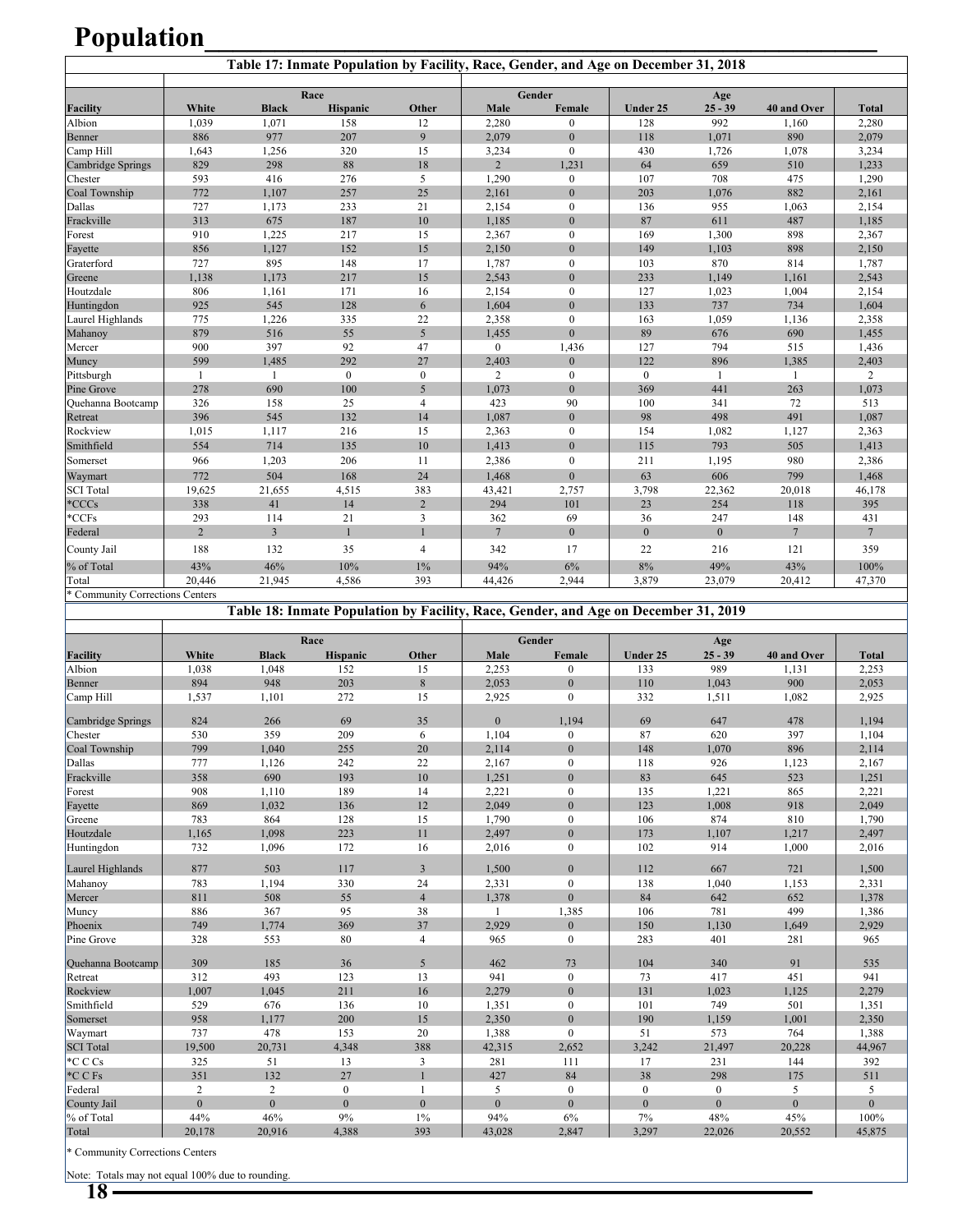|                                                                                   | Table 19: Uniform Crime Report Offense Groupings by Inmate Race and Gender as of December 31, 2019 |              |                 |                  |                  |                  |             |               |               |                |
|-----------------------------------------------------------------------------------|----------------------------------------------------------------------------------------------------|--------------|-----------------|------------------|------------------|------------------|-------------|---------------|---------------|----------------|
|                                                                                   |                                                                                                    |              | Race            |                  |                  |                  |             | Gender        |               | <b>Total</b>   |
| <b>Part I Offenses</b>                                                            | White                                                                                              | <b>Black</b> | <b>Hispanic</b> | Asian            | Indian           | <b>Other</b>     | <b>Male</b> | <b>Female</b> | <b>Number</b> | <b>Percent</b> |
| Murder                                                                            |                                                                                                    |              |                 |                  |                  |                  |             |               |               |                |
| 1st Degree                                                                        | 976                                                                                                | 2,345        | 326             | 22               | 9                | 17               | 3,550       | 145           | 3,695         | 8.1%           |
| 2nd Degree                                                                        | 230                                                                                                | 752          | 95              | 9                | $\mathbf{1}$     | 3                | 1,053       | 37            | 1,090         | 2.4%           |
| 3rd Degree                                                                        | 695                                                                                                | 1,835        | 337             | 10               | $\mathfrak{Z}$   | 28               | 2,657       | 251           | 2,908         | 6.3%           |
| Unspecified                                                                       | 190                                                                                                | 443          | 59              | 5                | $\boldsymbol{0}$ | 1                | 690         | 8             | 698           | 1.5%           |
| Voluntary Manslaughter                                                            | 63                                                                                                 | 103          | 14              | $\overline{2}$   | $\overline{0}$   | $\overline{3}$   | 162         | 23            | 185           | 0.4%           |
| Involuntary Manslaughter                                                          | 31                                                                                                 | 19           | 6               | $\mathbf{1}$     | $\theta$         | $\boldsymbol{0}$ | 42          | 15            | 57            | 0.1%           |
| Homicide by Motor Vehicle                                                         | 189                                                                                                | 35           | 12              | $\mathbf{1}$     | $\theta$         | $\overline{2}$   | 198         | 41            | 239           | 0.5%           |
| Forcible Rape                                                                     | 939                                                                                                | 966          | 185             | $\,$ $\,$        | 5                | 7                | 2,098       | 12            | 2,110         | 4.6%           |
| Robbery                                                                           | 1,000                                                                                              | 1,944        | 270             | 9                | $\mathbf{1}$     | 13               | 3,136       | 101           | 3,237         | 7.1%           |
| Aggravated Assault                                                                | 1,300                                                                                              | 2,151        | 431             | 6                | 3                | 24               | 3,678       | 237           | 3,915         | 8.5%           |
| Burglary                                                                          | 1,027                                                                                              | 568          | 137             | $\,$ 8 $\,$      | $\overline{2}$   | $7\phantom{.0}$  | 1,672       | $77\,$        | 1,749         | 3.8%           |
| Theft (Including Motor Vehicle)                                                   | 1,148                                                                                              | 319          | 82              | $\overline{4}$   | $\overline{c}$   | 15               | 1,249       | 321           | 1,570         | 3.4%           |
| Arson                                                                             | 156                                                                                                | 51           | $\,$ 8 $\,$     | $\mathbf{0}$     | $\overline{0}$   | $\mathbf{0}$     | 183         | 32            | 215           | 0.5%           |
| <b>Total Part I Offenses</b>                                                      | 7,944                                                                                              | 11,531       | 1,962           | 85               | 26               | 120              | 20,368      | 1,300         | 21,668        | 47.2%          |
|                                                                                   |                                                                                                    |              | Race            |                  |                  |                  |             | Gender        | <b>Total</b>  |                |
| <b>Part II Offenses</b>                                                           | White                                                                                              | <b>Black</b> | Hispanic        | <b>Asian</b>     | Indian           | Other            | Male        | Female        | Number        | Percent        |
| Other Assaults                                                                    | 257                                                                                                | 122          | 39              | 1                | 1                | 1                | 399         | 22            | 421           | 0.9%           |
| Fraud                                                                             | 63                                                                                                 | 21           | 3               | $\overline{0}$   | $\mathbf{0}$     | $\mathbf{0}$     | 71          | 16            | 87            | 0.2%           |
| Receiving Stolen Property                                                         | 179                                                                                                | 60           | 19              | $\mathbf{1}$     | $\boldsymbol{0}$ | 2                | 247         | 14            | 261           | 0.6%           |
| Forgery                                                                           | 121                                                                                                | 38           | $7\phantom{.0}$ | $\mathbf{0}$     | $\overline{0}$   | $\mathbf{0}$     | 135         | 31            | 166           | 0.4%           |
| Statutory Rape                                                                    | 1,359                                                                                              | 416          | 219             | 3                | 1                | 11               | 1,965       | 44            | 2,009         | 4.4%           |
| Other Sex Offenses                                                                | 1,825                                                                                              | 481          | 181             | $7\phantom{.0}$  | $\overline{2}$   | 15               | 2,470       | 41            | 2,511         | 5.5%           |
| Narcotic Drug Laws                                                                | 1,764                                                                                              | 1,804        | 626             | 10               | $\mathbf{1}$     | 21               | 3,796       | 430           | 4,226         | 9.2%           |
| Weapons                                                                           | 650                                                                                                | 1,545        | 251             | $\mathfrak{Z}$   | $\mathbf{0}$     | 7                | 2,416       | 40            | 2,456         | 5.4%           |
| DUI                                                                               | 832                                                                                                | 141          | 36              | $\mathbf{1}$     | $\boldsymbol{0}$ | 6                | 858         | 158           | 1,016         | 2.2%           |
| Prison Breach                                                                     | 112                                                                                                | 35           | 11              | $\boldsymbol{0}$ | $\boldsymbol{0}$ | $\boldsymbol{0}$ | 136         | 22            | 158           | 0.3%           |
| Kidnapping                                                                        | 83                                                                                                 | 98           | $28\,$          | $\boldsymbol{0}$ | $\boldsymbol{0}$ | $\boldsymbol{0}$ | 202         | 7             | 209           | 0.5%           |
| Other Part II Offenses                                                            | 1,489                                                                                              | 1,307        | 308             | $\overline{4}$   | $\mathfrak{Z}$   | 26               | 2,895       | 242           | 3,137         | 6.8%           |
| <b>Total Part II Offenses</b>                                                     | 8,734                                                                                              | 6,068        | 1,728           | 30               | 8                | 89               | 15,590      | 1,067         | 16,657        | 36.3%          |
| Parole Violators                                                                  | 3,242                                                                                              | 3,245        | 679             | 9                | $\overline{4}$   | 19               | 6,802       | 396           | 7,198         | 15.7%          |
| Detentioners/Other                                                                | 258                                                                                                | $72\,$       | 19              | $\mathbf{1}$     | $\boldsymbol{0}$ | 2                | 268         | 84            | 352           | $0.8\%$        |
| <b>Total DOC</b><br>Note: Totals based on percentages may be off due to rounding. | 20,178                                                                                             | 20,916       | 4,388           | 125              | 38               | 230              | 43,028      | 2,847         | 45,875        | 100.0%         |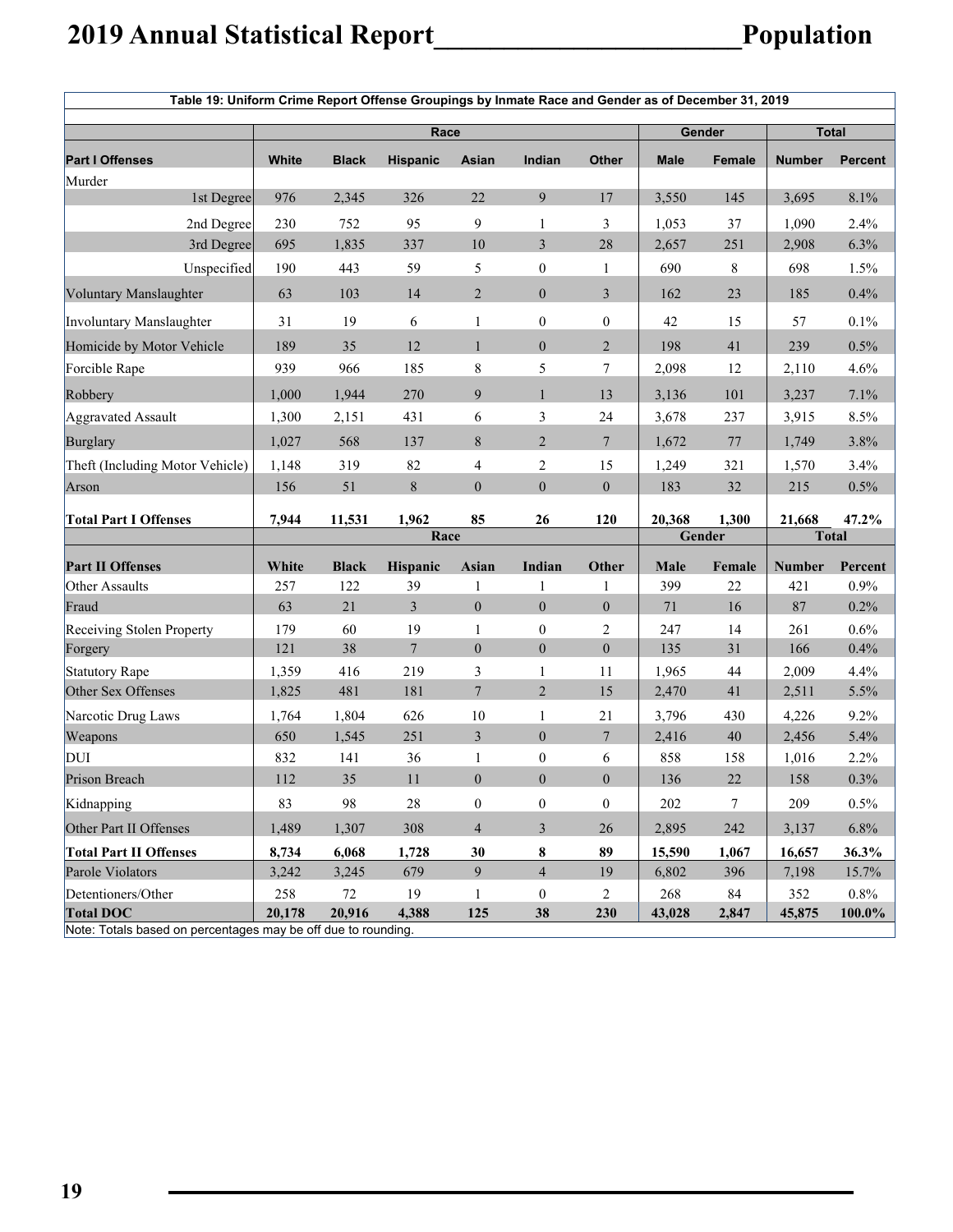### **Population\_\_\_\_\_\_\_\_\_\_\_\_\_\_\_\_\_\_\_\_\_\_\_\_\_\_\_\_\_\_\_\_\_\_\_\_\_\_\_\_\_\_\_\_\_\_\_\_**

|                                                  |          | Table 20: Status of Inmates on December 31, Calendar Years 2009 through 2019 |                |                |              |                |                |                |                |              |              |
|--------------------------------------------------|----------|------------------------------------------------------------------------------|----------------|----------------|--------------|----------------|----------------|----------------|----------------|--------------|--------------|
|                                                  |          |                                                                              |                |                |              |                |                |                |                |              |              |
| <b>Status</b>                                    | 2009     | 2010                                                                         | 2011           | 2012           | 2013         | 2014           | 2015           | 2016           | 2017           | 2018         | 2019         |
| Sentenced                                        | 43,706   | 44,143                                                                       | 44,092         | 43,464         | 43,753       | 42,977         | 42,178         | 41,338         | 40,623         | 39,579       | 38,325       |
| <b>Parole Violators</b>                          | 7,667    | 6,967                                                                        | 7,295          | 7,422          | 7,452        | 7,438          | 7,266          | 7,528          | 7,318          | 7,315        | 7,198        |
| Detentioners                                     | 114      | 211                                                                          | 251            | 298            | 307          | 341            | 470            | 435            | 497            | 476          | 352          |
| <b>Unknown</b>                                   | $\theta$ | $\overline{0}$                                                               | $\overline{0}$ | $\overline{0}$ | $\mathbf{0}$ | $\overline{0}$ | $\overline{0}$ | $\overline{0}$ | $\overline{0}$ | $\mathbf{0}$ | $\mathbf{0}$ |
| Total                                            | 51,487   | 51,321                                                                       | 51,638         | 51,184         | 51,512       | 50,756         | 49,914         | 49,301         | 48,438         | 47,370       | 45,875       |
| <b>Percent Distri-</b><br>bution                 | 2009     | 2010                                                                         | 2011           | 2012           | 2013         | 2014           | 2015           | 2016           | 2017           | 2018         | 2019         |
| Sentenced                                        | 84.9%    | 86.0%                                                                        | 85.4%          | 84.9%          | 84.9%        | 84.7%          | 84.5%          | 83.8%          | 83.9%          | 83.6%        | 83.5%        |
| <b>Parole Violators</b>                          | 14.9%    | 13.6%                                                                        | 14.1%          | 14.5%          | 14.5%        | 14.7%          | 14.6%          | 15.3%          | 15.1%          | 15.4%        | 15.7%        |
| Detentioners                                     | $0.2\%$  | $0.4\%$                                                                      | $0.5\%$        | $0.6\%$        | $0.6\%$      | 0.7%           | $0.9\%$        | $0.9\%$        | 1.0%           | 1.0%         | $0.8\%$      |
| <b>Total</b>                                     | 100%     | 100%                                                                         | 100%           | 100%           | $100\%$      | 100%           | 100%           | 100%           | 100%           | 100%         | 100%         |
| Note: Totals may not equal 100% due to rounding. |          |                                                                              |                |                |              |                |                |                |                |              |              |

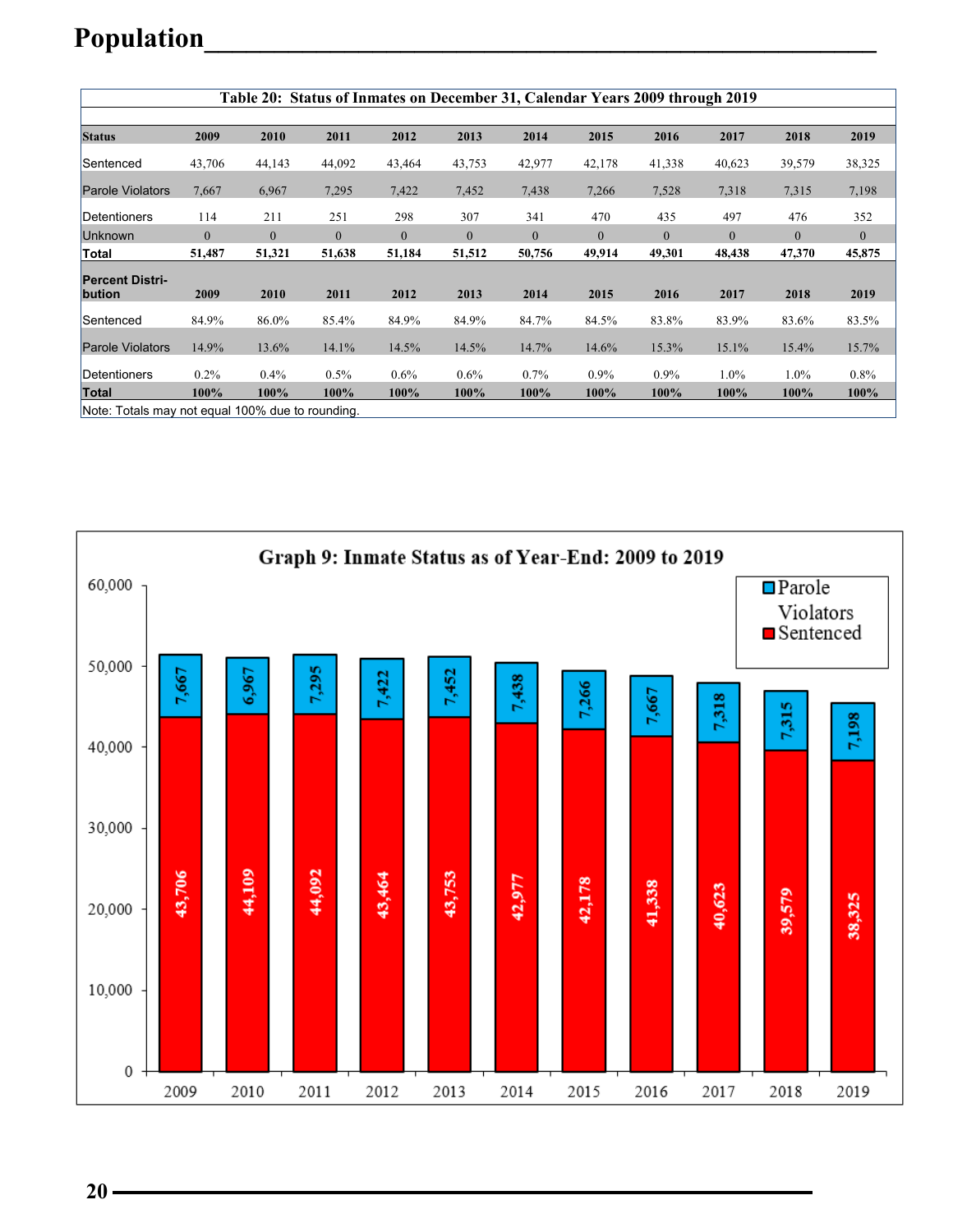|                                     | 2019                        |                              |               | December 31, 2019 |               | December 31, 2018 |
|-------------------------------------|-----------------------------|------------------------------|---------------|-------------------|---------------|-------------------|
| <b>Part I Offenses</b>              | *Average Minimum<br>(Years) | * Average Maximum<br>(Years) | <b>Number</b> | % of Total        | <b>Number</b> | % of Total        |
| Murder                              |                             |                              |               |                   |               |                   |
| 1st Degree                          | Life or Death               | Life or Death                | 3,695         | 8.1%              | 3,700         | 7.8%              |
| 2nd Degree                          | Life                        | Life                         | 1,090         | 2.4%              | 1,109         | 2.3%              |
| 3rd Degree                          | 19.8                        | 41.5                         | 2,908         | 6.3%              | 2,857         | 6.0%              |
| Unspecified                         | 24.1                        | 50.0                         | 698           | 1.5%              | 727           | 1.5%              |
| Voluntary Manslaughter              | 9.2                         | 19.6                         | 185           | 0.4%              | 190           | 0.4%              |
| Involuntary Manslaughter            | 3.9                         | 9.1                          | 57            | 0.1%              | 51            | 0.1%              |
| Homicide by Motor Vehicle           | 5.3                         | 12.5                         | 239           | 0.5%              | 237           | 0.5%              |
| Forcible Rape                       | 17.7                        | 39.2                         | 2,110         | 4.6%              | 2,197         | 4.6%              |
| Robbery                             | 8.7                         | 19.3                         | 3,237         | 7.1%              | 3,618         | 7.6%              |
| Aggravated Assault                  | 8.6                         | 19.1                         | 3,915         | 8.5%              | 4,039         | 8.5%              |
| Burglary                            | 6.1                         | 13.9                         | 1,749         | 3.8%              | 1,988         | 4.2%              |
| Theft (Including Motor Vehicle)     | 2.3                         | 5.7                          | 1,570         | 3.4%              | 1,765         | 3.7%              |
| Arson                               | 6.4                         | 16.1                         | 215           | 0.5%              | 210           | 0.4%              |
| <b>Total Part I Offenses</b>        | 11.1                        | 24.1                         | 21,668        | 47.2%             | 22,688        | 47.9%             |
|                                     | 2019                        |                              |               | December 31, 2019 |               | December 31, 2018 |
| <b>Part II Offenses</b>             | *Average Minimum<br>(Years) | * Average Maximum<br>(Years) | <b>Number</b> | % of Total        | <b>Number</b> | % of Total        |
| <b>Other Assaults</b>               | 2.4                         | 5.6                          | 421           | 0.9%              | 369           | 0.8%              |
| Fraud                               | 1.9                         | 5.6                          | 87            | 0.2%              | 115           | 0.2%              |
| <b>Stolen Property</b>              | 2.5                         | 5.8                          | 261           | 0.6%              | 287           | 0.6%              |
| Forgery                             | 3.3                         | 8.2                          | 166           | 0.4%              | 176           | 0.4%              |
| <b>Statutory Rape</b>               | 16.0                        | 34.2                         | 2,009         | 4.4%              | 1,917         | 4.0%              |
| <b>Other Sex Offenses</b>           | 6.0                         | 14.0                         | 2,511         | 5.5%              | 2,586         | 5.5%              |
| Narcotic Drug Offenses              | 3.7                         | 8.8                          | 4,226         | 9.2%              | 4,484         | 9.5%              |
| Weapons                             | 4.3                         | 9.3                          | 2,456         | 5.4%              | 2,422         | 5.1%              |
| DUI                                 | 1.8                         | 4.7                          | 1,016         | 2.2%              | 938           | 2.0%              |
| <b>Prison Breach</b>                | 2.8                         | 6.5                          | 158           | 0.3%              | 158           | 0.3%              |
| Kidnapping                          | 18.8                        | 39.1                         | 209           | 0.5%              | 220           | 0.5%              |
| <b>Other Part II Offenses</b>       | 10.0                        | 17.8                         | 3,137         | 6.8%              | 3,219         | 6.8%              |
| <b>Total Part II Offenses</b>       | 6.8                         | 14.3                         | 16,657        | 36.3%             | 16,891        | 35.7%             |
| <b>Total Part I and II Offenses</b> | 8.9                         | 17.5                         | 38,325        | 83.5%             | 39,579        | 83.6%             |
| Parole Violators                    | 3.8                         | 10.1                         | 7,198         | 15.7%             | 7,315         | 15.4%             |
| Detentioners/Other                  |                             |                              | 352           | 0.8%              | 476           | 1.0%              |
|                                     |                             |                              |               |                   |               |                   |

\* Average sentence length excludes lifers.

Note: Totals based on percentages may be off due to rounding.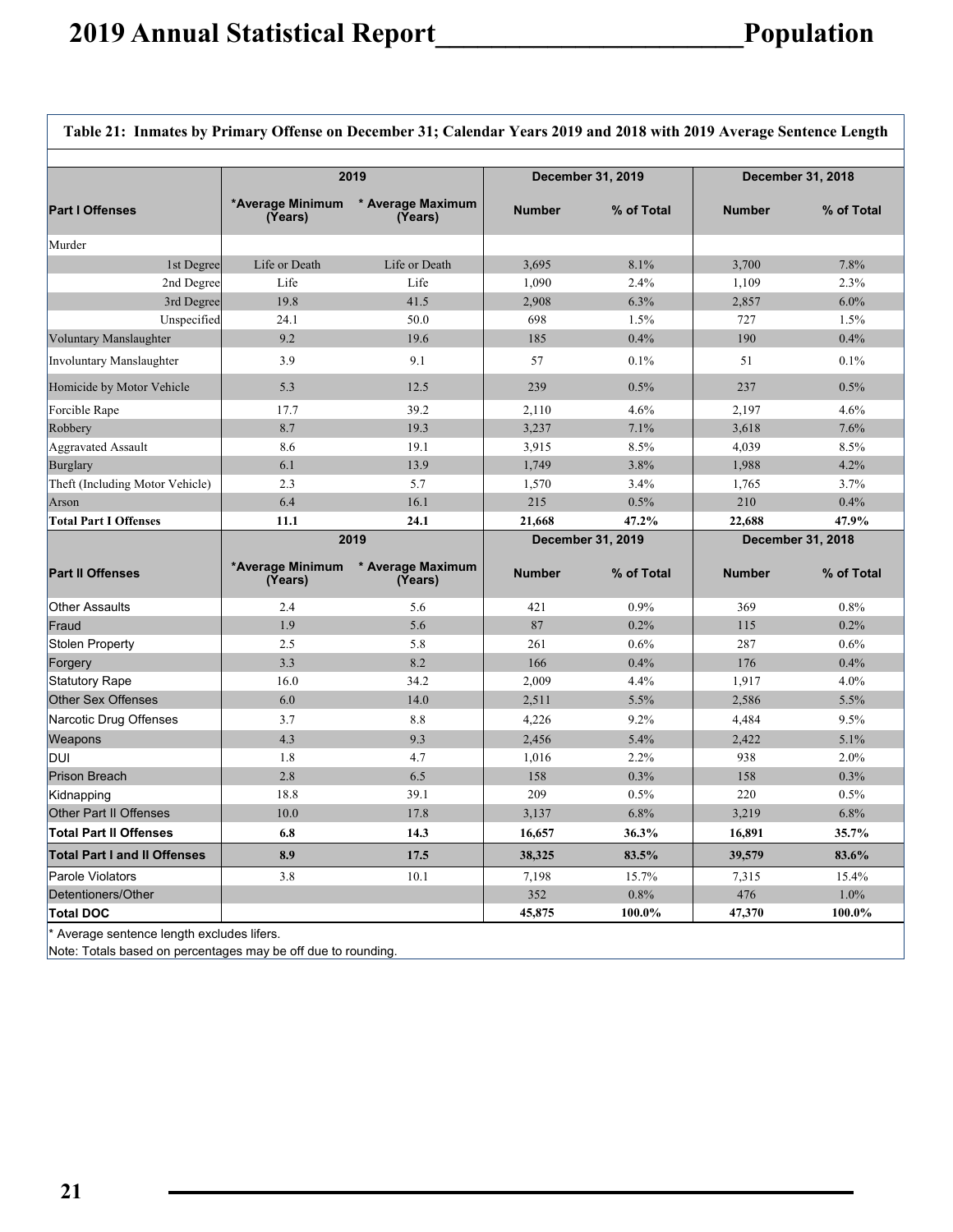|                                                  | Table 22: Demographic Profile of Inmates on December 31; Calendar Years 2018 and 2019 |                   |                |                   |
|--------------------------------------------------|---------------------------------------------------------------------------------------|-------------------|----------------|-------------------|
|                                                  |                                                                                       | December 31, 2018 |                | December 31, 2019 |
| Item                                             | Number                                                                                | Percent           | Number         | Percent           |
| Age                                              |                                                                                       |                   |                |                   |
| Under 18                                         | 14                                                                                    | $0.0\%$           | $\overline{9}$ | $0.0\%$           |
| $18-20$                                          | 543                                                                                   | 1.1%              | 474            | 1.0%              |
| $21 - 24$                                        | 3,322                                                                                 | $7.0\%$           | 2,814          | 6.1%              |
| $25-29$                                          | 7,917                                                                                 | 16.7%             | 7,149          | 15.6%             |
| $30 - 34$                                        | 8,087                                                                                 | 17.1%             | 8,038          | 17.5%             |
| $35-39$                                          | 7,075                                                                                 | 14.9%             | 6,839          | 14.9%             |
| $40 - 44$                                        | 5,466                                                                                 | 11.5%             | 5,611          | 12.2%             |
| 45-49                                            | 4,448                                                                                 | 9.4%              | 4,235          | 9.2%              |
| $50 - 54$                                        | 3,740                                                                                 | 7.9%              | 3,685          | $8.0\%$           |
| 55-59                                            | 3,096                                                                                 | 6.5%              | 3,057          | 6.7%              |
| 60-64                                            | 1,892                                                                                 | 4.0%              | 2,046          | 4.5%              |
| 65 and Over                                      | 1,770                                                                                 | 3.7%              | 1,918          | 4.2%              |
| Average                                          | 39.5                                                                                  |                   | 40.1           |                   |
| Race                                             |                                                                                       |                   |                |                   |
| <b>Black</b>                                     | 21,945                                                                                | 46.3%             | 20,916         | 45.6%             |
| White                                            | 20,446                                                                                | 43.2%             | 20,178         | 44.0%             |
| Hispanic                                         | 4,586                                                                                 | 9.7%              | 4,388          | 9.6%              |
| Other                                            | 393                                                                                   | $0.8\%$           | 393            | 0.9%              |
| Gender                                           |                                                                                       |                   |                |                   |
| Male                                             | 44,426                                                                                | 93.8%             | 43,028         | 93.8%             |
| Female                                           | 2,944                                                                                 | 6.2%              | 2,847          | 6.2%              |
| <b>Marital Status</b>                            |                                                                                       |                   |                |                   |
| Single                                           | 35,390                                                                                | 74.7%             | 34,003         | 74.1%             |
| Married                                          | 6,575                                                                                 | 13.9%             | 6,472          | 14.1%             |
| Divorced                                         | 3,293                                                                                 | 7.0%              | 3,241          | 7.1%              |
| Separated                                        | 1,287                                                                                 | 2.7%              | 1,329          | 2.9%              |
| Widowed                                          | 559                                                                                   | 1.2%              | 573            | 1.2%              |
| Unknown                                          | 266                                                                                   | $0.6\%$           | 257            | $0.6\%$           |
| Birthplace                                       |                                                                                       |                   |                |                   |
| PA                                               | 33,828                                                                                | 71.4%             | 32,724         | 71.3%             |
| USA Not PA                                       | 12,036                                                                                | 25.4%             | 11,708         | 25.5%             |
| Foreign Born                                     | 1,123                                                                                 | 2.4%              | 1,087          | 2.4%              |
| Unknown                                          | 383                                                                                   | $0.8\%$           | 356            | 0.8%              |
| Religion                                         |                                                                                       |                   |                |                   |
| Protestant                                       | 13,850                                                                                | 29.2%             | 13,944         | 30.4%             |
| Catholic                                         | 7,892                                                                                 | 16.7%             | 7,654          | 16.7%             |
| Moslem                                           | 10,365                                                                                | 21.9%             | 9,819          | 21.4%             |
| Jewish                                           | 870                                                                                   | $1.8\%$           | 913            | 2.0%              |
| Other                                            | 5,212                                                                                 | 11.0%             | 4,855          | 10.6%             |
| No preference                                    | 9,181                                                                                 | 19.4%             | 8,690          | 18.9%             |
| Total                                            | 47,370                                                                                | 100.0%            | 45,875         | 100.0%            |
| Note: Totals may not equal 100% due to rounding. |                                                                                       |                   |                |                   |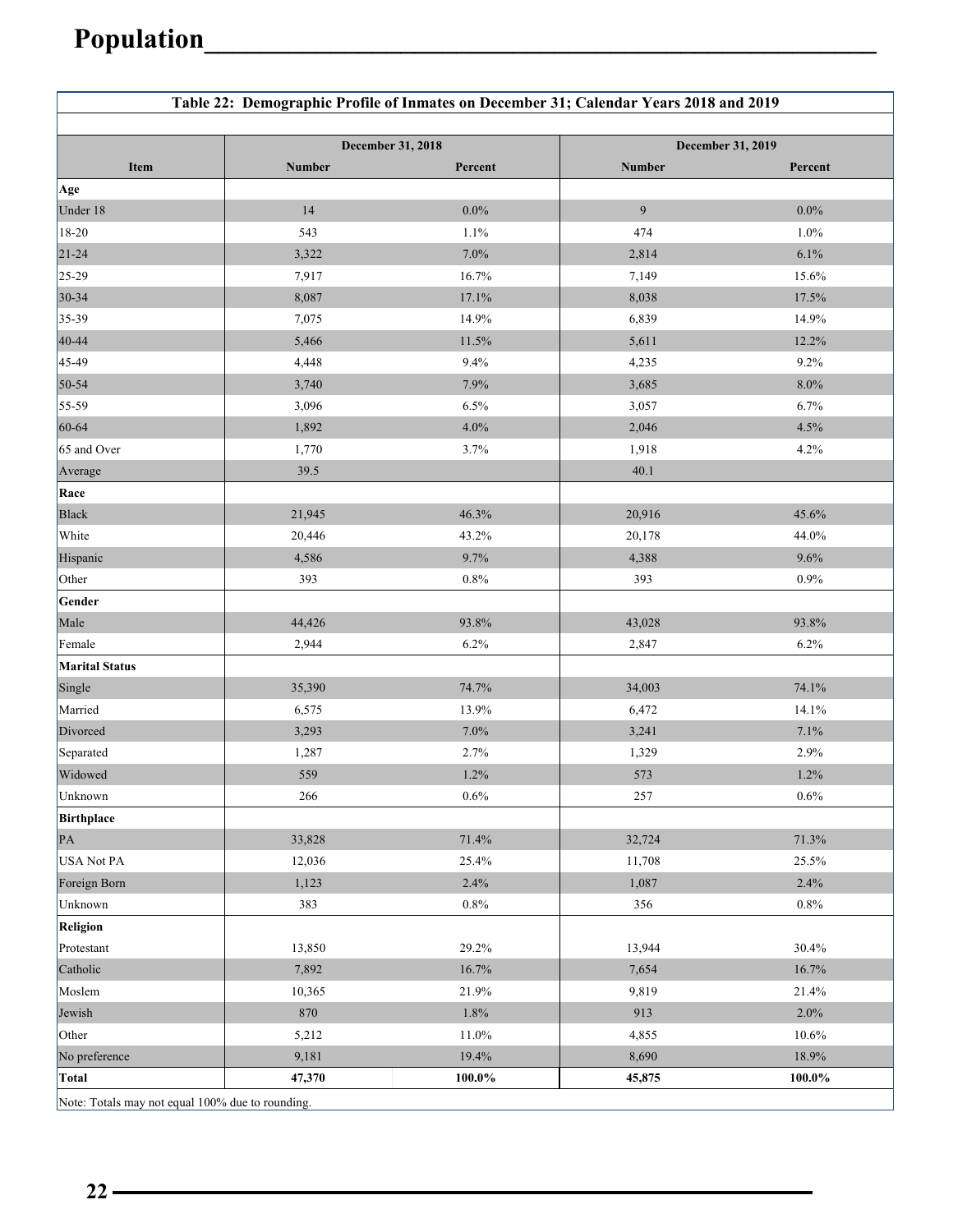'n

| Table 23: Long-Term Inmates on December 31, Calendar Years 2018 and 2019 |        |               |                          |          |  |  |  |  |
|--------------------------------------------------------------------------|--------|---------------|--------------------------|----------|--|--|--|--|
|                                                                          |        | December 31st | Change from 2018 to 2019 |          |  |  |  |  |
| <b>Minimum Sentence</b>                                                  | 2018   | 2019          | <b>Number</b>            | Percent  |  |  |  |  |
| Over 10 to 20 Years                                                      | 5,364  | 5,404         | 40                       | $0.7\%$  |  |  |  |  |
| Over 20 Years                                                            | 3,134  | 3,226         | 92                       | 2.9%     |  |  |  |  |
| Lifers                                                                   | 5,458  | 5,447         | $-11$                    | $-0.2\%$ |  |  |  |  |
| Capital Cases                                                            | 144    | 133           | $-11$                    | $-7.6\%$ |  |  |  |  |
| Total                                                                    | 14.100 | 14,210        | 110                      | $0.8\%$  |  |  |  |  |
| <b>Percent of Total Population</b>                                       | 29.8%  | 31.0%         |                          |          |  |  |  |  |

|                                                  |                |         | <b>Calendar Years 2018 and 2019</b> |         | Table 24: Number of Inmates by Facility Serving a Life Sentence on December 31; |
|--------------------------------------------------|----------------|---------|-------------------------------------|---------|---------------------------------------------------------------------------------|
|                                                  |                |         |                                     |         |                                                                                 |
|                                                  |                | 2018    |                                     | 2019    |                                                                                 |
| <b>Institution</b>                               | <b>Number</b>  | Percent | <b>Number</b>                       | Percent | <b>Percent Change</b><br>$2018 - 2019$                                          |
| Albion                                           | 322            | 5.9%    | 316                                 | 5.8%    | $-1.9%$                                                                         |
| Benner                                           | 178            | 3.3%    | 167                                 | 3.1%    | $-6.2%$                                                                         |
| Camp Hill                                        | 102            | 1.9%    | 94                                  | 1.7%    | $-7.8%$                                                                         |
| Cambridge Springs                                | 56             | 1.0%    | 56                                  | 1.0%    | $0.0\%$                                                                         |
| Chester                                          | 77             | 1.4%    | 82                                  | 1.5%    | 6.5%                                                                            |
| Coal Township                                    | 247            | 4.5%    | 251                                 | 4.6%    | 1.6%                                                                            |
| Dallas                                           | 437            | 8.0%    | 446                                 | 8.2%    | 2.1%                                                                            |
| Frackville                                       | 151            | 2.8%    | 162                                 | 3.0%    | 7.3%                                                                            |
| Forest                                           | 313            | 5.7%    | 314                                 | 5.8%    | 0.3%                                                                            |
| Fayette                                          | 358            | 6.6%    | 338                                 | 6.2%    | $-5.6%$                                                                         |
| Greene                                           | 338            | 6.2%    | 340                                 | 6.2%    | 0.6%                                                                            |
| Houtzdale                                        | 229            | 4.2%    | 235                                 | 4.3%    | 2.6%                                                                            |
| Huntingdon                                       | 389            | 7.1%    | 387                                 | 7.1%    | $-0.5%$                                                                         |
| Laurel Highlands                                 | 85             | 1.6%    | 86                                  | 1.6%    | 1.2%                                                                            |
| Mahanoy                                          | 393            | 7.2%    | 396                                 | 7.3%    | 0.8%                                                                            |
| Mercer                                           | 21             | 0.4%    | 22                                  | 0.4%    | 4.8%                                                                            |
| Muncy                                            | 144            | 2.6%    | 141                                 | 2.6%    | $-2.1%$                                                                         |
| Phoenix                                          | 616            | 11.3%   | 621                                 | 11.4%   | N/A                                                                             |
| Pine Grove                                       | 69             | 1.3%    | 68                                  | 1.2%    | $-1.4%$                                                                         |
| Retreat                                          | 101            | 1.9%    | 103                                 | 1.9%    | 2.0%                                                                            |
| Rockview                                         | 306            | 5.6%    | 285                                 | 5.2%    | $-6.9\%$                                                                        |
| Smithfield                                       | 172            | 3.2%    | 179                                 | 3.3%    | 4.1%                                                                            |
| Somerset                                         | 301            | 5.5%    | 300                                 | 5.5%    | $-0.3%$                                                                         |
| Waymart                                          | 51             | $0.9\%$ | 56                                  | $1.0\%$ | 9.8%                                                                            |
| Lewisburg (Federal)                              | $\overline{c}$ | $0.0\%$ | $\overline{2}$                      | $0.0\%$ | $0.0\%$                                                                         |
| Total                                            | 5,458          | 100.0%  | 5,447                               | 100.0%  | $-0.2%$                                                                         |
| Note: Totals may not equal 100% due to rounding. |                |         |                                     |         |                                                                                 |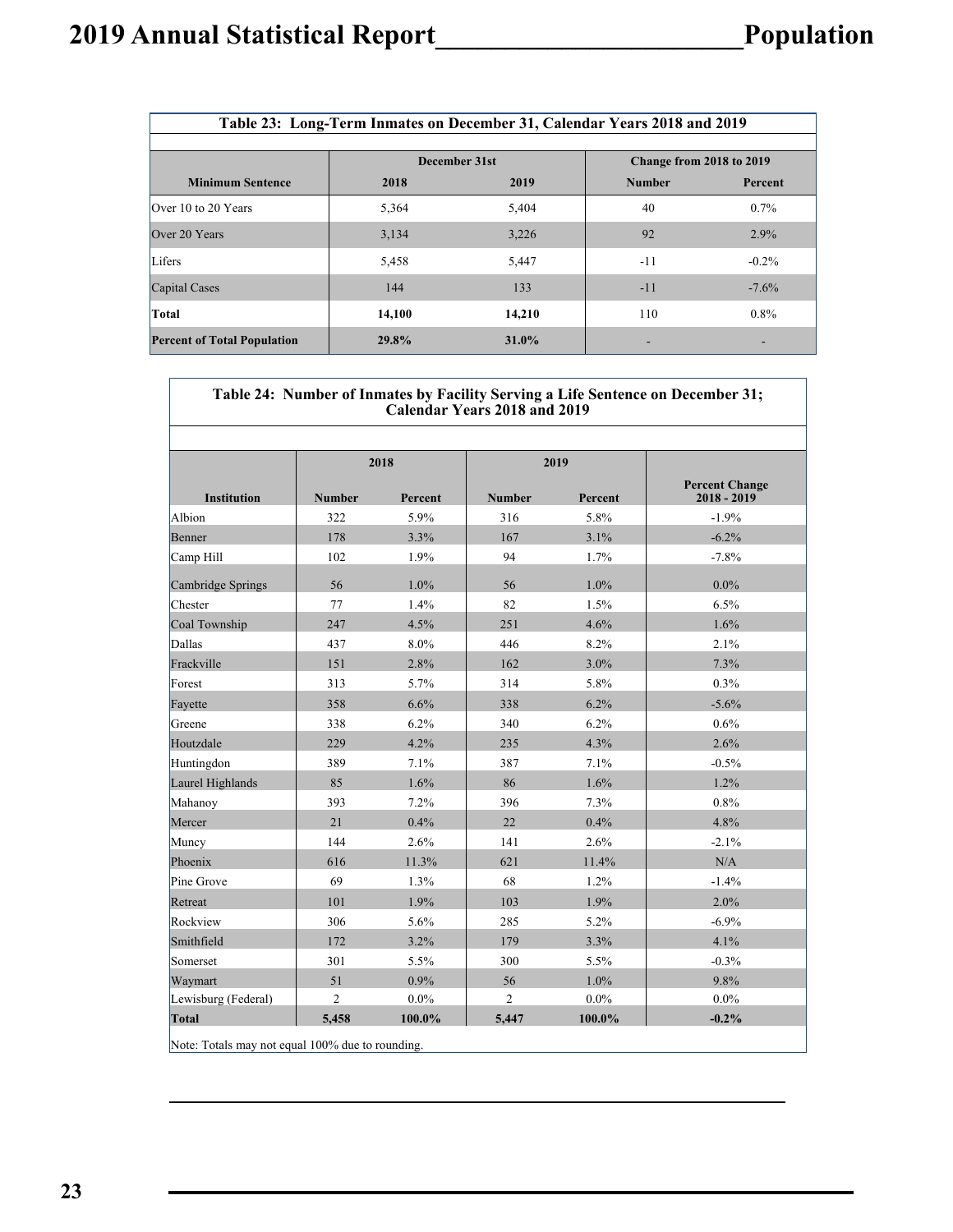$\overline{\Gamma}$ 

 $\Gamma$ 

|                       |               | <b>December 31, 2018</b> | <b>December 31, 2019</b> |            |  |
|-----------------------|---------------|--------------------------|--------------------------|------------|--|
| County                | <b>Number</b> | % of Total               | <b>Number</b>            | % of Total |  |
| Philadelphia          | 2,697         | 49.4%                    | 2,655                    | 48.7%      |  |
| Allegheny             | 568           | 10.4%                    | 567                      | 10.4%      |  |
| Delaware              | 196           | $3.6\%$                  | 195                      | $3.6\%$    |  |
| Dauphin               | 180           | 3.3%                     | 179                      | 3.3%       |  |
| Montgomery            | 139           | 2.5%                     | 143                      | $2.6\%$    |  |
| Lancaster             | 122           | 2.2%                     | 124                      | 2.3%       |  |
| <b>Berks</b>          | 121           | $2.2\%$                  | 121                      | $2.2\%$    |  |
| York                  | 116           | 2.1%                     | 118                      | 2.2%       |  |
| Bucks                 | 112           | 2.1%                     | 115                      | 2.1%       |  |
| Lehigh                | 95            | 1.7%                     | 95                       | $1.7\%$    |  |
| Chester               | 86            | $1.6\%$                  | 89                       | $1.6\%$    |  |
| Erie                  | 86            | 1.6%                     | 85                       | 1.6%       |  |
| <b>Other Counties</b> | 940           | 17.2%                    | 961                      | 17.6%      |  |
| <b>Total</b>          | 5,458         | 100.0%                   | 5,447                    | 100.0%     |  |

Note: Totals may not equal 100% due to rounding.

|                    |               |                          | Table 26: Age of Inmates Serving a Life Sentence on December 31; Calendar Years 2018 and 2019 |                          |            |              |  |
|--------------------|---------------|--------------------------|-----------------------------------------------------------------------------------------------|--------------------------|------------|--------------|--|
|                    |               | <b>December 31, 2018</b> |                                                                                               | <b>December 31, 2019</b> |            |              |  |
| Age                | <b>Number</b> | % of Total               | Cumulative %                                                                                  | <b>Number</b>            | % of Total | Cumulative % |  |
| Under 20           | 5             | $0.1\%$                  | $0.1\%$                                                                                       | 5                        | $0.1\%$    | $0.1\%$      |  |
| $20$ to $24$       | 76            | 1.4%                     | $1.5\%$                                                                                       | 78                       | 1.4%       | 1.5%         |  |
| 25 to 29           | 364           | 6.7%                     | 8.2%                                                                                          | 309                      | $5.7\%$    | $7.2\%$      |  |
| 30 to 34           | 472           | 8.6%                     | 16.8%                                                                                         | 490                      | $9.0\%$    | 16.2%        |  |
| 35 to 39           | 632           | 11.6%                    | 28.4%                                                                                         | 579                      | 10.6%      | 26.8%        |  |
| 40 to 44           | 722           | 13.2%                    | 41.6%                                                                                         | 728                      | 13.4%      | 40.2%        |  |
| 45 to 49           | 669           | 12.3%                    | 53.9%                                                                                         | 657                      | 12.1%      | 52.2%        |  |
| 50 to 54           | 635           | 11.6%                    | 65.5%                                                                                         | 631                      | 11.6%      | 63.8%        |  |
| 55 to 59           | 647           | 11.9%                    | 77.4%                                                                                         | 641                      | 11.8%      | 75.6%        |  |
| $60$ to $64$       | 530           | 9.7%                     | 87.1%                                                                                         | 568                      | 10.4%      | 86.0%        |  |
| 65 and Over        | 706           | 12.9%                    | 100.0%                                                                                        | 761                      | 14.0%      | 100.0%       |  |
| Total              | 5,458         | 100.0%                   |                                                                                               | 5,447                    | 100.0%     |              |  |
| <b>Average Age</b> | 48.5          |                          |                                                                                               | 49.5                     |            |              |  |

Ī.

 $\overline{\mathsf{L}}$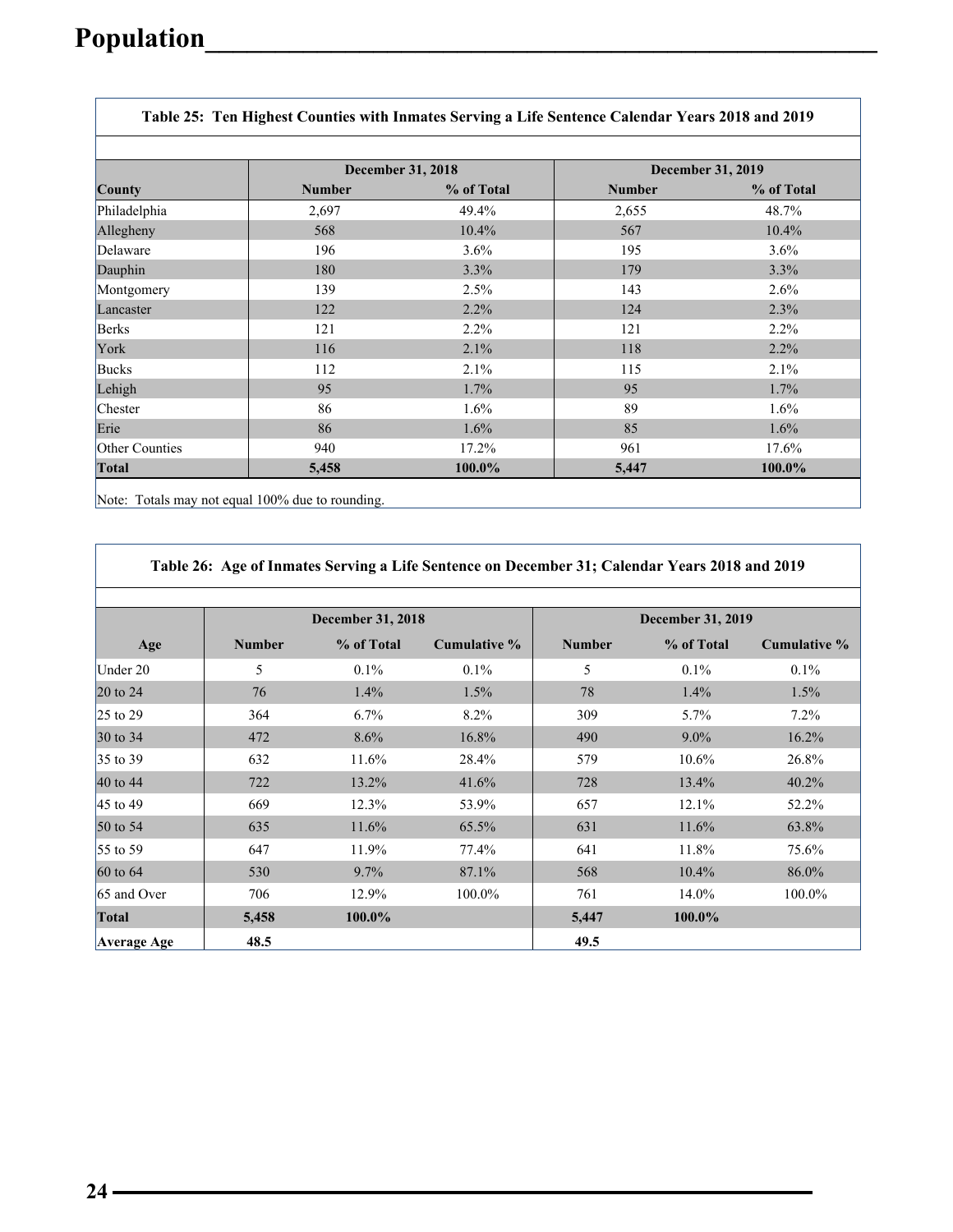|                                                  |               | Table 27: Time Served by Inmates Serving Life as of December 31;<br>Calendar Years 2018 and 2019 |               |            |
|--------------------------------------------------|---------------|--------------------------------------------------------------------------------------------------|---------------|------------|
|                                                  |               | 2018                                                                                             |               | 2019       |
| <b>Time Served</b>                               | <b>Number</b> | % of Total                                                                                       | <b>Number</b> | % of Total |
| Under 5 Years                                    | 385           | $7.1\%$                                                                                          | 383           | $7.0\%$    |
| $5$ to 9.9 Years                                 | 753           | 13.8%                                                                                            | 707           | 13.0%      |
| 10 to $14.9$ Years                               | 754           | 13.8%                                                                                            | 765           | 14.0%      |
| 15 to 19.9 Years                                 | 699           | 12.8%                                                                                            | 676           | $12.4\%$   |
| $20$ to 24.9 Years                               | 772           | 14.1%                                                                                            | 732           | 13.4%      |
| 25 to 29.9 Years                                 | 784           | 14.4%                                                                                            | 776           | 14.2%      |
| $30$ to 34.9 Years                               | 506           | $9.3\%$                                                                                          | 536           | $9.8\%$    |
| 35 to 39.9 Years                                 | 423           | $7.8\%$                                                                                          | 449           | 8.2%       |
| 40 Years and over                                | 382           | $7.0\%$                                                                                          | 423           | $7.8\%$    |
| Total                                            | 5,458         | 100.0%                                                                                           | 5,447         | $100.0\%$  |
| Average (Years)                                  | 21.3          |                                                                                                  | 21.8          |            |
| Note: Totals may not equal 100% due to rounding. |               |                                                                                                  |               |            |

| Table 28: Profile of Inmates Under Death Sentence on December 31;<br><b>Calendar Years 2018 and 2019</b> |                                                  |                          |                  |                          |  |  |  |  |
|----------------------------------------------------------------------------------------------------------|--------------------------------------------------|--------------------------|------------------|--------------------------|--|--|--|--|
|                                                                                                          |                                                  | <b>December 31, 2018</b> |                  | <b>December 31, 2019</b> |  |  |  |  |
| Category                                                                                                 | <b>Number</b>                                    | % of Total               | <b>Number</b>    | % of Total               |  |  |  |  |
| County                                                                                                   |                                                  |                          |                  |                          |  |  |  |  |
| Philadelphia                                                                                             | 51                                               | 29.3%                    | 43               | 24.7%                    |  |  |  |  |
| York                                                                                                     | 13                                               | 7.5%                     | 11               | 6.3%                     |  |  |  |  |
| Allegheny                                                                                                | 9                                                | 5.2%                     | 9                | 5.2%                     |  |  |  |  |
| <b>Bucks</b>                                                                                             | 7                                                | $4.0\%$                  | $\tau$           | 4.0%                     |  |  |  |  |
| Lancaster                                                                                                | $\overline{7}$                                   | 4.0%                     | $\overline{7}$   | 4.0%                     |  |  |  |  |
| <b>Bucks</b>                                                                                             | 5                                                | 2.9%                     | 6                | 3.4%                     |  |  |  |  |
| Lehigh                                                                                                   | 5                                                | 2.9%                     | 5                | 2.9%                     |  |  |  |  |
| Cumberland                                                                                               | $\overline{4}$                                   | 2.3%                     | 3                | 1.7%                     |  |  |  |  |
| Montgomery                                                                                               | $\overline{4}$                                   | 2.3%                     | $\overline{4}$   | 2.3%                     |  |  |  |  |
| Westmoreland                                                                                             | $\overline{4}$                                   | 2.3%                     | $\overline{4}$   | 2.3%                     |  |  |  |  |
| <b>Other Counties</b>                                                                                    | 35                                               | 20.1%                    | 34               | 19.5%                    |  |  |  |  |
| $18 - 24$                                                                                                | $\mathbf{0}$                                     | $0.0\%$                  | $\boldsymbol{0}$ | $0.0\%$                  |  |  |  |  |
| $25 - 29$                                                                                                | $\overline{4}$                                   | 2.3%                     | $\mathbf{1}$     | 0.6%                     |  |  |  |  |
| $30 - 34$                                                                                                | 7                                                | 4.0%                     | 9                | 5.2%                     |  |  |  |  |
| $35 - 39$                                                                                                | 14                                               | 8.0%                     | 10               | 5.7%                     |  |  |  |  |
| $40 - 44$                                                                                                | 17                                               | 9.8%                     | 16               | 9.2%                     |  |  |  |  |
| $45 - 49$                                                                                                | 25                                               | 14.4%                    | 21               | 12.1%                    |  |  |  |  |
| $50 - 54$                                                                                                | 24                                               | 13.8%                    | 23               | 13.2%                    |  |  |  |  |
| 55 and Over                                                                                              | 53                                               | 30.5%                    | 53               | 30.5%                    |  |  |  |  |
| Average                                                                                                  | 49.3                                             |                          | 50.9             |                          |  |  |  |  |
| Race                                                                                                     |                                                  |                          |                  |                          |  |  |  |  |
| White                                                                                                    | 53                                               | 30.5%                    | 54               | 31.0%                    |  |  |  |  |
| <b>Black</b>                                                                                             | 74                                               | 42.5%                    | 65               | 37.4%                    |  |  |  |  |
| Hispanic                                                                                                 | 14                                               | 8.0%                     | 12               | 6.9%                     |  |  |  |  |
| Other                                                                                                    | $\overline{3}$                                   | 1.7%                     | $\overline{2}$   | 1.1%                     |  |  |  |  |
| Gender                                                                                                   |                                                  |                          |                  |                          |  |  |  |  |
| Male                                                                                                     | 144                                              | 100.0%                   | 133              | $100.0\%$                |  |  |  |  |
| Female                                                                                                   | $\boldsymbol{0}$                                 | $0.0\%$                  | $\boldsymbol{0}$ | $0.0\%$                  |  |  |  |  |
| <b>Total</b>                                                                                             | 144                                              | $100.0\%$                | 133              | $100.0\%$                |  |  |  |  |
|                                                                                                          | Note: Totals may not equal 100% due to rounding. |                          |                  |                          |  |  |  |  |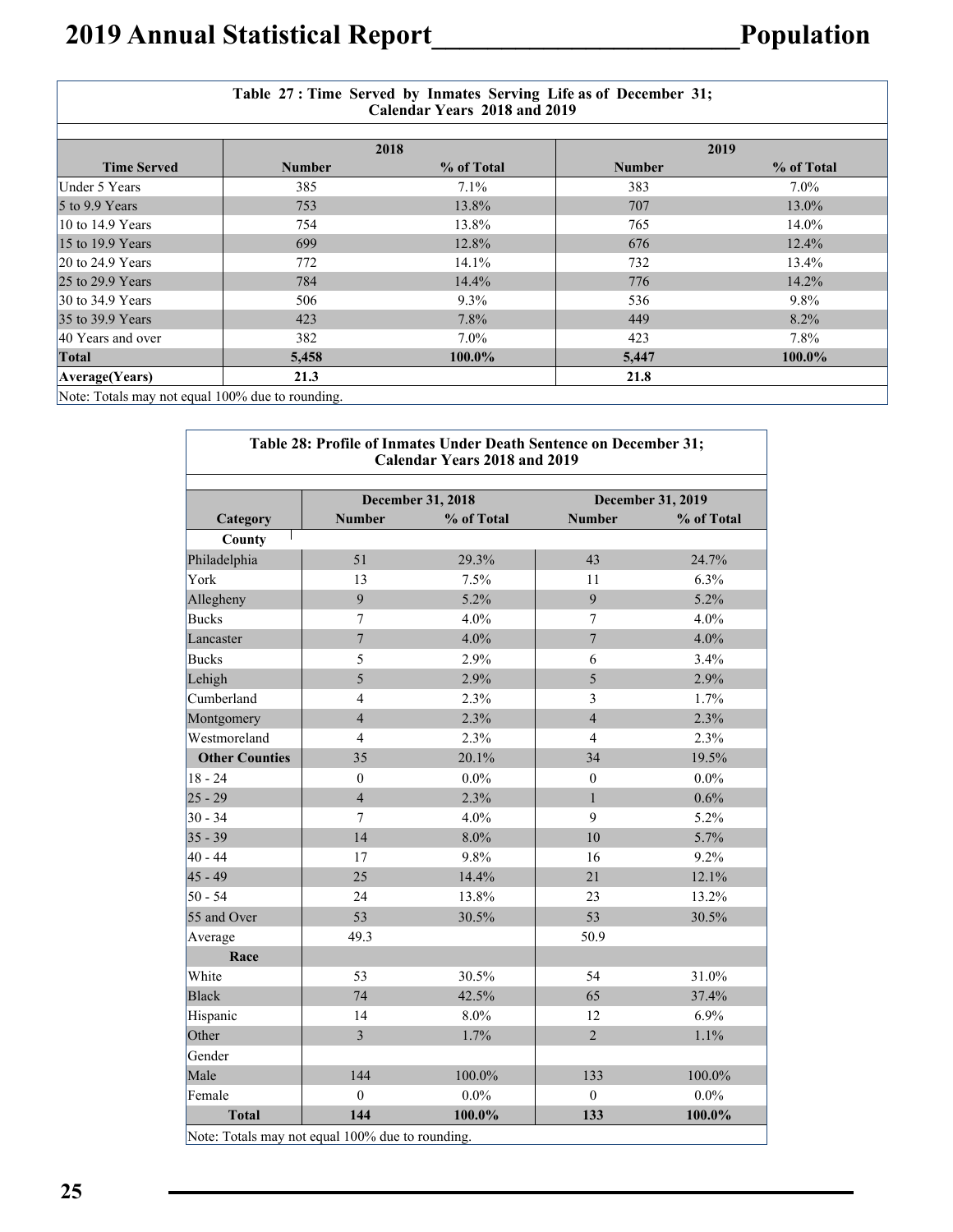

# **Releases**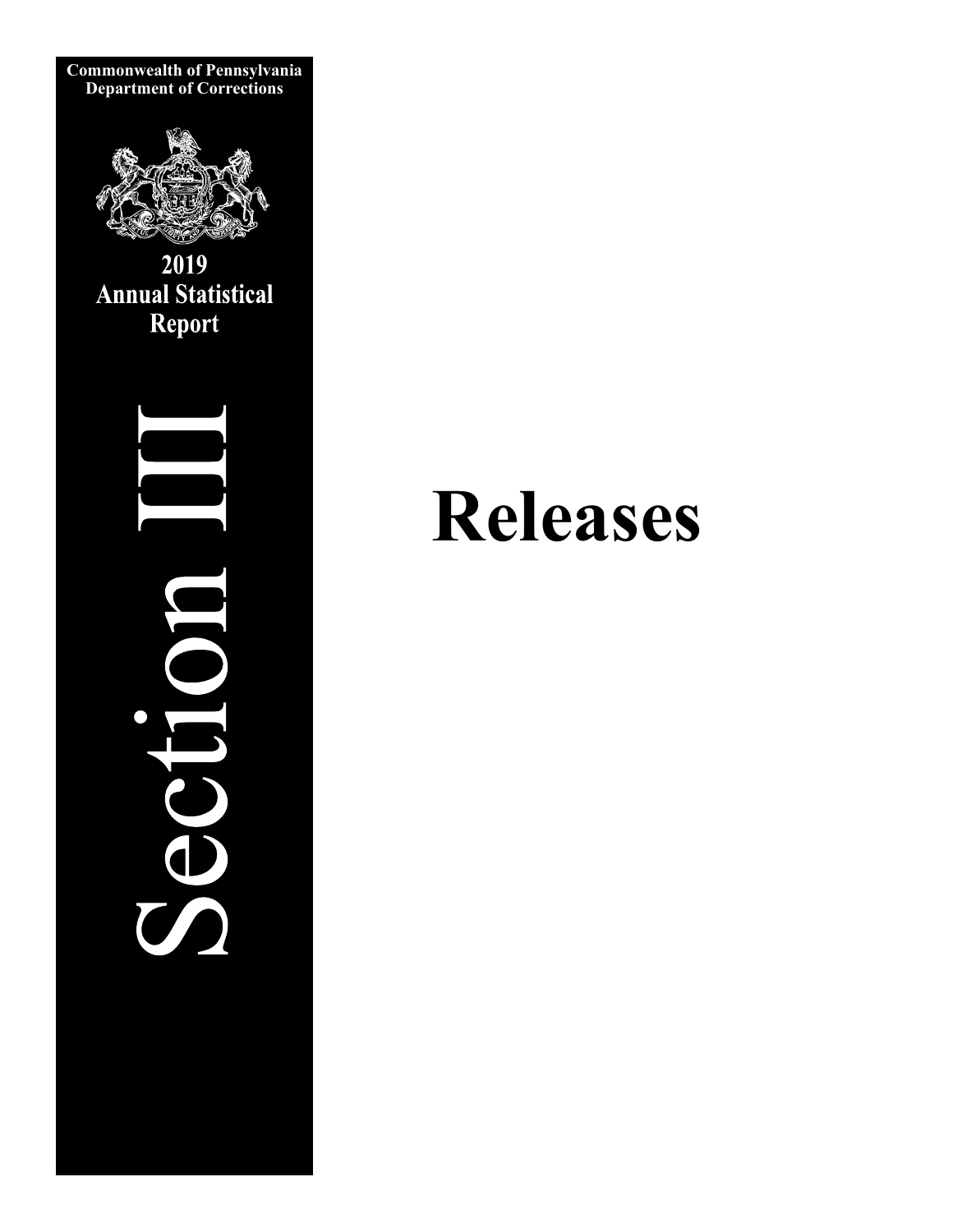**Commonwealth of Pennsylvania** 



2019 **Annual Statistical Report** 

# $\overline{\mathbf{d}}$ IQL

# **Releases**

Department-wide, the average time served for all inmates released in 2019 serving both Part One and Part Two Offenses was 48.8 months.

The average time served for Part One reentrants released in 2019 was 65.0 months and the average time served for Part Two offenders was 38.1 months.

The number of inmates initially released serving a sentence of two or more years was 10,832 in 2019, a decrease of 2.6% compared to 2018.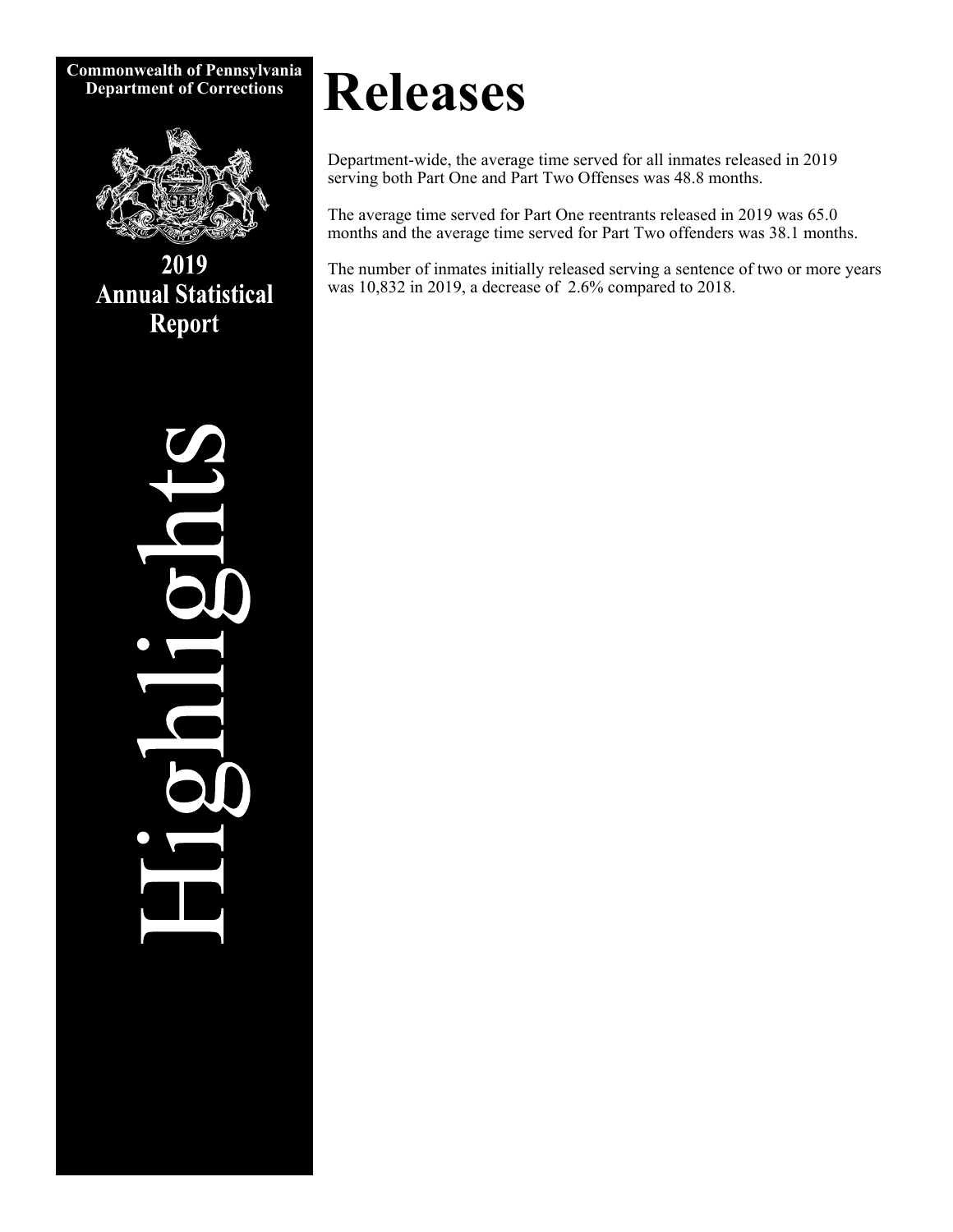$\overline{\phantom{a}}$ 

┑

|                                                                                                                   |                           |                                        | Table 29: Average Time Served by Offense for Inmates Released During 2019 |            |
|-------------------------------------------------------------------------------------------------------------------|---------------------------|----------------------------------------|---------------------------------------------------------------------------|------------|
|                                                                                                                   |                           |                                        |                                                                           |            |
| <b>Part I Offenses</b>                                                                                            | 12/31/19<br><b>Number</b> | <b>Average Time Served</b><br>(Months) | <b>Average Time Served</b><br>(Years)                                     | % of Total |
| Murder:<br>1st<br>Degree                                                                                          | 94                        | 188.4                                  | 15.7                                                                      | 0.5%       |
| 2nd Degree                                                                                                        | 24                        | 323.3                                  | 26.9                                                                      | 0.1%       |
| 3rd Degree                                                                                                        | 139                       | 192.1                                  | 16.0                                                                      | 0.7%       |
| Unspecified                                                                                                       | 21                        | 219.0                                  | 18.2                                                                      | 0.1%       |
| Voluntary Manslaughter                                                                                            | 28                        | 88.7                                   | 7.4                                                                       | 0.1%       |
| Involuntary Manslaughter                                                                                          | 27                        | 31.2                                   | 2.6                                                                       | 0.1%       |
| Homicide by Motor Vehicle                                                                                         | 56                        | 57.5                                   | 4.8                                                                       | 0.3%       |
| Other Assaults                                                                                                    | $\overline{0}$            | 0.0                                    | 0.0                                                                       | $0.0\%$    |
| Forcible Rape                                                                                                     | 185                       | 169.4                                  | 14.1                                                                      | 1.0%       |
| Robbery                                                                                                           | 1,020                     | 67.1                                   | 5.6                                                                       | 5.3%       |
| <b>Aggravated Assault</b>                                                                                         | 912                       | 69.9                                   | 5.8                                                                       | 4.7%       |
| <b>Burglary</b>                                                                                                   | 808                       | 47.6                                   | 4.0                                                                       | 4.2%       |
| Theft (Including Motor Ve-<br>hicle)                                                                              | 1,354                     | 28.3                                   | 2.4                                                                       | 7.0%       |
| Arson                                                                                                             | 57                        | 61.3                                   | 5.1                                                                       | 0.3%       |
| <b>Total Part I Offenses</b>                                                                                      | 4,725                     | 65.0                                   | 5.4                                                                       | 24.4%      |
| <b>Part II Offenses</b>                                                                                           | 12/31/19<br><b>Number</b> | <b>Average Time Served</b><br>(Months) | <b>Average Time Served</b><br>(Years)                                     | % of Total |
| Other Assaults                                                                                                    | 236                       | 26.8                                   | 2.2                                                                       | 1.2%       |
| Fraud                                                                                                             | 103                       | 29.3                                   | 2.4                                                                       | 0.5%       |
| <b>Stolen Property</b>                                                                                            | 216                       | 29.3                                   | 2.4                                                                       | 1.1%       |
| Forgery                                                                                                           | 117                       | 29.7                                   | 2.5                                                                       | 0.6%       |
| <b>Statutory Rape</b>                                                                                             | 123                       | 100.9                                  | 8.4                                                                       | 0.6%       |
| Other Sex Offenses                                                                                                | 638                       | 58.6                                   | 4.9                                                                       | 3.3%       |
| Narcotic Drug Offenses                                                                                            | 2,801                     | 35.9                                   | 3.0                                                                       | 14.5%      |
| Weapons                                                                                                           | 930                       | 43.2                                   | 3.6                                                                       | 4.8%       |
| <b>DUI</b>                                                                                                        | 693                       | 24.1                                   | $2.0\,$                                                                   | 3.6%       |
| Prison Breach                                                                                                     |                           |                                        | 3.1                                                                       | 0.5%       |
|                                                                                                                   | 103                       | 37.7                                   |                                                                           |            |
|                                                                                                                   | 31                        | 113.7                                  | 9.5                                                                       | 0.2%       |
|                                                                                                                   | 1,138                     | 33.1                                   | 2.8                                                                       | 5.9%       |
|                                                                                                                   | 7,129                     | 38.1                                   | 3.2                                                                       | 36.8%      |
| Kidnapping<br>Other Part II Offenses<br><b>Total Part II Offenses</b><br><b>Total Part I and II Offens-</b><br>es | 11,854                    | 48.8                                   | 4.1                                                                       | 61.2%      |
| Parole Violators                                                                                                  | 5,692                     |                                        |                                                                           | 29.4%      |
| Other                                                                                                             | 1,822                     |                                        |                                                                           | 9.4%       |
| <b>Total DOC</b>                                                                                                  | 19,368                    |                                        |                                                                           | 100.0%     |

1) Calculation of average time served does not include non-recommit actions or reparoles.

2) Totals may not equal 100% due to rounding.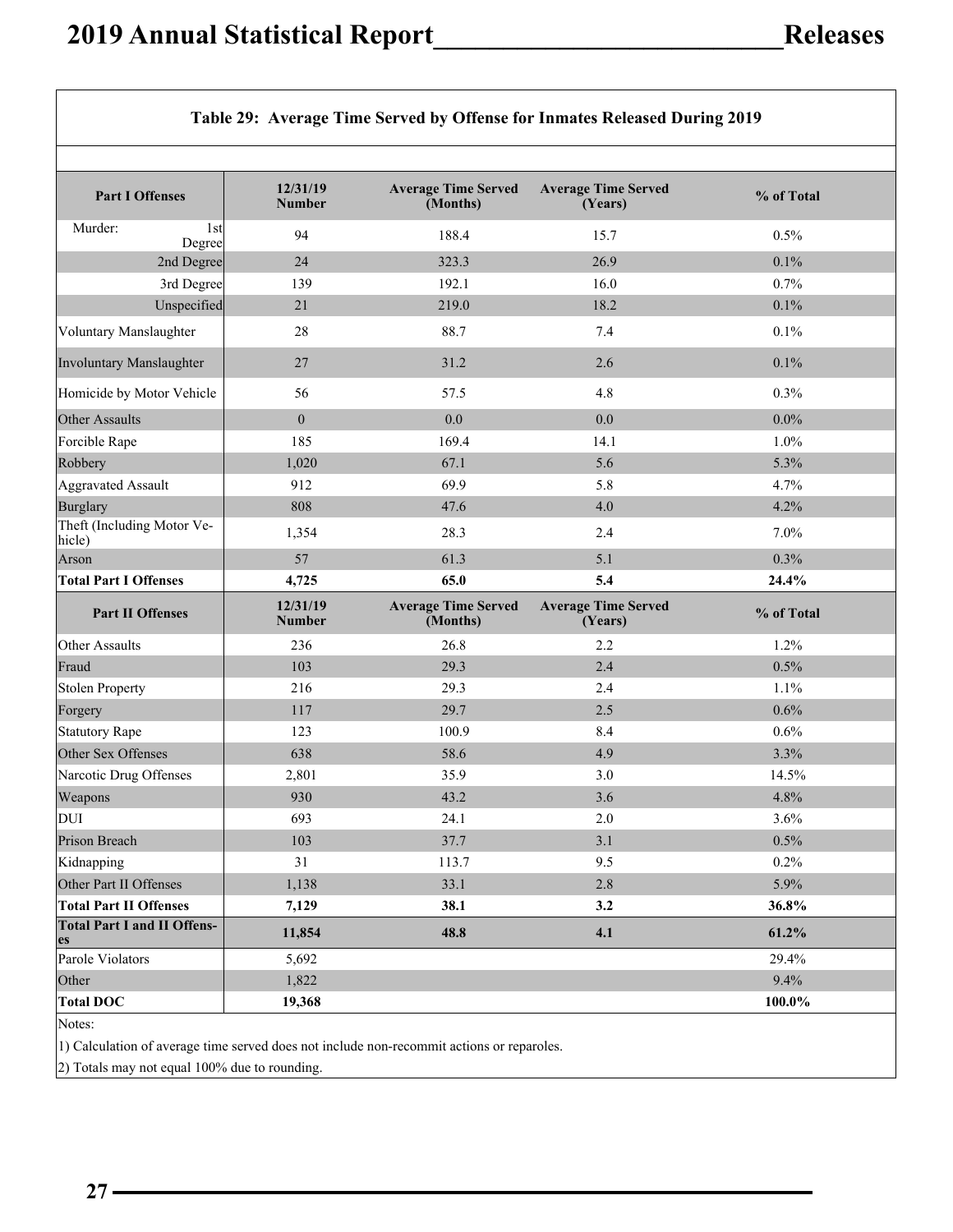| Table 30: Inmate Releases by Type for Calendar Years 2018 and 2019 |               |         |               |         |  |  |  |
|--------------------------------------------------------------------|---------------|---------|---------------|---------|--|--|--|
| <b>Type of Release</b>                                             | 2018          |         | 2019          |         |  |  |  |
| <b>Unconditional</b>                                               | <b>Number</b> | Percent | <b>Number</b> | Percent |  |  |  |
| Maxed Out*                                                         | 3,047         | 14.7%   | 2,916         | 15.1%   |  |  |  |
| By Court Order                                                     | 136           | $0.7\%$ | 91            | $0.5\%$ |  |  |  |
| Total                                                              | 3,183         | 15.4%   | 3,007         | 15.5%   |  |  |  |
| Conditional                                                        | <b>Number</b> | Percent | <b>Number</b> | Percent |  |  |  |
| <b>State Parole</b>                                                | 9,322         | 45.1%   | 9,016         | 46.6%   |  |  |  |
| County Parole                                                      | 58            | $0.3\%$ | 51            | $0.3\%$ |  |  |  |
| Reparoled (State)                                                  | 5,838         | 28.3%   | 5,625         | 29.0%   |  |  |  |
| Total                                                              | 15,218        | 73.6%   | 14,692        | 75.9%   |  |  |  |
| <b>Other Releases</b>                                              | <b>Number</b> | Percent | <b>Number</b> | Percent |  |  |  |
| Deaths                                                             | 162           | $0.8\%$ | 171           | $0.9\%$ |  |  |  |
| Other**                                                            | 2,102         | 10.2%   | 1,498         | 7.7%    |  |  |  |
| Total                                                              | 2,264         | 11.0%   | 1,669         | $8.6\%$ |  |  |  |
| <b>Total Releases</b>                                              | 20,665        | 100.0%  | 19,368        | 100.0%  |  |  |  |

\*\* Other includes transfers to state hospitals and other jurisdictions, and released detentioners.

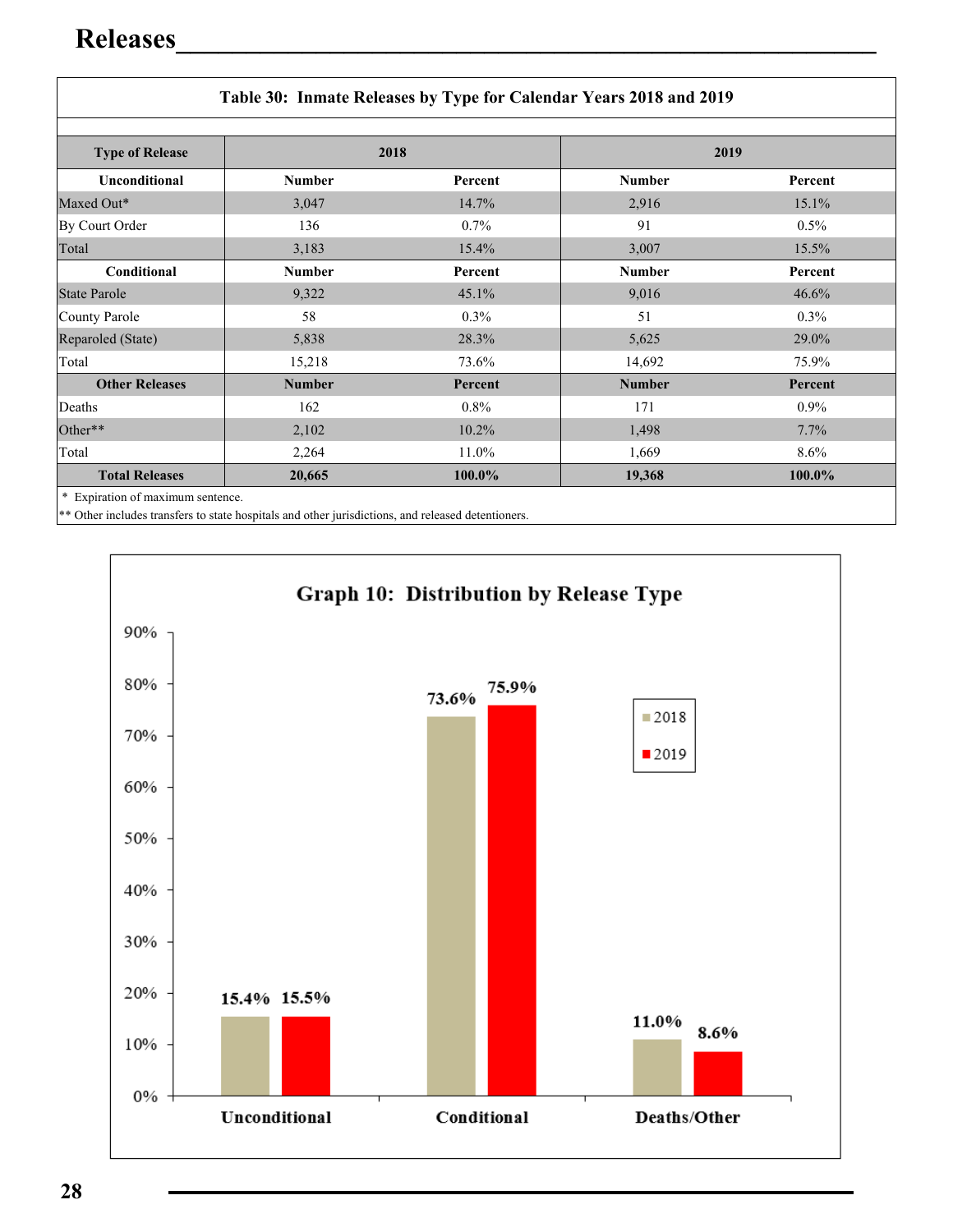| Table 31: Average Months Served by Inmates Initially Released in Calendar Years 2009 through 2019 |                         |                                               |                        |                                               |                                                                                                                                                             |                                               |  |
|---------------------------------------------------------------------------------------------------|-------------------------|-----------------------------------------------|------------------------|-----------------------------------------------|-------------------------------------------------------------------------------------------------------------------------------------------------------------|-----------------------------------------------|--|
|                                                                                                   |                         |                                               |                        |                                               |                                                                                                                                                             |                                               |  |
|                                                                                                   | <b>Maximum Sentence</b> | <b>Under 2 Years</b>                          | 2 Years and Over       | <b>Maximum Sentence</b>                       | <b>All Sentences</b>                                                                                                                                        |                                               |  |
| <b>Year Released</b>                                                                              | <b>Number Released</b>  | <b>Average Time</b><br><b>Served (Months)</b> | <b>Number Released</b> | <b>Average Time</b><br><b>Served (Months)</b> | <b>Number Released</b>                                                                                                                                      | <b>Average Time</b><br><b>Served (Months)</b> |  |
| 2009                                                                                              | 23                      | 14.4                                          | 10,153                 | 41.6                                          | 10,176                                                                                                                                                      | 41.5                                          |  |
| 2010                                                                                              | 20                      | 14.8                                          | 11,511                 | 43.5                                          | 11,531                                                                                                                                                      | 43.4                                          |  |
| 2011                                                                                              | 36                      | 15.5                                          | 12,199                 | 42.4                                          | 12,235                                                                                                                                                      | 42.4                                          |  |
| 2012                                                                                              | 50                      | 10.1                                          | 12,640                 | 43.9                                          | 12,690                                                                                                                                                      | 43.8                                          |  |
| 2013                                                                                              | 32                      | 11.3                                          | 12,409                 | 41.9                                          | 12,441                                                                                                                                                      | 41.8                                          |  |
| 2014                                                                                              | 42                      | 8.5                                           | 12,458                 | 40.6                                          | 12,500                                                                                                                                                      | 40.5                                          |  |
| 2015                                                                                              | 48                      | 11.9                                          | 12,347                 | 41.7                                          | 12,376                                                                                                                                                      | 41.6                                          |  |
| 2016                                                                                              | 97                      | 13.0                                          | 11,717                 | 42.0                                          | 11,814                                                                                                                                                      | 41.9                                          |  |
| 2017                                                                                              | 43                      | 12.7                                          | 11,582                 | 42.8                                          | 11,625                                                                                                                                                      | 42.7                                          |  |
| 2018                                                                                              | 45                      | 11.6                                          | 11,073                 | 44.9                                          | 11,118                                                                                                                                                      | 44.8                                          |  |
| 2019                                                                                              | 193                     | 95.8                                          | 10,639                 | 43.9                                          | 10,832<br>Note: Initial releases includes first time paralees, deaths, some mayout cases, vacated septences, and vacated convictions. Initial releases does | 44.8                                          |  |

Note: Initial releases includes first time parolees, deaths, some maxout cases, vacated sentences, and vacated convictions. Initial releases does not include parole violators and some max out cases.

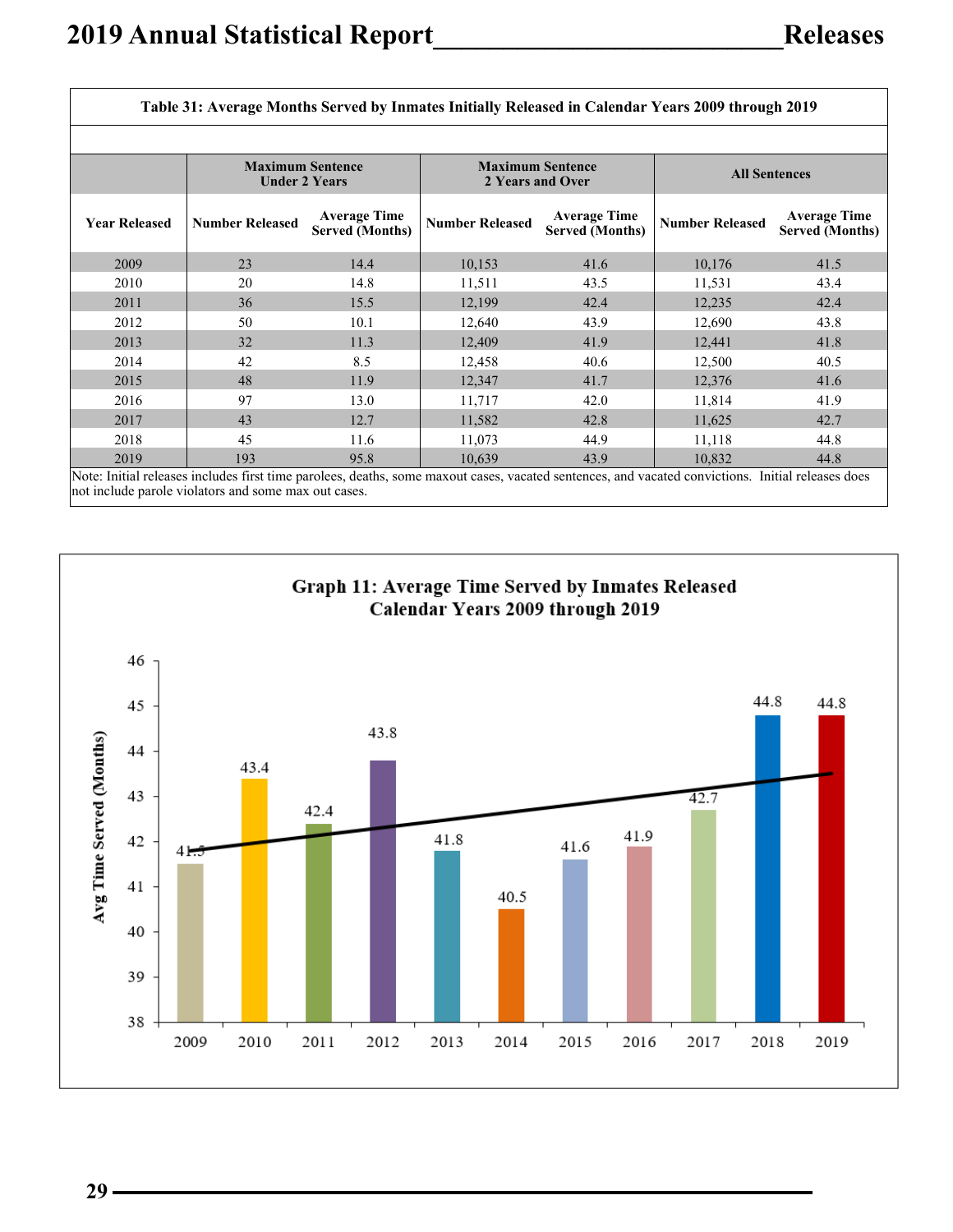|                       | Table 32; Releases by Type for Himates Serving a Life Sentence; Calendar Tears 2009 through 2019 |             |              |
|-----------------------|--------------------------------------------------------------------------------------------------|-------------|--------------|
| <b>Year Released</b>  | Commuted/Other*                                                                                  | <b>Died</b> | <b>Total</b> |
| 2009                  |                                                                                                  | 27          | 28           |
| 2010                  | $\overline{0}$                                                                                   | 32          | 32           |
| $2011*$               | 3                                                                                                | 30          | 33           |
| $2012^{\wedge\wedge}$ | 10                                                                                               | 39          | 49           |
| 2013#                 | 10                                                                                               | 28          | 38           |
| 2014                  | $\mathbf{0}$                                                                                     | 41          | 41           |
| 2015##                | 10                                                                                               | 53          | 63           |
| $2016***$             | 8                                                                                                | 43          | 51           |
| $2017***$             | 5                                                                                                | 52          | 57           |
| 2018***               | 7                                                                                                | 49          | 56           |
| $2019***$             | 10                                                                                               | 49          | 59           |
| <b>Total</b>          | 64                                                                                               | 443         | 507          |

### **Table 32: Releases by Type for Inmates Serving a Life Sentence; Calendar Years 2009 through 2019**

\* In 2011, Commuted/Other includes one lifer who was bailed and another who was transferred to another state.

 $\sim$  In 2012, Commuted/Other includes a lifer who was paroled, another who was transferred to another state, and others who had a vacated sentences.

# In 2013, Commuted/Other includes a lifers who were paroled, transferred to another state and others who had vacated sentences/convictions.

##In 2015, Commuted/Other includes a lifer who was released on bail and another was a released detentioner. All other releases were vacated convictions and sentences.

\*\*\*In 2016, 2018 and 2019 Commuted/Other includes a lifer who was transferred to another state. All other releases were vacated convictions and sentences.

\*\*\*\*In 2017, Commuted/Other includes a lifer who was transferred to another state. All other releases were vacated sentences.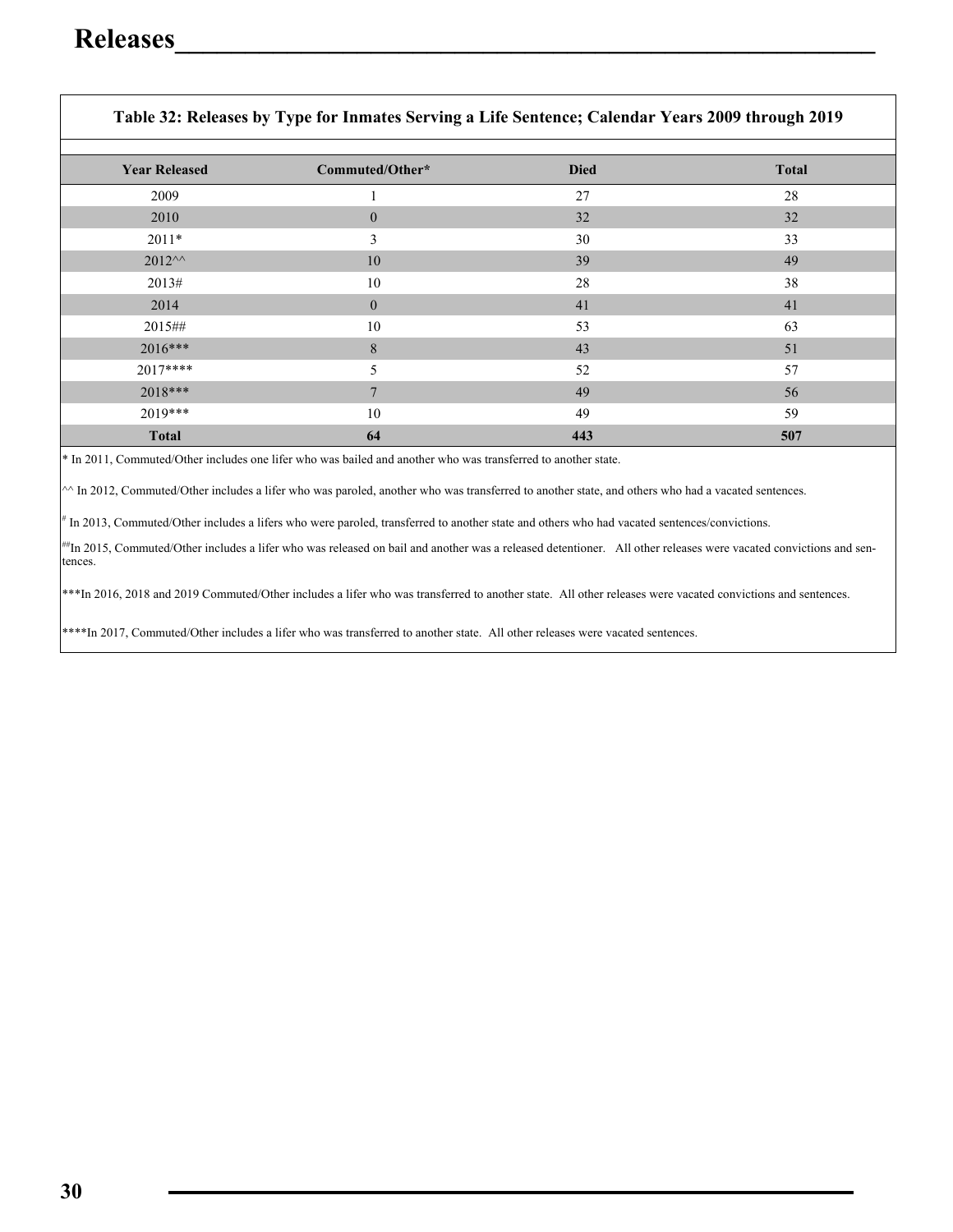

**Commonwealth of Pennsylvania** 

2019 **Annual Statistical** Report



# **Miscellaneous**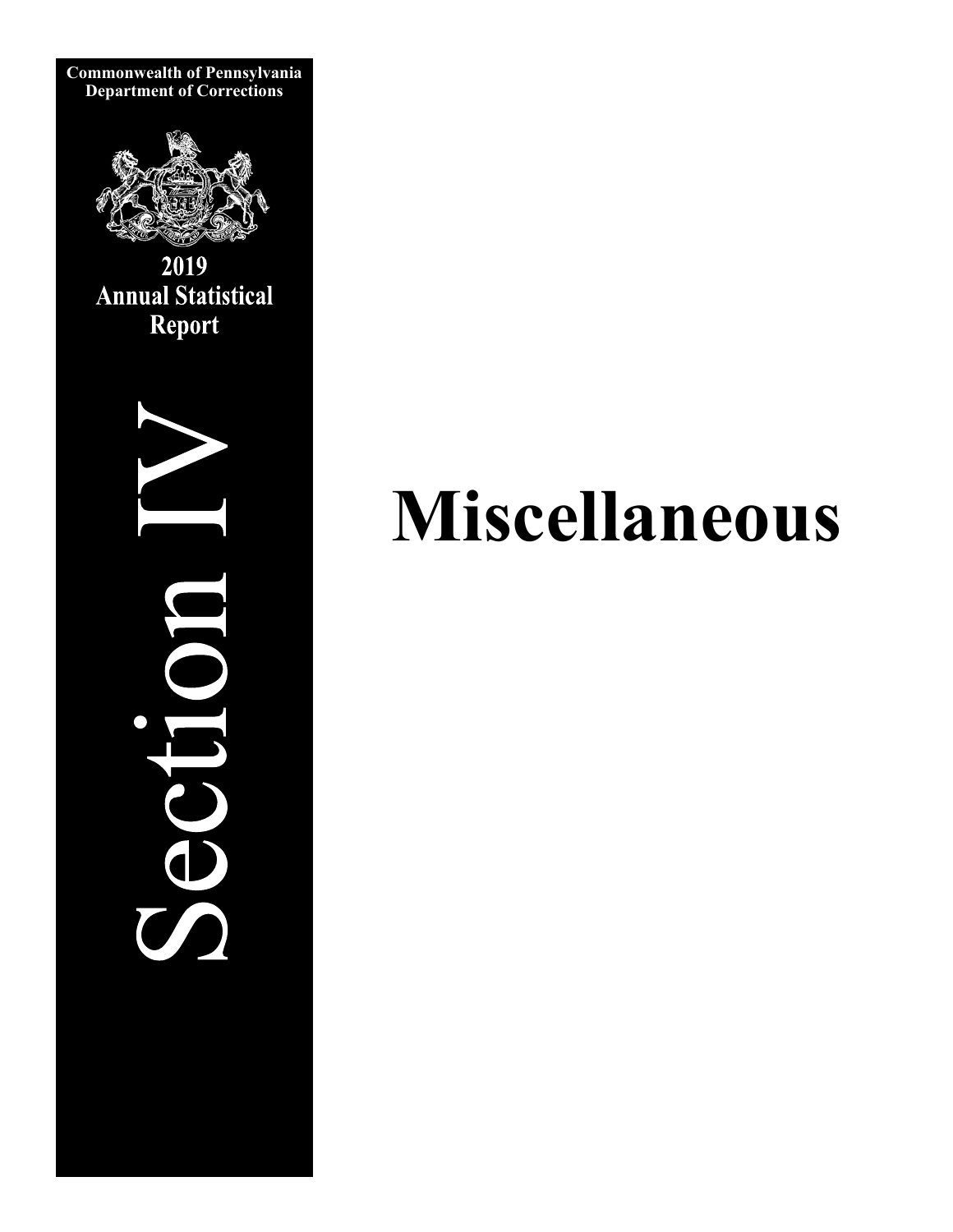**Commonwealth of Pennsylvania** 



2019 **Annual Statistical Report** 

# **Miscellaneous**

There were no breach escapes or walk aways from an institution in 2019.

There were 138 walk aways from community correction centers in 2019\*.

The Department of Corrections' overall personnel complement consisted of 9,212 security staff and 5,314 other staff positions in 2019.

\*NOTE — In 2013 DOC eliminated the PreRelease Program. As of July 2013, CCC escapes include only SIP reentrants and Act 122 TPVs who are declared escapes.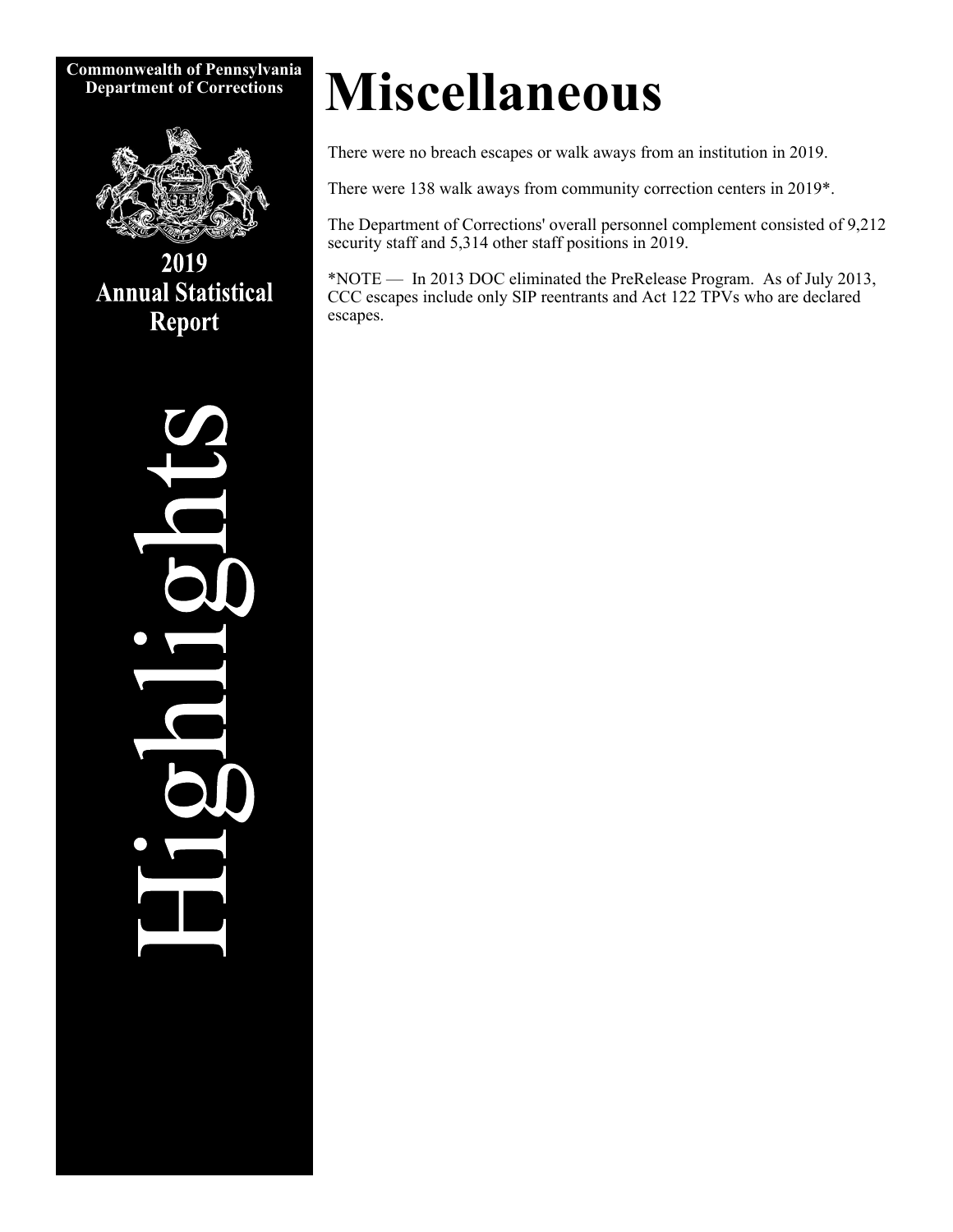## **2019 Annual Statistical Report\_\_\_\_\_\_\_\_\_\_\_\_\_\_\_\_\_\_\_\_Miscellaneous**

| Table 33: Number of Breach Escapes from 2009 through 2019 by facility |                                    |                                    |                                    |                                    |                                      |                                  |                                                                   |                                      |                                      |                                      |                                      |
|-----------------------------------------------------------------------|------------------------------------|------------------------------------|------------------------------------|------------------------------------|--------------------------------------|----------------------------------|-------------------------------------------------------------------|--------------------------------------|--------------------------------------|--------------------------------------|--------------------------------------|
| <b>Institution/Facility</b>                                           | 2009                               | 2010                               | 2011                               | 2012                               | 2013                                 | 2014                             | 2015                                                              | 2016                                 | 2017                                 | 2018                                 | 2019                                 |
| Albion                                                                | $\boldsymbol{0}$                   | $\boldsymbol{0}$                   | $\boldsymbol{0}$                   | $\mathbf{0}$                       | $\mathbf{0}$                         | $\boldsymbol{0}$                 | $\mathbf{0}$                                                      | $\boldsymbol{0}$                     | $\boldsymbol{0}$                     | $\boldsymbol{0}$                     | $\bf{0}$                             |
| Camp Hill                                                             | $\overline{0}$                     | $\mathbf{0}$                       | $\overline{0}$                     | $\mathbf{0}$                       | $\overline{0}$                       | $\overline{0}$                   | $\overline{0}$                                                    | $\overline{0}$                       | $\overline{0}$                       | $\overline{0}$                       | $\mathbf{0}$                         |
| Cambridge Springs                                                     | $\boldsymbol{0}$                   | $\boldsymbol{0}$                   | $\boldsymbol{0}$                   | $\boldsymbol{0}$                   | $\boldsymbol{0}$                     | $\boldsymbol{0}$                 | $\boldsymbol{0}$                                                  | $\boldsymbol{0}$                     | $\boldsymbol{0}$                     | $\boldsymbol{0}$                     | $\boldsymbol{0}$                     |
| Chester                                                               | $\overline{0}$                     | $\mathbf{0}$                       | $\overline{0}$                     | $\mathbf{0}$                       | $\overline{0}$                       | $\overline{0}$                   | $\mathbf{0}$                                                      | $\mathbf{0}$                         | $\overline{0}$                       | $\overline{0}$                       | $\mathbf{0}$                         |
| Coal Township                                                         | $\boldsymbol{0}$                   | $\boldsymbol{0}$                   | $\mathbf{0}$                       | $\mathbf{0}$                       | $\overline{0}$                       | $\mathbf{0}$                     | $\theta$                                                          | $\mathbf{0}$                         | $\overline{0}$                       | $\boldsymbol{0}$                     | $\boldsymbol{0}$                     |
| Cresson                                                               | $\overline{0}$                     | $\mathbf{0}$                       | $\boldsymbol{0}$                   | $\boldsymbol{0}$                   | $\overline{0}$                       | $\overline{0}$                   | $\theta$                                                          | $\boldsymbol{0}$                     | $\overline{0}$                       | $\boldsymbol{0}$                     | $\mathbf{0}$                         |
| Dallas                                                                | $\boldsymbol{0}$                   | $\mathbf{0}$                       | $\boldsymbol{0}$                   | $\boldsymbol{0}$                   | $\boldsymbol{0}$                     | $\boldsymbol{0}$                 | $\boldsymbol{0}$                                                  | $\boldsymbol{0}$                     | $\boldsymbol{0}$                     | $\boldsymbol{0}$                     | $\mathbf{0}$                         |
| Frackville<br>Forest                                                  | $\overline{0}$<br>$\boldsymbol{0}$ | $\mathbf{0}$<br>$\boldsymbol{0}$   | $\overline{0}$<br>$\boldsymbol{0}$ | $\mathbf{0}$<br>$\boldsymbol{0}$   | $\boldsymbol{0}$<br>$\boldsymbol{0}$ | $\overline{0}$<br>0              | $\boldsymbol{0}$<br>$\boldsymbol{0}$                              | $\overline{0}$<br>$\boldsymbol{0}$   | $\overline{0}$<br>$\boldsymbol{0}$   | $\overline{0}$<br>$\boldsymbol{0}$   | $\mathbf{0}$<br>$\boldsymbol{0}$     |
| Fayette                                                               | $\overline{0}$                     | $\mathbf{0}$                       | $\overline{0}$                     | $\mathbf{0}$                       | $\overline{0}$                       | $\overline{0}$                   | $\theta$                                                          | $\mathbf{0}$                         | $\overline{0}$                       | $\boldsymbol{0}$                     | $\boldsymbol{0}$                     |
| Graterford                                                            | $\mathbf{0}$                       | $\boldsymbol{0}$                   | $\mathbf{0}$                       | $\mathbf{0}$                       | $\overline{0}$                       | $\theta$                         | $\mathbf{0}$                                                      | $\mathbf{0}$                         | $\mathbf{0}$                         | $\boldsymbol{0}$                     | $\boldsymbol{0}$                     |
| Greensburg                                                            | $\boldsymbol{0}$                   | $\boldsymbol{0}$                   | $\boldsymbol{0}$                   | $\boldsymbol{0}$                   | $\overline{0}$                       | $\overline{0}$                   | $\theta$                                                          | $\boldsymbol{0}$                     | $\overline{0}$                       | $\boldsymbol{0}$                     | $\mathbf{0}$                         |
| Greene                                                                | $\boldsymbol{0}$                   | $\theta$                           | $\boldsymbol{0}$                   | $\boldsymbol{0}$                   | $\boldsymbol{0}$                     | $\boldsymbol{0}$                 | $\boldsymbol{0}$                                                  | $\boldsymbol{0}$                     | $\boldsymbol{0}$                     | $\boldsymbol{0}$                     | $\mathbf{0}$                         |
| Houtzdale                                                             | $\overline{0}$                     | $\mathbf{0}$                       | $\overline{0}$                     | $\mathbf{0}$                       | $\overline{0}$                       | $\overline{0}$                   | $\overline{0}$                                                    | $\boldsymbol{0}$                     | $\overline{0}$                       | $\overline{0}$                       | $\mathbf{0}$                         |
| Huntingdon                                                            | $\boldsymbol{0}$                   | $\boldsymbol{0}$                   | $\boldsymbol{0}$                   | $\boldsymbol{0}$                   | $\boldsymbol{0}$                     | $\boldsymbol{0}$                 | $\boldsymbol{0}$                                                  | $\boldsymbol{0}$                     | $\boldsymbol{0}$                     | $\boldsymbol{0}$                     | $\boldsymbol{0}$                     |
| Laurel Highlands                                                      | $\boldsymbol{0}$                   | $\mathbf{0}$                       | $\boldsymbol{0}$                   | $\mathbf{0}$                       | $\mathbf{0}$                         | $\overline{0}$                   | $\boldsymbol{0}$                                                  | $\boldsymbol{0}$                     | $\overline{0}$                       | $\boldsymbol{0}$                     | $\overline{0}$                       |
| Mahanoy                                                               | $\boldsymbol{0}$                   | $\boldsymbol{0}$                   | $\mathbf{0}$                       | $\boldsymbol{0}$                   | $\boldsymbol{0}$                     | $\theta$                         | $\boldsymbol{0}$                                                  | $\boldsymbol{0}$                     | $\boldsymbol{0}$                     | $\boldsymbol{0}$                     | $\mathbf{0}$                         |
| Mercer                                                                | $\overline{0}$                     | $\mathbf{0}$                       | $\overline{0}$                     | $\mathbf{0}$                       | $\overline{0}$                       | $\overline{0}$                   | $\theta$                                                          | $\overline{0}$                       | $\overline{0}$                       | $\overline{0}$                       | $\mathbf{0}$                         |
| Muncy                                                                 | $\boldsymbol{0}$                   | $\boldsymbol{0}$                   | $\boldsymbol{0}$                   | $\boldsymbol{0}$                   | $\boldsymbol{0}$                     | $\mathbf{0}$                     | $\boldsymbol{0}$                                                  | $\boldsymbol{0}$                     | $\boldsymbol{0}$                     | $\mathbf{0}$                         | $\theta$                             |
| Pittsburgh                                                            | $\overline{0}$                     | $\overline{0}$                     | $\boldsymbol{0}$                   | $\mathbf{0}$                       | $\boldsymbol{0}$                     | $\overline{0}$                   | $\boldsymbol{0}$                                                  | $\boldsymbol{0}$                     | $\boldsymbol{0}$                     | $\boldsymbol{0}$                     | $\overline{0}$                       |
| Pine Grove                                                            | $\boldsymbol{0}$                   | $\boldsymbol{0}$                   | $\mathbf{0}$                       | $\boldsymbol{0}$                   | $\boldsymbol{0}$                     | $\boldsymbol{0}$                 | $\boldsymbol{0}$                                                  | $\boldsymbol{0}$                     | $\boldsymbol{0}$                     | $\boldsymbol{0}$                     | $\boldsymbol{0}$                     |
| Quehanna                                                              | $\boldsymbol{0}$                   | $\boldsymbol{0}$                   | $\boldsymbol{0}$                   | $\boldsymbol{0}$                   | $\overline{0}$                       | $\boldsymbol{0}$                 | $\boldsymbol{0}$                                                  | $\boldsymbol{0}$                     | $\overline{0}$                       | $\boldsymbol{0}$                     | $\boldsymbol{0}$                     |
| Retreat                                                               | $\mathbf{0}$                       | $\mathbf{0}$                       | $\mathbf{0}$                       | $\mathbf{0}$                       | $\overline{0}$                       | $\boldsymbol{0}$                 | $\mathbf{0}$                                                      | $\mathbf{0}$                         | $\mathbf{0}$                         | $\boldsymbol{0}$                     | $\mathbf{0}$                         |
| Rockview                                                              | $\overline{0}$                     | $\mathbf{0}$                       | $\overline{0}$                     | $\mathbf{0}$                       | $\overline{0}$                       | $\theta$                         | $\overline{0}$                                                    | $\mathbf{0}$                         | $\overline{0}$                       | $\overline{0}$                       | $\overline{0}$                       |
| Smithfield                                                            | $\boldsymbol{0}$                   | $\mathbf{0}$                       | $\overline{0}$                     | $\boldsymbol{0}$                   | $\boldsymbol{0}$                     | $\mathbf{0}$                     | $\mathbf{0}$                                                      | $\mathbf{0}$                         | $\overline{0}$                       | $\overline{0}$                       | $\mathbf{0}$                         |
| Somerset                                                              | $\boldsymbol{0}$                   | $\mathbf{0}$                       | $\boldsymbol{0}$                   | $\mathbf{0}$                       | $\overline{0}$                       | $\boldsymbol{0}$                 | $\boldsymbol{0}$                                                  | $\boldsymbol{0}$                     | $\boldsymbol{0}$                     | $\boldsymbol{0}$                     | $\boldsymbol{0}$                     |
| Waymart                                                               | $\boldsymbol{0}$                   | $\theta$                           | $\boldsymbol{0}$                   | $\boldsymbol{0}$                   | $\boldsymbol{0}$                     | $\boldsymbol{0}$                 | $\boldsymbol{0}$                                                  | $\boldsymbol{0}$                     | $\boldsymbol{0}$                     | $\boldsymbol{0}$                     | $\bf{0}$                             |
| <b>Total</b>                                                          | $\bf{0}$                           | $\bf{0}$                           | $\bf{0}$                           | $\bf{0}$                           | $\bf{0}$                             | $\bf{0}$                         | $\bf{0}$                                                          | $\bf{0}$                             | $\bf{0}$                             | $\bf{0}$                             | $\bf{0}$                             |
|                                                                       |                                    |                                    |                                    |                                    |                                      |                                  | Table 34: Number of Walk Aways from 2009 through 2019 by facility |                                      |                                      |                                      |                                      |
| <b>Institution/Facility</b>                                           | 2009                               | 2010                               | 2011                               | 2012                               | 2013                                 | 2014                             | 2015                                                              | 2016                                 | 2017                                 | 2018                                 | 2019                                 |
| Albion                                                                | $\boldsymbol{0}$                   | $\boldsymbol{0}$                   | $\boldsymbol{0}$                   | $\boldsymbol{0}$                   | $\boldsymbol{0}$                     | $\boldsymbol{0}$                 | $\boldsymbol{0}$                                                  | $\boldsymbol{0}$                     | $\boldsymbol{0}$                     | $\boldsymbol{0}$                     | $\boldsymbol{0}$                     |
| Camp Hill                                                             | $\theta$                           | $\overline{0}$                     | $\mathbf{0}$                       | $\overline{0}$                     | $\overline{0}$                       | $\mathbf{0}$                     | $\overline{0}$                                                    | $\overline{0}$                       | $\boldsymbol{0}$                     | $\boldsymbol{0}$                     | $\mathbf{0}$                         |
| Cambridge Springs                                                     | $\boldsymbol{0}$                   | $\boldsymbol{0}$                   | $\boldsymbol{0}$                   | $\boldsymbol{0}$                   | $\boldsymbol{0}$                     | $\boldsymbol{0}$                 | $\boldsymbol{0}$                                                  | $\boldsymbol{0}$                     | $\boldsymbol{0}$                     | $\boldsymbol{0}$                     | $\boldsymbol{0}$                     |
| Chester                                                               | $\overline{0}$                     | $\overline{0}$                     | $\mathbf{0}$                       | $\overline{0}$                     | $\overline{0}$                       | $\boldsymbol{0}$                 | $\mathbf{0}$                                                      | $\boldsymbol{0}$                     | $\boldsymbol{0}$                     | $\mathbf{0}$                         | $\mathbf{0}$                         |
| Coal Township                                                         | $\mathbf{0}$                       | $\boldsymbol{0}$                   | $\mathbf{0}$                       | $\boldsymbol{0}$                   | $\mathbf{0}$                         | $\mathbf{0}$                     | $\boldsymbol{0}$                                                  | $\mathbf{0}$                         | $\boldsymbol{0}$                     | $\mathbf{0}$                         | $\theta$                             |
| Cresson                                                               | $\overline{0}$                     | $\overline{0}$                     | $\mathbf{0}$                       | $\overline{0}$                     | $\overline{0}$                       | $\theta$                         | $\boldsymbol{0}$                                                  | $\boldsymbol{0}$                     | $\boldsymbol{0}$                     | $\mathbf{0}$                         | $\mathbf{0}$                         |
| Dallas                                                                | $\theta$                           | $\theta$                           | $\theta$                           | $\theta$                           | $\theta$                             | $\Omega$                         | $\theta$                                                          | $\Omega$                             | $\theta$                             | $\theta$                             | $\theta$                             |
| Frackville                                                            | $\boldsymbol{0}$                   | $\boldsymbol{0}$                   | $\boldsymbol{0}$                   | $\boldsymbol{0}$                   | $\boldsymbol{0}$                     | $\boldsymbol{0}$                 | $\boldsymbol{0}$                                                  | $\boldsymbol{0}$                     | $\boldsymbol{0}$                     | $\boldsymbol{0}$                     | $\mathbf{0}$                         |
| Forest                                                                | $\mathbf{0}$                       | $\boldsymbol{0}$                   | $\mathbf{0}$                       | $\mathbf{0}$                       | $\overline{0}$                       | $\mathbf{0}$                     | $\boldsymbol{0}$                                                  | $\boldsymbol{0}$                     | $\boldsymbol{0}$                     | $\boldsymbol{0}$                     | $\theta$                             |
| Fayette                                                               | $\overline{0}$                     | $\overline{0}$                     | $\overline{0}$                     | $\overline{0}$                     | $\overline{0}$                       | $\overline{0}$                   | $\mathbf{0}$                                                      | $\boldsymbol{0}$                     | $\boldsymbol{0}$                     | $\boldsymbol{0}$                     | $\boldsymbol{0}$                     |
| Graterford                                                            | $\boldsymbol{0}$                   | $\boldsymbol{0}$                   | $\bf{0}$                           | $\mathbf{0}$                       | $\boldsymbol{0}$                     | $\mathbf{0}$                     | $\boldsymbol{0}$                                                  | $\boldsymbol{0}$                     | $\boldsymbol{0}$                     | $\boldsymbol{0}$                     | $\mathbf{0}$                         |
| Greensburg                                                            | $\overline{0}$                     | $\boldsymbol{0}$                   | $\boldsymbol{0}$                   | $\boldsymbol{0}$                   | $\boldsymbol{0}$                     | $\boldsymbol{0}$                 | $\boldsymbol{0}$                                                  | $\boldsymbol{0}$                     | $\boldsymbol{0}$                     | $\boldsymbol{0}$                     | $\boldsymbol{0}$                     |
| Greene<br>Houtzdale                                                   | $\boldsymbol{0}$<br>$\overline{0}$ | $\boldsymbol{0}$<br>$\overline{0}$ | $\mathbf{0}$<br>$\mathbf{0}$       | $\boldsymbol{0}$<br>$\overline{0}$ | $\boldsymbol{0}$<br>$\overline{0}$   | $\boldsymbol{0}$<br>$\theta$     | $\boldsymbol{0}$<br>$\mathbf{0}$                                  | $\boldsymbol{0}$<br>$\boldsymbol{0}$ | $\boldsymbol{0}$<br>$\boldsymbol{0}$ | $\boldsymbol{0}$<br>$\boldsymbol{0}$ | $\mathbf{0}$<br>$\boldsymbol{0}$     |
| Huntingdon                                                            | $\mathbf{0}$                       | $\boldsymbol{0}$                   | $\bf{0}$                           | 0                                  | $\mathbf{0}$                         | $\mathbf{0}$                     | $\boldsymbol{0}$                                                  | $\boldsymbol{0}$                     | $\boldsymbol{0}$                     | $\boldsymbol{0}$                     | $\mathbf{0}$                         |
| Laurel Highlands                                                      | $\overline{0}$                     | $\boldsymbol{0}$                   | $\boldsymbol{0}$                   | $\overline{0}$                     | $\boldsymbol{0}$                     | $\boldsymbol{0}$                 | $\boldsymbol{0}$                                                  | $\boldsymbol{0}$                     | $\boldsymbol{0}$                     | $\boldsymbol{0}$                     | $\boldsymbol{0}$                     |
| Mahanoy                                                               | $\boldsymbol{0}$                   | $\boldsymbol{0}$                   | $\boldsymbol{0}$                   | $\boldsymbol{0}$                   | $\boldsymbol{0}$                     | $\boldsymbol{0}$                 | $\boldsymbol{0}$                                                  | $\boldsymbol{0}$                     | $\boldsymbol{0}$                     | $\boldsymbol{0}$                     | $\boldsymbol{0}$                     |
| Mercer                                                                | $\overline{0}$                     | $\boldsymbol{0}$                   | $\boldsymbol{0}$                   | $\overline{0}$                     | $\boldsymbol{0}$                     | $\mathbf{0}$                     | $\boldsymbol{0}$                                                  | $\boldsymbol{0}$                     | $\boldsymbol{0}$                     | $\boldsymbol{0}$                     | $\boldsymbol{0}$                     |
| Muncy                                                                 | $\mathbf{0}$                       | $\boldsymbol{0}$                   | $\boldsymbol{0}$                   | $\overline{0}$                     | $\mathbf{0}$                         | $\mathbf{0}$                     | $\theta$                                                          | $\boldsymbol{0}$                     | $\boldsymbol{0}$                     | 0                                    | $\mathbf{0}$                         |
| Pittsburgh                                                            | $\overline{0}$                     | $\boldsymbol{0}$                   | $\mathbf{0}$                       | $\overline{0}$                     | $\boldsymbol{0}$                     | $\boldsymbol{0}$                 | $\boldsymbol{0}$                                                  | $\boldsymbol{0}$                     | $\boldsymbol{0}$                     | $\boldsymbol{0}$                     | $\boldsymbol{0}$                     |
| Pine Grove                                                            | $\boldsymbol{0}$                   | $\boldsymbol{0}$                   | $\boldsymbol{0}$                   | $\boldsymbol{0}$                   | $\boldsymbol{0}$                     | $\boldsymbol{0}$                 | $\boldsymbol{0}$                                                  | $\boldsymbol{0}$                     | $\boldsymbol{0}$                     | $\boldsymbol{0}$                     | $\boldsymbol{0}$                     |
| Quehanna                                                              | $\overline{0}$                     | $\boldsymbol{0}$                   | $\mathbf{0}$                       | $\overline{0}$                     | $\boldsymbol{0}$                     | $\mathbf{0}$                     | $\overline{2}$                                                    | $\boldsymbol{0}$                     | $\boldsymbol{0}$                     | $\boldsymbol{0}$                     | $\boldsymbol{0}$                     |
| Retreat                                                               | $\overline{0}$                     | $\mathbf{0}$<br>$\boldsymbol{0}$   | $\boldsymbol{0}$<br>1              | $\overline{0}$<br>$\boldsymbol{0}$ | $\mathbf{0}$<br>$\boldsymbol{0}$     | $\mathbf{0}$<br>$\boldsymbol{0}$ | $\mathbf{0}$<br>$\boldsymbol{0}$                                  | $\mathbf{0}$<br>$\boldsymbol{0}$     | $\boldsymbol{0}$<br>$\boldsymbol{0}$ | $\mathbf{0}$<br>$\boldsymbol{0}$     | $\boldsymbol{0}$<br>$\boldsymbol{0}$ |
|                                                                       |                                    |                                    |                                    |                                    |                                      |                                  |                                                                   | $\boldsymbol{0}$                     |                                      |                                      | $\boldsymbol{0}$                     |
| Rockview                                                              | $\boldsymbol{0}$                   |                                    |                                    |                                    |                                      |                                  |                                                                   |                                      |                                      |                                      |                                      |
| Smithfield                                                            | $\boldsymbol{0}$                   | $\boldsymbol{0}$                   | $\boldsymbol{0}$                   | $\boldsymbol{0}$                   | $\boldsymbol{0}$                     | $\boldsymbol{0}$                 | $\boldsymbol{0}$                                                  |                                      | $\boldsymbol{0}$                     | $\boldsymbol{0}$                     |                                      |
| Somerset                                                              | $\boldsymbol{0}$<br>$\overline{0}$ | $\boldsymbol{0}$<br>$\mathbf{0}$   | $\mathbf{0}$                       | $\overline{0}$<br>$\boldsymbol{0}$ | $\overline{0}$<br>$\mathbf{0}$       | $\boldsymbol{0}$<br>$\mathbf{0}$ | $\boldsymbol{0}$<br>$\mathbf{0}$                                  | $\boldsymbol{0}$<br>$\mathbf{0}$     | $\boldsymbol{0}$                     | $\boldsymbol{0}$                     | $\boldsymbol{0}$<br>$\mathbf{0}$     |
| Waymart<br>Sub-Total                                                  | $\bf{0}$                           | $\bf{0}$                           | $\boldsymbol{0}$<br>$\mathbf{1}$   | $\bf{0}$                           | $\bf{0}$                             | $\bf{0}$                         | $\overline{2}$                                                    | $\bf{0}$                             | $\boldsymbol{0}$<br>$\bf{0}$         | $\boldsymbol{0}$<br>$\bf{0}$         | $\bf{0}$                             |
| $ {\rm CCC}$                                                          | 94                                 | 164                                | 222                                | 254                                | 78                                   | 134                              | 146                                                               | 118                                  | 144                                  | 128                                  | 138                                  |
| Total                                                                 | 94                                 | 164                                | 223                                | 254                                | 78                                   | 134                              | 148                                                               | 118                                  | 144                                  | 128                                  | 138                                  |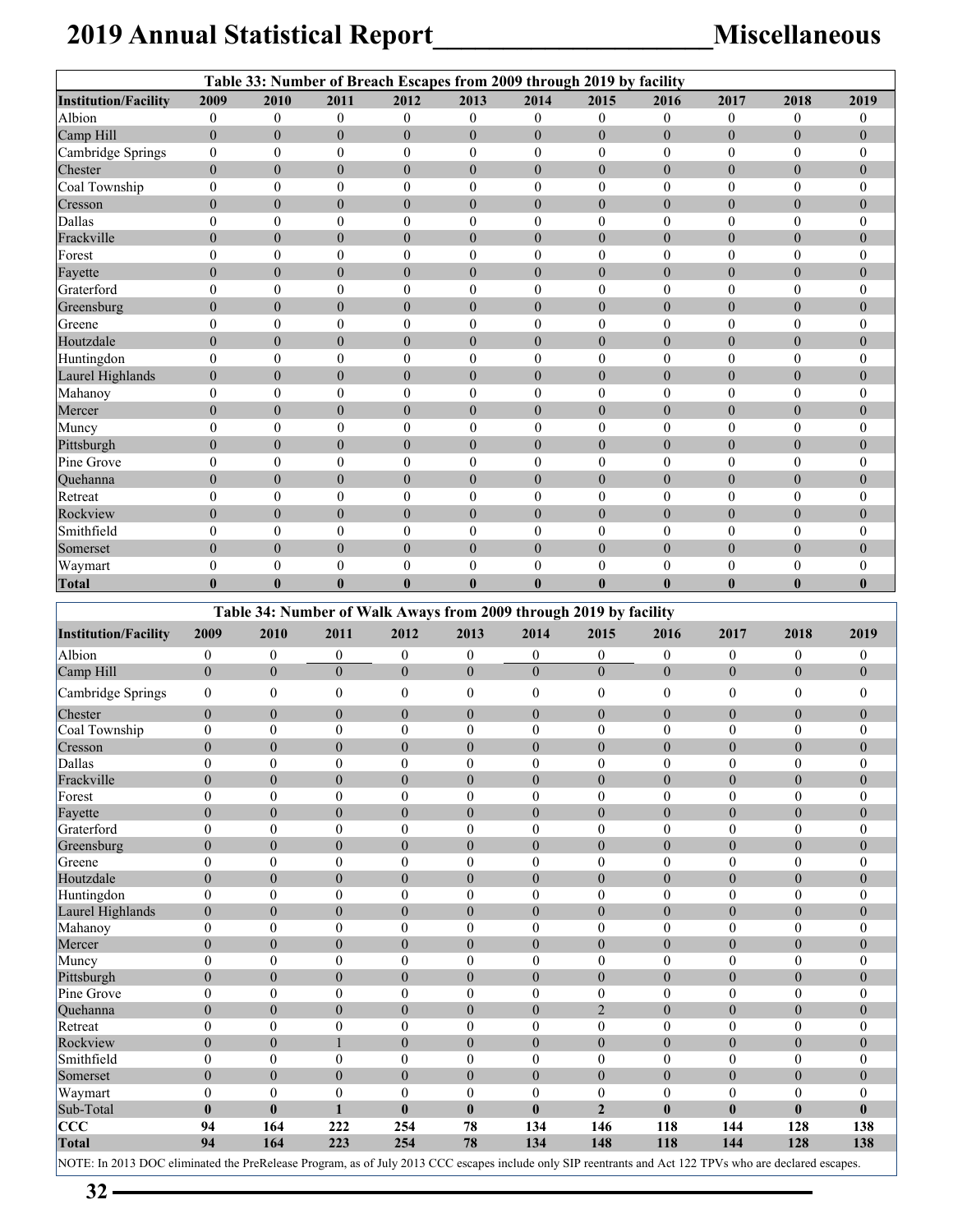| <b>Institution Name</b> | <b>Other Staff</b> |        | <b>Other Staff</b> | <b>Security Staff</b> |        | <b>Security Staff</b> |                    |
|-------------------------|--------------------|--------|--------------------|-----------------------|--------|-----------------------|--------------------|
|                         | Male               | Female | <b>Total</b>       | Male                  | Female | <b>Total</b>          | <b>Grand Total</b> |
| Albion                  | 116                | 107    | 223                | 293                   | 31     | 324                   | 547                |
| <b>Benner Township</b>  | 133                | 90     | 223                | 338                   | 30     | 368                   | 591                |
| Cambridge Springs       | 54                 | 95     | 149                | 95                    | 115    | 210                   | 359                |
| Camp Hill               | 185                | 181    | 366                | 504                   | 83     | 587                   | 953                |
| Chester                 | 66                 | 61     | 127                | 156                   | 112    | 268                   | 395                |
| Coal Township           | 115                | 96     | 211                | 288                   | 34     | 322                   | 533                |
| Dallas                  | 108                | 104    | 212                | 390                   | 39     | 429                   | 641                |
| Fayette                 | 128                | 93     | 221                | 398                   | 32     | 430                   | 651                |
| Forest                  | 109                | 105    | 214                | 400                   | 43     | 443                   | 657                |
| Frackville              | 71                 | 59     | 130                | 262                   | 15     | 277                   | 407                |
| Greene                  | 132                | 102    | 234                | 440                   | 34     | 474                   | 708                |
| Houtzdale               | 130                | 99     | 229                | 325                   | 17     | 342                   | 571                |
| Huntingdon              | 136                | 103    | 239                | 387                   | 28     | 415                   | 654                |
| Laurel Highlands        | 125                | 148    | 273                | 288                   | 11     | 299                   | 572                |
| Mahanoy                 | 108                | 123    | 231                | 308                   | 48     | 356                   | 587                |
| Mercer                  | 94                 | 81     | 175                | 261                   | 35     | 296                   | 471                |
| Muncy                   | 80                 | 136    | 216                | 196                   | 153    | 349                   | 565                |
| Phoenix                 | 190                | 183    | 373                | 536                   | 211    | 747                   | 1,120              |
| Pine Grove              | 91                 | 67     | 158                | 293                   | 22     | 315                   | 473                |
| Quehanna                | 46                 | 41     | 87                 | 113                   | 21     | 134                   | 221                |
| Retreat                 | 83                 | 74     | 157                | 216                   | 24     | 240                   | 397                |
| Rockview                | 141                | 84     | 225                | 422                   | 36     | 458                   | 683                |
| Smithfield              | 80                 | 75     | 155                | 317                   | 24     | 341                   | 496                |
| Somerset                | 128                | 105    | 233                | 331                   | 31     | 362                   | 595                |
| Waymart                 | 124                | 129    | 253                | 359                   | 67     | 426                   | 679                |
| <b>Grand Total</b>      | 2,773              | 2,541  | 5,314              | 7,916                 | 1,296  | 9,212                 | 14,526             |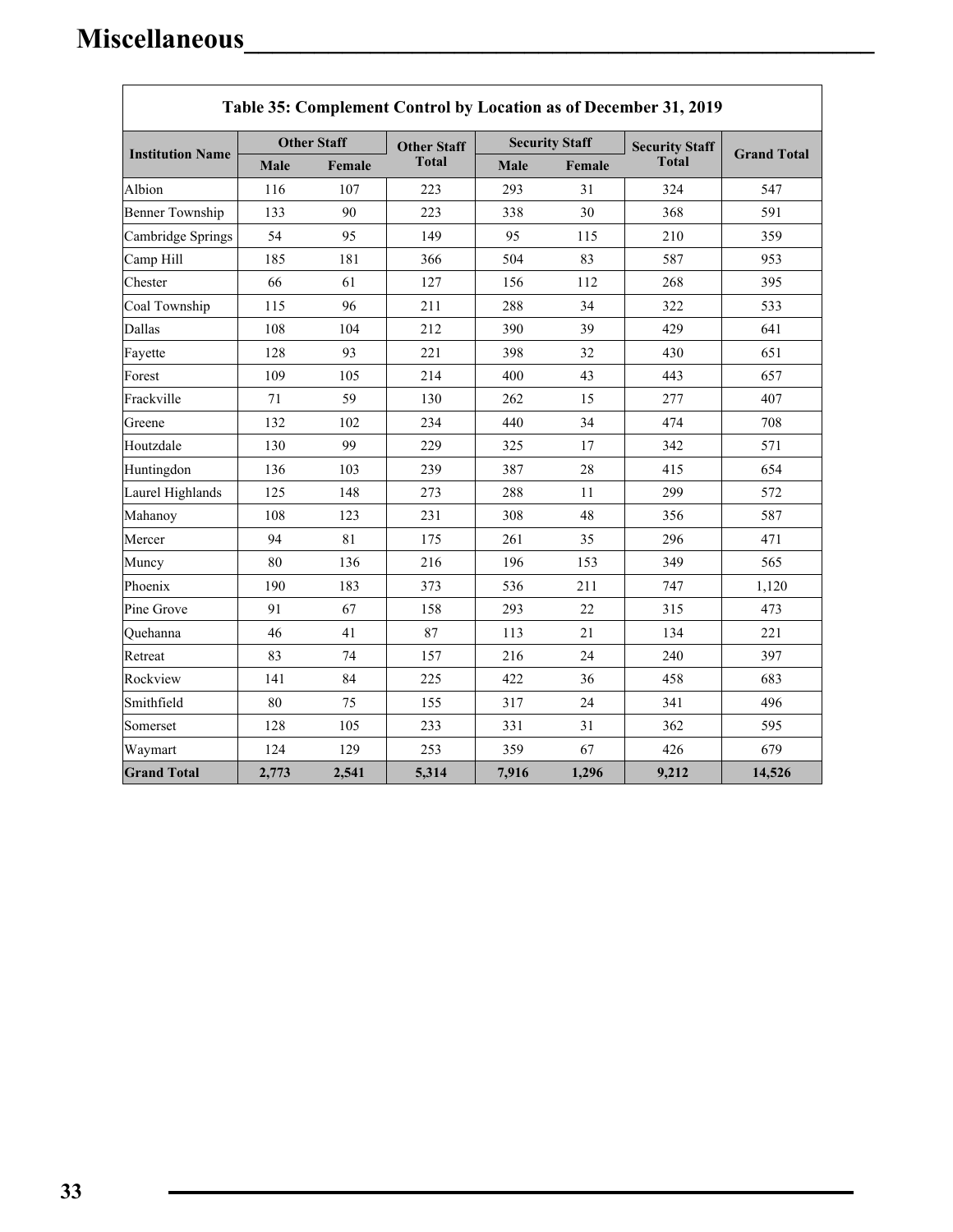

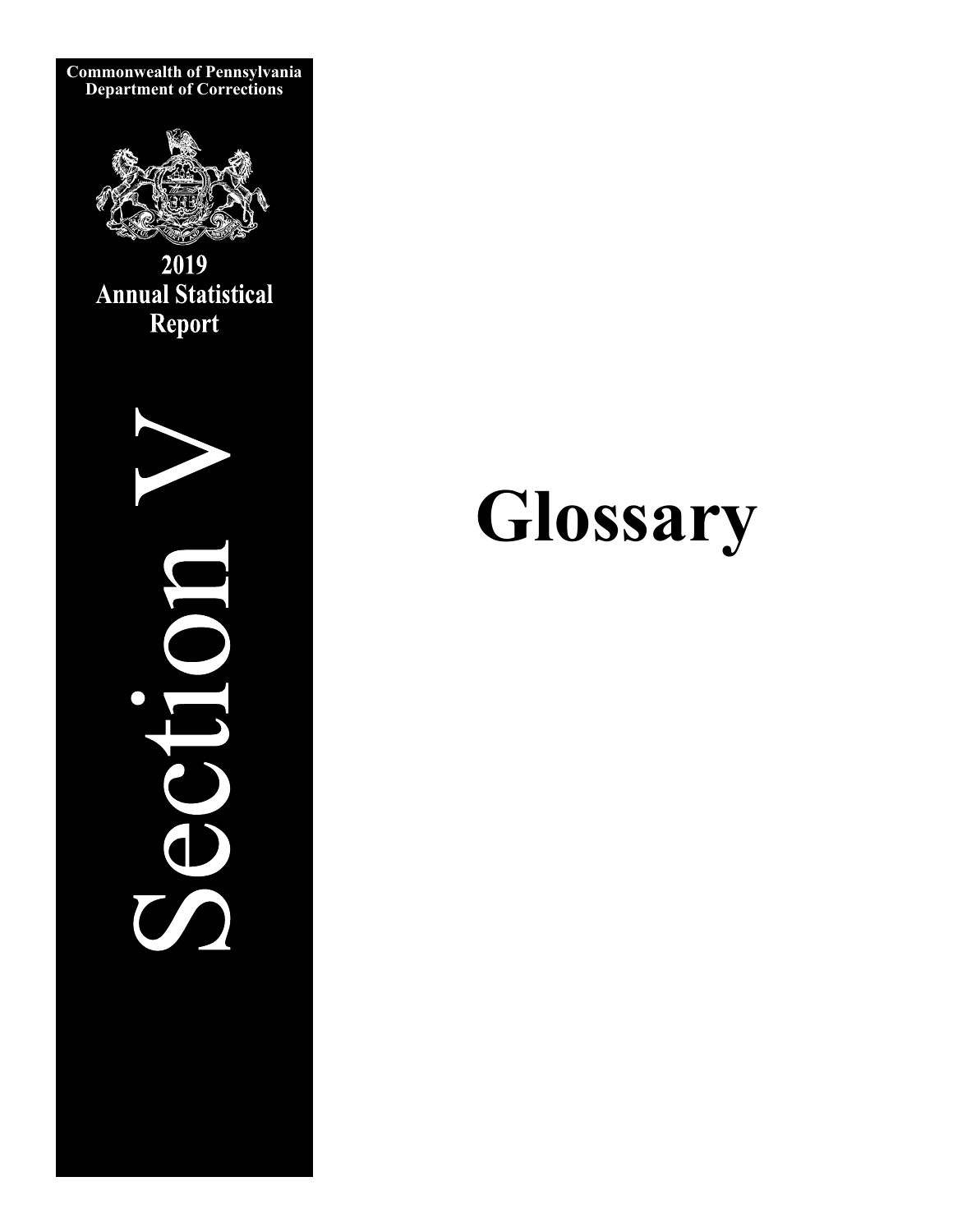### **2019 Annual Statistical Report\_\_\_\_\_\_\_\_\_\_\_\_\_\_\_\_\_\_\_\_\_\_\_\_Glossary**

**Capacity:** "Operational Bed Capacity" represents the optimal number of inmates that each facility can house based on a number of factors. In addition to cell size and security level, "Operational Bed Capacity" takes into consideration availability of inmate employment or programming, support services, and facility infrastructure. As of December 31, 2017, the department began using the official operational capacity published by the Department's Office of Population Management. The operational capacity is ninety percent of the overall emergency capacity.

**Capital Cases:** Inmate found guilty of first degree murder and sentenced by a judge to death by execution.

**Commutations:** A change of a legal penalty or punishment to a lesser one. A commutation for an inmate serving a life sentence is the establishment of a parole date.

**Conditional Release:** The release of an inmate from the Department of Corrections to another supervising authority. This method of release includes the following types:

State parole: When an inmate is released to the community and is supervised by the Pennsylvania Board of Probation and Parole.

County parole: When an inmate is released to the community and is supervised by the county probation/parole department.

Reparoled (State): When an inmate is paroled from a state correctional facility, returned to the Department of Corrections for a parole violation, serves time in the institution, and is again released to the community under supervision of the Pennsylvania Board of Probation and Parole.

**County Transfers:** When an inmate serving a county sentence is transferred to the Department of Corrections. The reason for the transfer could be for security, medical, or mental health reasons.

**Court Commitments:** A commitment imposed by a court sentencing an individual to confinement in a state correctional facility.

**Detentioners:** An inmate who has not been sentenced to a Pennsylvania state correctional facility, but who is being housed in a Pennsylvania state correctional facility at the request of another jurisdiction such as a county, another state, or the federal government.

**Escape:** The intentional act of an inmate to leave the custody of the Department of Corrections. The act of escape includes the following types:

Breach Escape: When an inmate, in the process of intentionally leaving the custody of the Department of Corrections, compromises the secure perimeter of the facility.

Walk Away: When an inmate intentionally leaves the custody of the DOC while on an authorized release or furlough ( i.e., work detail, medical treatment, educational release, etc.). A walk away, as opposed to a breach escape, does not compromise the secure perimeter of the facility as it occurs outside the secure perimeter (i.e., wall, fence, etc.).

**Incarceration Rate:** The number of state sentenced inmates incarcerated per 100,000 Pennsylvania residents.

**Lifer:** An individual with a minimum and maximum sentence of natural life.

**Minimum Sentence:** The minimum amount of time imposed by the court that an inmate must serve before being eligible for release from prison. This sentence cannot exceed one-half of the maximum sentence under the Pennsylvania statute.

**Maximum Sentence:** The maximum amount of time spent imposed by the court that an inmate can be required to serve before being released from prison.

**Non-Recommit Action:** The release of a parolee who was returned to the department as a possible parole violator. If the return action is not adjudicated as a parole violation, the parolee is re-released to parole.